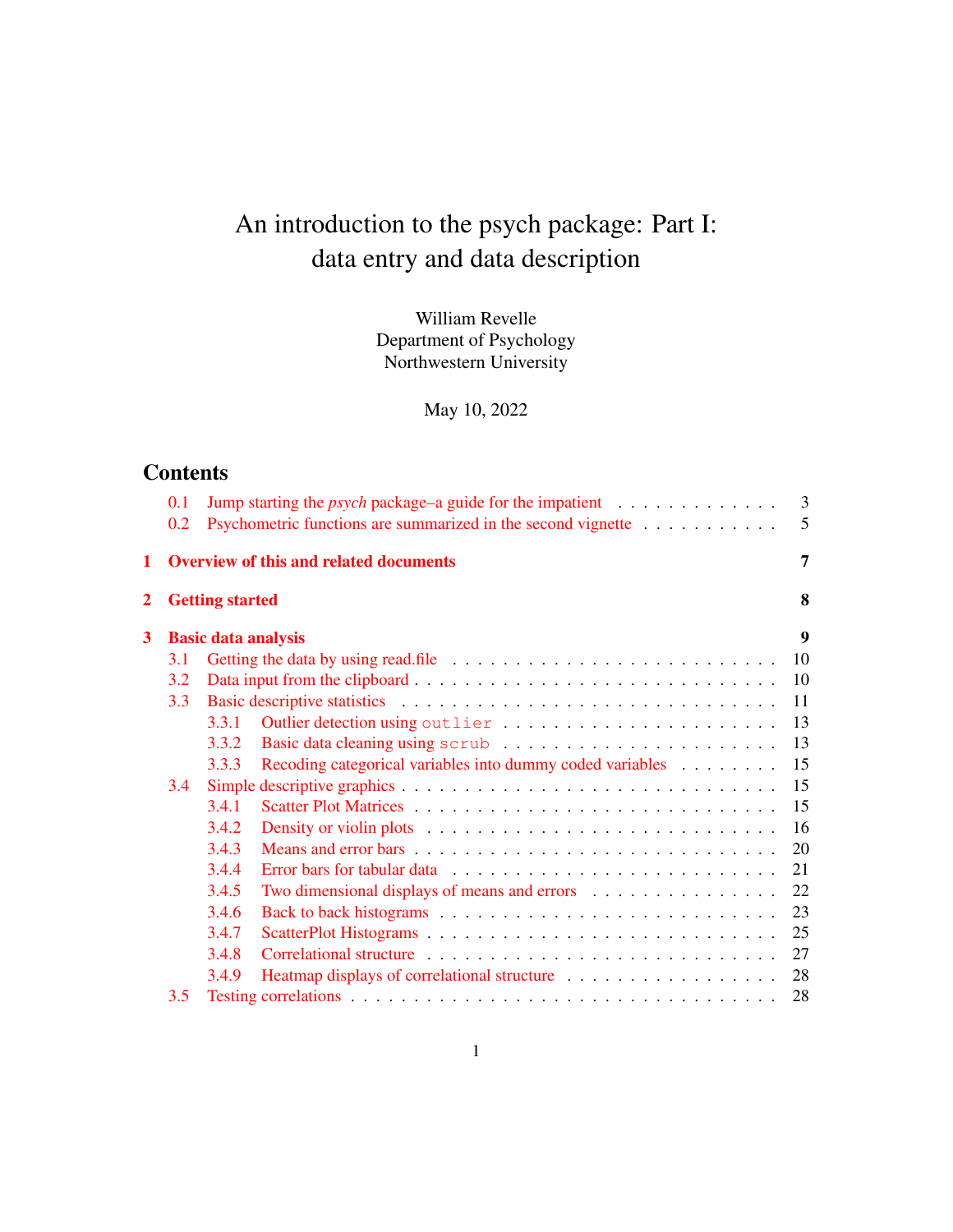|                         | 3.6 |                                                                             | -34 |
|-------------------------|-----|-----------------------------------------------------------------------------|-----|
| $\overline{\mathbf{4}}$ |     | <b>Multilevel modeling</b>                                                  | 35  |
|                         | 4.1 | Decomposing data into within and between level correlations using $statsBy$ | 35  |
|                         | 4.2 |                                                                             | 35  |
|                         | 4.3 |                                                                             | 36  |
| 5                       |     | Multiple Regression, mediation, moderation, and set correlations            | 36  |
|                         | 5.1 |                                                                             | 36  |
|                         | 5.2 |                                                                             | 38  |
|                         | 5.3 |                                                                             | 39  |
|                         |     |                                                                             |     |
| 6                       |     | Converting output to APA style tables using LAT <sub>E</sub> X              | 42  |
| 7                       |     | <b>Miscellaneous functions</b>                                              | 43  |
| 8                       |     | Data sets                                                                   | 44  |
| 9                       |     | Development version and a users guide                                       | 46  |
|                         |     | <b>10 Psychometric Theory</b>                                               | 46  |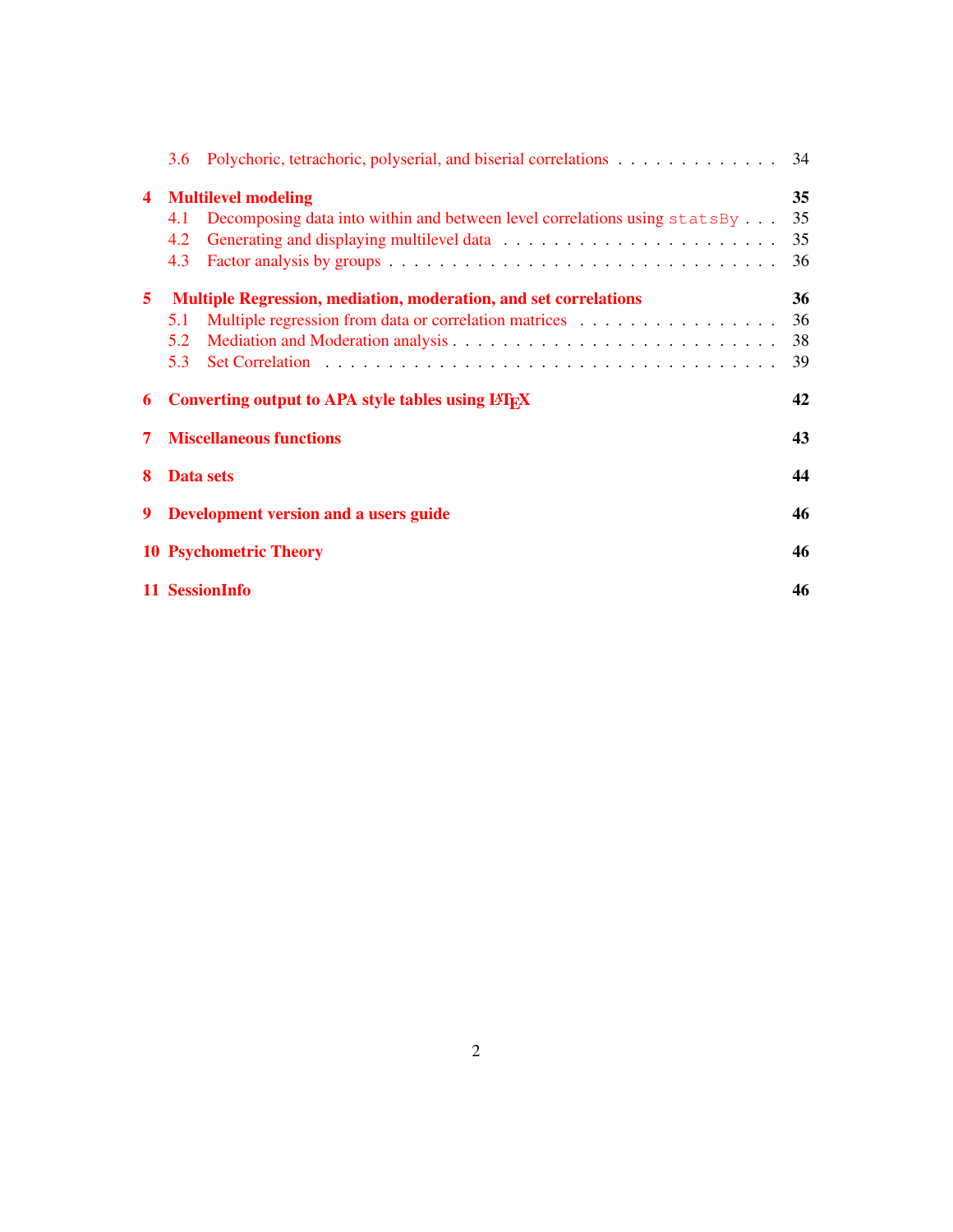### 0.1 Jump starting the *psych* package–a guide for the impatient

You have installed *psych* (section 2) and you want to use it without reading much more. What should you do?

1. Activate the *psych* package and the *psychTools* package:

```
R code
library(psych)
library(psychTools)
```
- 2. Input your data (section  $3.1$ ). There are two ways to do this:
	- Find and read standard files using read.file. This will open a search window for your operating system which you can use to find the file. If the file has a suffix of .text, .txt, .TXT, .csv, ,dat, .data, .sav, .xpt, .XPT, .r, .R, .rds, .Rds, .rda, .Rda, .rdata, Rdata, or .RData, then the file will be opened and the data will be read in (or loaded in the case of Rda files)

**R code**

```
myData <- read.file() # find the appropriate file using
                                    # your normal operating system
```
• Alternatively, go to your friendly text editor or data manipulation program (e.g., Excel) and copy the data to the clipboard. Include a first line that has the variable labels. Paste it into *psych* using the read.clipboard.tab command:

**R code**

```
myData <- read.clipboard.tab() # if on the clipboard
```
Note that there are number of options for read.clipboard for reading in Excel based files, lower triangular files, etc.

3. Make sure that what you just read is right. Describe it (section 3.3) and perhaps look at the first and last few lines. If you have multiple groups, try describeBy.

```
dim(myData) #What are the dimensions of the data?
describe(myData) # or
describeBy(myData,groups="mygroups") #for descriptive statistics by groups
headTail(myData) #show the first and last n lines of a file
```
 $\vert$  **R** code  $\vert$ .

4. Look at the patterns in the data. If you have fewer than about 12 variables, look at the  $SPLOM$  (Scatter Plot Matrix) of the data using pairs. panels (section 3.4.1) Then, use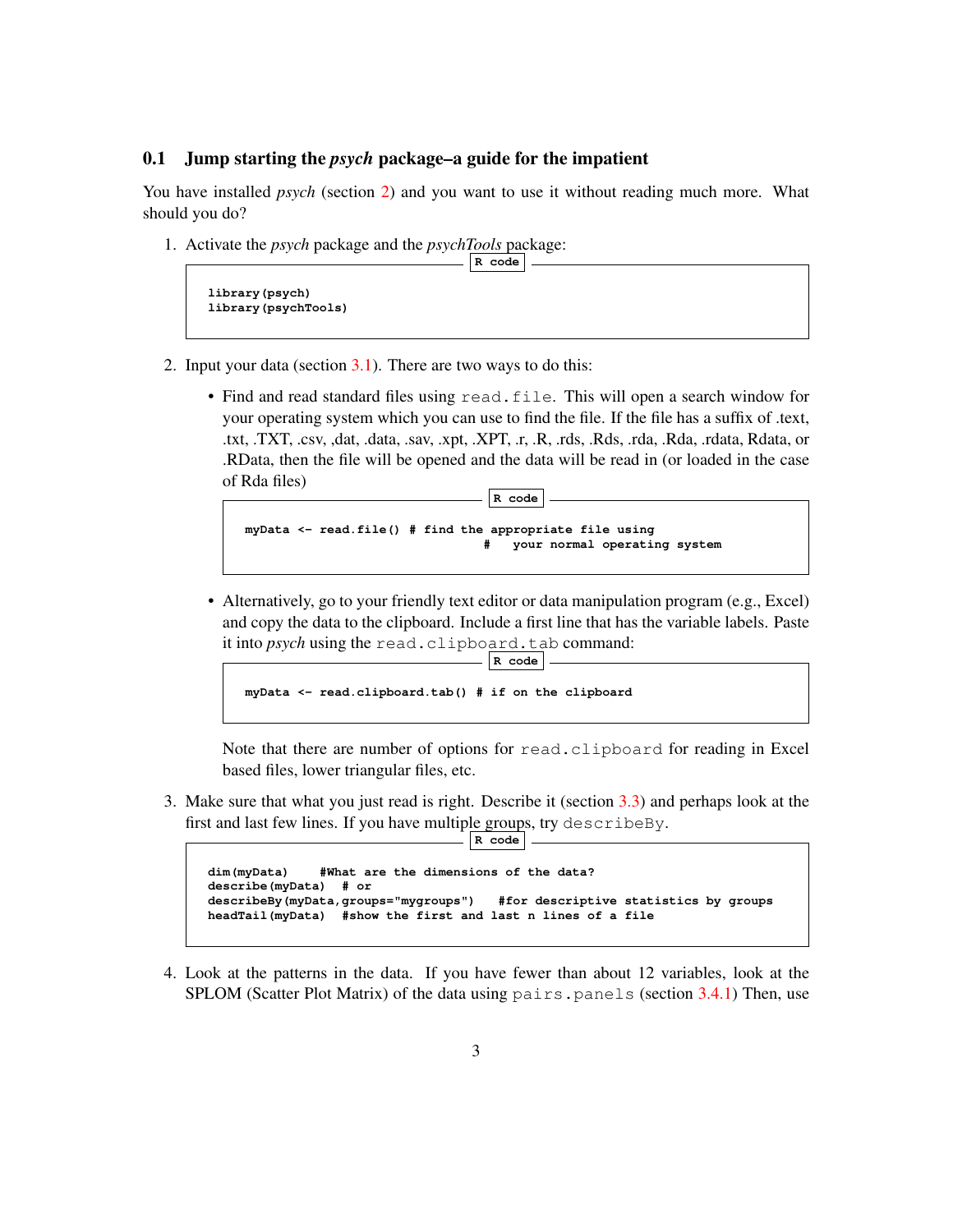the outlier function to detect outliers.

```
pairs.panels(myData)
outlier(myData)
```
5. Note that you might have some weird subjects, probably due to data entry errors. Either edit the data by hand (use the edit command) or just scrub the data (section  $3.3.2$ ). **R code**

**R code**

```
cleaned <- scrub(myData, max=9) #e.g., change anything great than 9 to NA
```
**R code**

6. Graph the data with error bars for each variable (section 3.4.3).

```
error.bars(myData)
```
- 7. Find the correlations of all of your data. lowerCor will by default find the pairwise correlations, round them to 2 decimals, and display the lower off diagonal matrix.
	- Descriptively (just the values) (section 3.4.8) **R code**

```
r <- lowerCor(myData) #The correlation matrix, rounded to 2 decimals
```
• Graphically (section 3.4.9). Another way is to show a heat map of the correlations with the correlation values included. **R code**



• Inferentially (the values, the ns, and the p values) (section  $3.5$ )



8. Apply various regression models.

Several functions are meant to do multiple regressions, either from the raw data or from a variance/covariance matrix, or a correlation matrix. This is discussed in more detail in the "How To use mediate and setCor to do [mediation, moderation and regression analysis](https://personality-project.org/r/psych/HowTo/mediation.pdf) tutorial.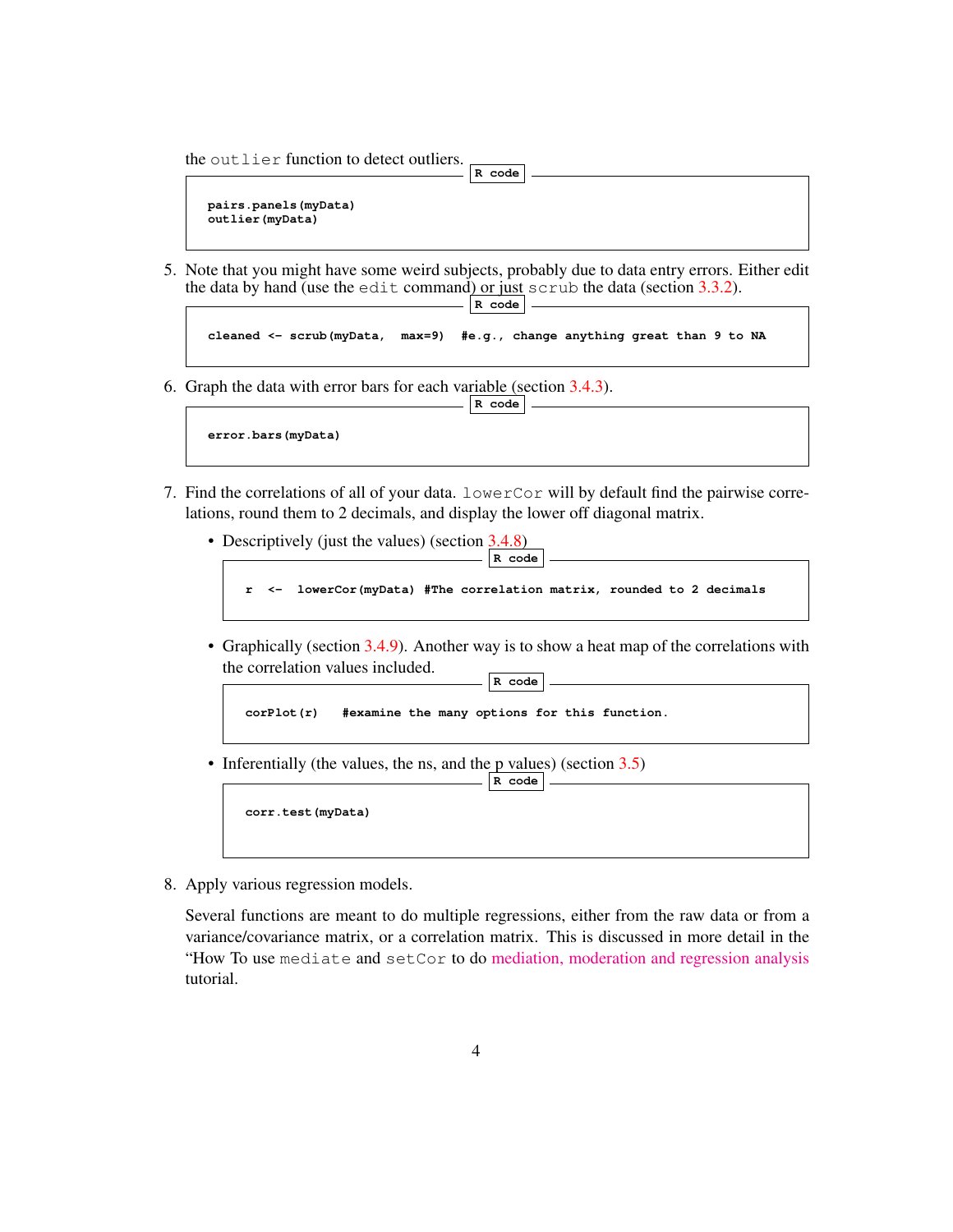• setCor will take raw data or a correlation matrix and find (and graph the path diagram) for multiple y variables depending upon multiple x variables. If we have the raw data, we can also find the interaction term  $(x1 * x2)$ . Although we can find the regressions from just a correlation matrix, we can not find the interaction (moderation effect) unless given raw data.

```
R code
```

```
myData <- sat.act
colnames(myData) <- c("mod1","med1","x1","x2","y1","y2")
setCor(y1 + y2 ~ x1 + x2 + x1*x2, data = myData)
```
• mediate will take raw data or a correlation matrix and find (and graph the path diagram) for multiple y variables depending upon multiple x variables mediated through a mediation variable. It then tests the mediation effect using a boot strap. We specify the mediation variable by enclosing it in parentheses, and show the moderation by the standard multiplication. For the purpose of this demonstration, we do the boot strap with just 50 iterations. The default is 5,000. We use the data from Tal-Or et al. (2010) which was downloaded from the supplementary material for Hayes (2013) [https://www.afhayes.com/public/hayes2013data.zip.]("https://www.afhayes.com/public/hayes2013data.zip")

**R code**

```
mediate(reaction ~ cond + (import) + (pmi), data =Tal_Or,n.iter=50)
```
We can also find the moderation effect by adding in a product term.

• mediate will take raw data and find (and graph the path diagram) a moderated multiple regression model for multiple y variables depending upon multiple x variables mediated through a mediation variable. It then tests the mediation effect using a boot strap. By default, we find the raw regressions and mean center. If we specify zero=FALSE, we do not mean center the data. If we specify std=TRUE, we find the standardized regressions.

| R code                                                                                                                                          |  |
|-------------------------------------------------------------------------------------------------------------------------------------------------|--|
| mediate (respappr $\sim$ prot $\star$ sexism + (sexism), data=Garcia, zero=FALSE, n.iter=50,<br>main="Moderated mediation (not mean centered)") |  |
|                                                                                                                                                 |  |

### 0.2 Psychometric functions are summarized in the second vignette

Many additional functions, particularly designed for basic and advanced psychometrics are discussed more fully in the *Overview Vignette*, which may be downloaded from [https://](https://personality-project.org/r/psych/vignettes/overview.pdf) [personality-project.org/r/psych/vignettes/overview.pdf](https://personality-project.org/r/psych/vignettes/overview.pdf) . A brief review of the functions available is included here. In addition, there are helpful tutorials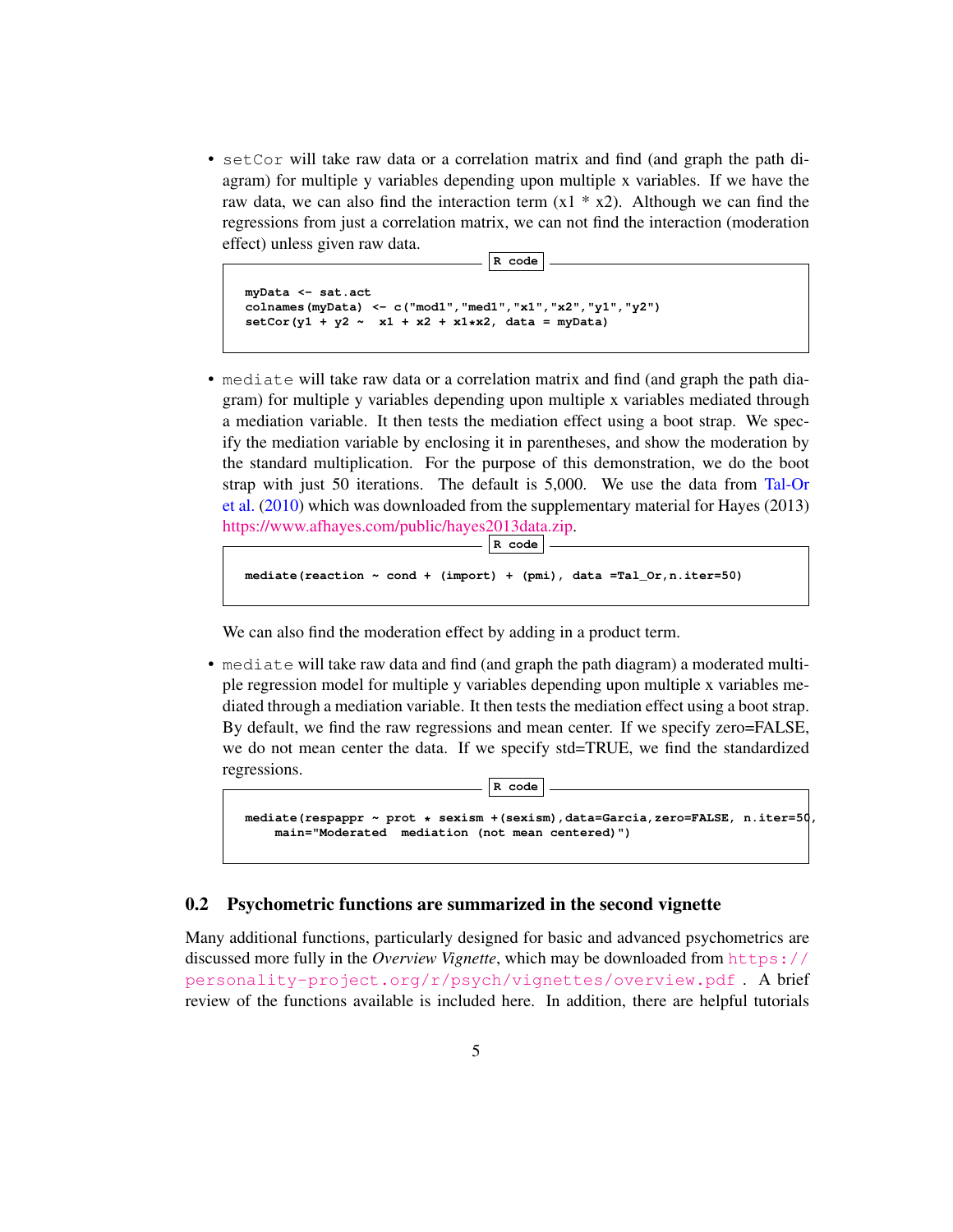for *Finding omega*, *How to score scales and find reliability*, and for *Using psych for factor analysis* at <https://personality-project.org/r>.

• Test for the number of factors in your data using parallel analysis ( $fa$ ,  $parallel$ ) or Very Simple Structure (vss) .

**R code**

```
fa.parallel(myData)
vss(myData)
```
• Factor analyze (see section 4.1) the data with a specified number of factors (the default is 1), the default method is minimum residual, the default rotation for more than one factor is oblimin. There are many more possibilities such as minres (section 4.1.1), alpha factoring, and wls. Compare the solution to a hierarchical cluster analysis using the ICLUST algorithm (Revelle, 1979) (see section 4.1.6). Also consider a hierarchical factor solution to find coefficient  $\omega$ ).

**R code**

**fa(myData) iclust(myData) omega(myData)**

If you prefer to do a principal components analysis you may use the principal function. The default is one component.

```
R code
```
**principal(myData)**

• Some people like to find coefficient  $\alpha$  as an estimate of reliability. This may be done for a single scale using the alpha function. Perhaps more useful is the ability to create several scales as unweighted averages of specified items using the scoreItems function and to find various estimates of internal consistency for these scales, find their intercorrelations, and find scores for all the subjects. **R code**

```
alpha(myData) #score all of the items as part of one scale.
myKeys <- make.keys(nvar=20,list(first = c(1,-3,5,-7,8:10),
            second=c(2,4,-6,11:15,-16)))
my.scores <- scoreItems(myKeys,myData) #form several scales
my.scores #show the highlights of the results
```
At this point you have had a chance to see the highlights of the *psych* package and to do some basic (and advanced) data analysis. You might find reading this entire vignette as well as the Overview Vignette to be helpful to get a broader understanding of what can be done in R using the *psych*. Remember that the help command (?) is available for every function. Try running the examples for each help page.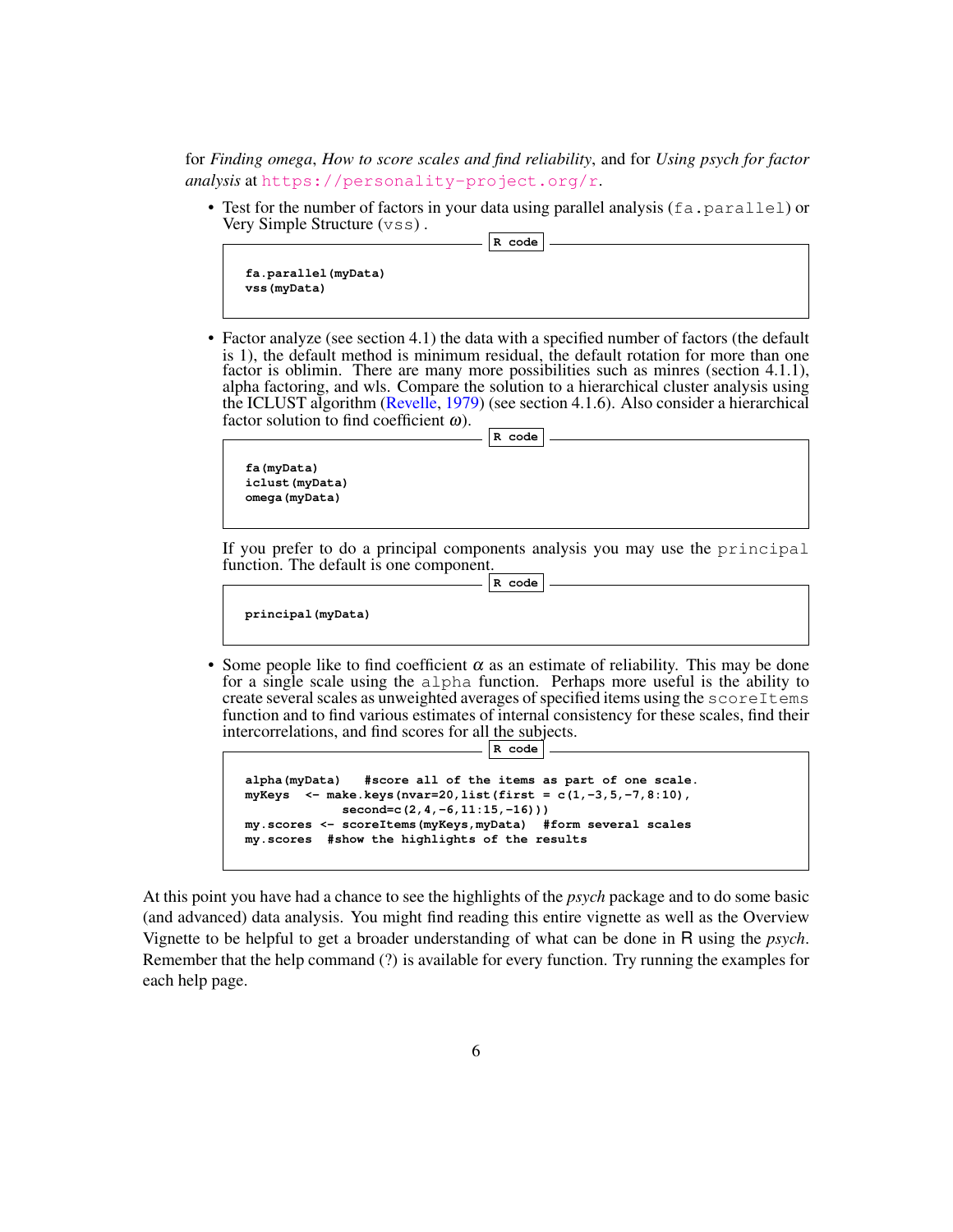# 1 Overview of this and related documents

The *psych* package (Revelle, 2021) has been developed at Northwestern University since 2005 to include functions most useful for personality, psychometric, and psychological research. The package is also meant to supplement a text on psychometric theory (Revelle, prep), a draft of which is available at <https://personality-project.org/r/book/>.

Some of the functions (e.g., read.file, read.clipboard, describe, pairs.panels, scatter.hist, error.bars, multi.hist, bi.bars) are useful for basic data entry and descriptive analyses.

Psychometric applications emphasize techniques for dimension reduction including factor analysis, cluster analysis, and principal components analysis. The fa function includes six methods of *factor analysis* (*minimum residual*, *principal axis*, *alpha factoring*, *weighted least squares*, *generalized least squares* and *maximum likelihood* factor analysis). Principal Components Analysis (PCA) is also available through the use of the principal or pca functions. Rotations and transformations of these solutions are done by calling the many rotations available in the *GPArotation* package (?).

Determining the number of factors or components to extract may be done by using the Very Simple Structure (Revelle and Rocklin, 1979) (vss), Minimum Average Partial correlation (Velicer, 1976)  $(MAP)$  or parallel analysis (fa.parallel) criteria. These and several other criteria are included in the nfactors function. Two parameter Item Response Theory (IRT) models for dichotomous or polytomous items may be found by factoring tetrachoric or polychoric correlation matrices and expressing the resulting parameters in terms of location and discrimination using irt.fa.

Bifactor and hierarchical factor structures may be estimated by using Schmid Leiman transformations (Schmid and Leiman, 1957) (schmid) to transform a hierarchical factor structure into a *bifactor* solution (Holzinger and Swineford, 1937). Higher order models can also be found using fa.multi.

Scale construction can be done using the Item Cluster Analysis (Revelle, 1979) (iclust) function to determine the structure and to calculate reliability coefficients  $\alpha$  (Cronbach, 1951) (alpha, scoreItems, score.multiple.choice),  $\beta$  (Revelle, 1979; Revelle and Zinbarg, 2009) (iclust) and McDonald's  $\omega_h$  and  $\omega_t$  (McDonald, 1999) (omega). Guttman's six estimates of internal consistency reliability (Guttman (1945), as well as additional estimates (Revelle and Zinbarg, 2009), (Revelle and Condon, 2019) are in the guttman function. The six measures of Intraclass correlation coefficients  $(ICC)$  discussed by Shrout and Fleiss (1979) are also available.

For data with a a multilevel structure (e.g., items within subjects across time, or items within subjects across groups), the describeBy, statsBy functions will give basic descriptives by group. StatsBy also will find within group (or subject) correlations as well as the between group correlation.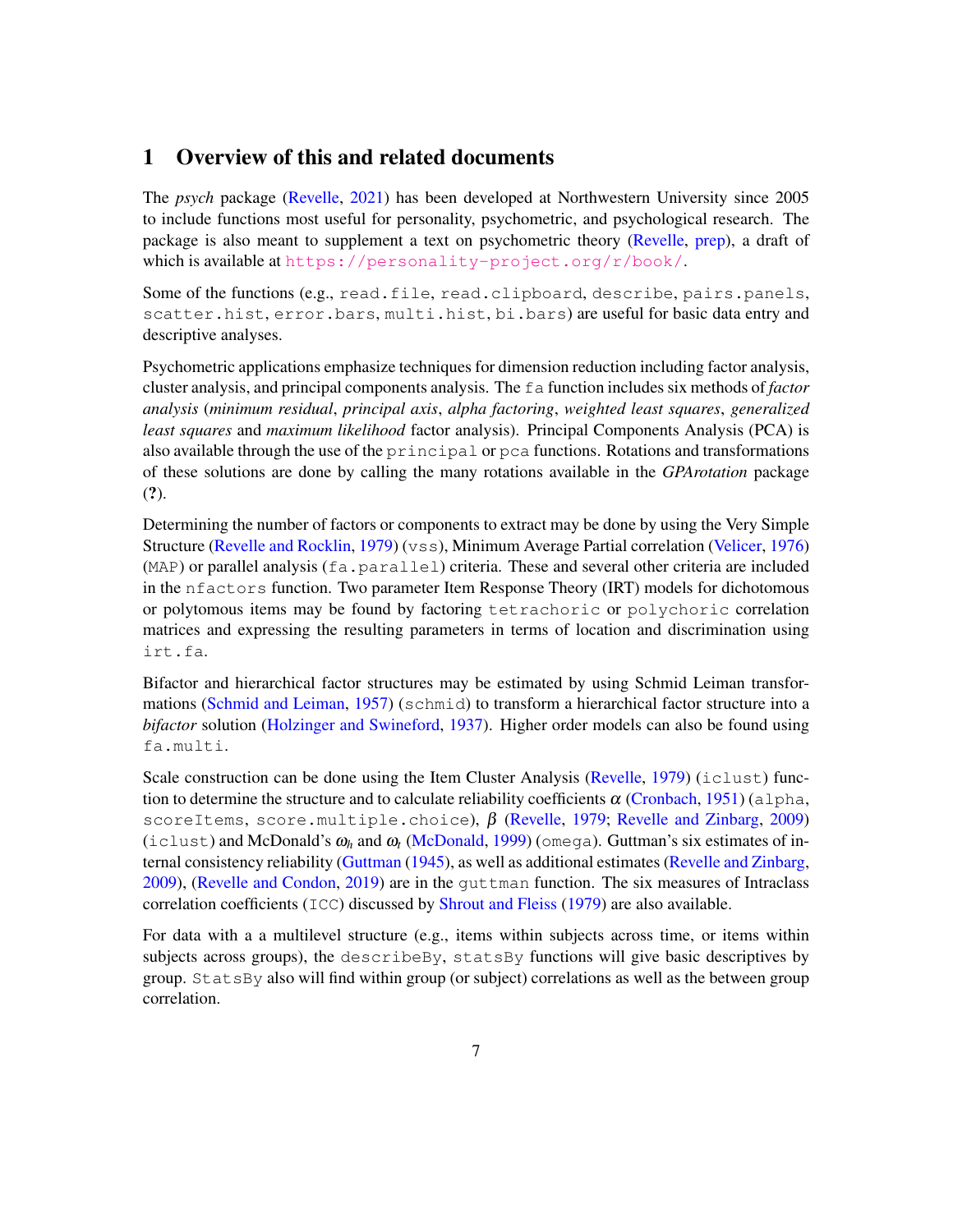$multilevel$ . reliability  $(mlr)$  will find various generalizability statistics for subjects over time and items. mlPlot will graph items over for each subject, mlArrange converts wide data frames to long data frames suitable for multilevel modeling.

Graphical displays include Scatter Plot Matrix (SPLOM) plots using pairs.panels, correlation "heat maps" ( $\c{corPlot}$ ) factor, cluster, and structural diagrams using  $fa$ .diagram, iclust.diagram, structure.diagram and het.diagram, as well as item response characteristics and item and test information characteristic curves plot.irt and plot.poly.

This vignette is meant to give an overview of the *psych* package. That is, it is meant to give a summary of the main functions in the *psych* package with examples of how they are used for data description, dimension reduction, and scale construction. The extended user manual at  $p<sub>svch</sub>$ .  $m$ anual.pdf includes examples of graphic output and more extensive demonstrations than are found in the help menus. (Also available at [https://personality-project.org/r/](https://personality-project.org/r/psych_manual.pdf) [psych\\_manual.pdf](https://personality-project.org/r/psych_manual.pdf)). The vignette, psych for sem, at [https://personalty-project.](https://personalty-project.org/r/psych_for_sem.pdf) [org/r/psych\\_for\\_sem.pdf](https://personalty-project.org/r/psych_for_sem.pdf), discusses how to use psych as a front end to the *sem* package of John Fox (Fox et al., 2012). (The vignette is also available at  $https://personality-project.$  $https://personality-project.$ [org/r/psych/vignettes/psych\\_for\\_sem.pdf]("https://personality-project.org/r/book/psych_for_sem.pdf")).

In addition, there are a growing number of "HowTo"s at the personality project. Currently these include:

- 1. An [introduction](https://personality-project.org/r/psych/intro.pdf) (vignette) of the *psych* package
- 2. An [overview](https://personality-project.org/r/psych/overview.pdf) (vignette) of the *psych* package
- 3. [Installing](https://personality-project.org/r/psych/HowTo/getting_started.pdf) R and some useful packages
- 4. Using R and the *psych* package to find  $omega_h$  $omega_h$  and  $\omega_t$ .
- 5. Using R and the *psych* for [factor analysis](https://personality-project.org/r/psych/HowTo/factor.pdf) and principal components analysis.
- 6. Using the scoreItems function to find [scale scores and scale statistics.](https://personality-project.org/r/psych/HowTo/scoring.pdf)
- 7. Using mediate and setCor to do [mediation, moderation and regression analysis.](https://personality-project.org/r/psych/HowTo/mediation.pdf)

For a step by step tutorial in the use of the psych package and the base functions in R for basic personality research, see the guide for using R for personality research at  $https://personalityresonalitytheory.$  $\frac{\partial \phi}{\partial r}$ . short.html. For an *introduction to psychometric theory with applications in R*, see the draft chapters at <https://personality-project.org/r/book>).

# 2 Getting started

Some of the functions described in the Overview Vignette require other packages. This is not the case for the functions listed in this Introduction. Particularly useful for rotating the results of factor analyses (from e.g., fa, factor.minres, factor.pa, factor.wls, or principal) or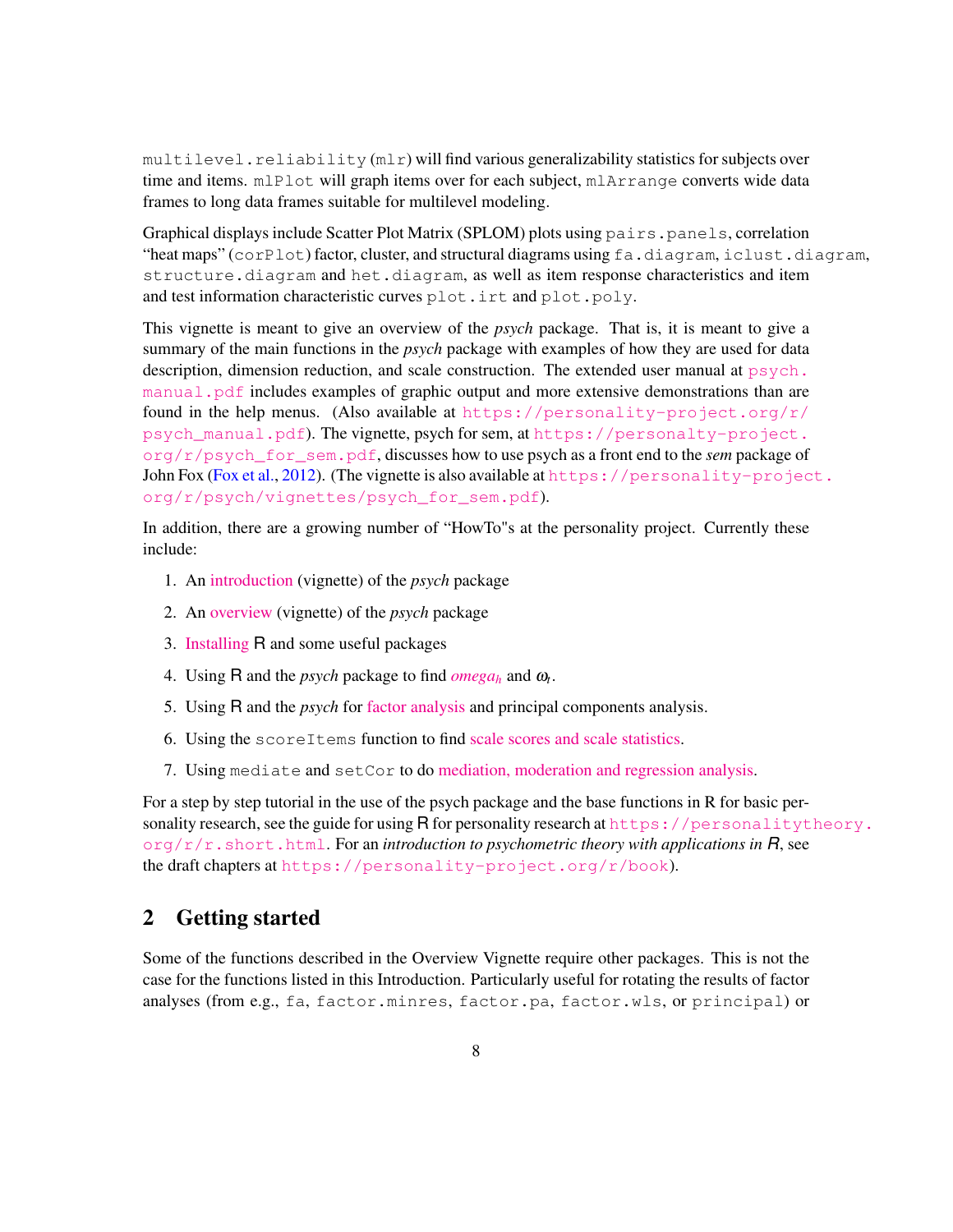hierarchical factor models using omega or schmid, is the *GPArotation* package. These and other useful packages may be installed by first installing and then using the task views (*ctv*) package to install the "Psychometrics" task view, but doing it this way is not necessary.

The "Psychometrics" task view will install a large number of useful packages. To install the bare minimum for the examples in this vignette, it is necessary to install just 3 packages: **R code**

```
install.packages(list(c("GPArotation","mnormt")
```
Alternatively, many packages for psychometric can be downloaded at once using the "Psychometrics" task view: **R code**

```
install.packages("ctv")
library(ctv)
task.views("Psychometrics")
```
Because of the difficulty of installing the package *Rgraphviz*, alternative graphics have been developed and are available as *diagram* functions. If *Rgraphviz* is available, some functions will take advantage of it. An alternative is to use "dot" output of commands for any external graphics package that uses the dot language.

## 3 Basic data analysis

A number of *psych* functions facilitate the entry of data and finding basic descriptive statistics.

Remember, to run any of the *psych* functions, it is necessary to make the package active by using the library command: **R code**

```
library(psych)
library(psychTools)
```
The other packages, once installed, will be called automatically by *psych*.

It is possible to automatically load *psych* and other functions by creating and then saving a ".First" function: e.g.,

```
R code
```

```
.First <- function(x) {library(psych)
   library(psychTools)}
```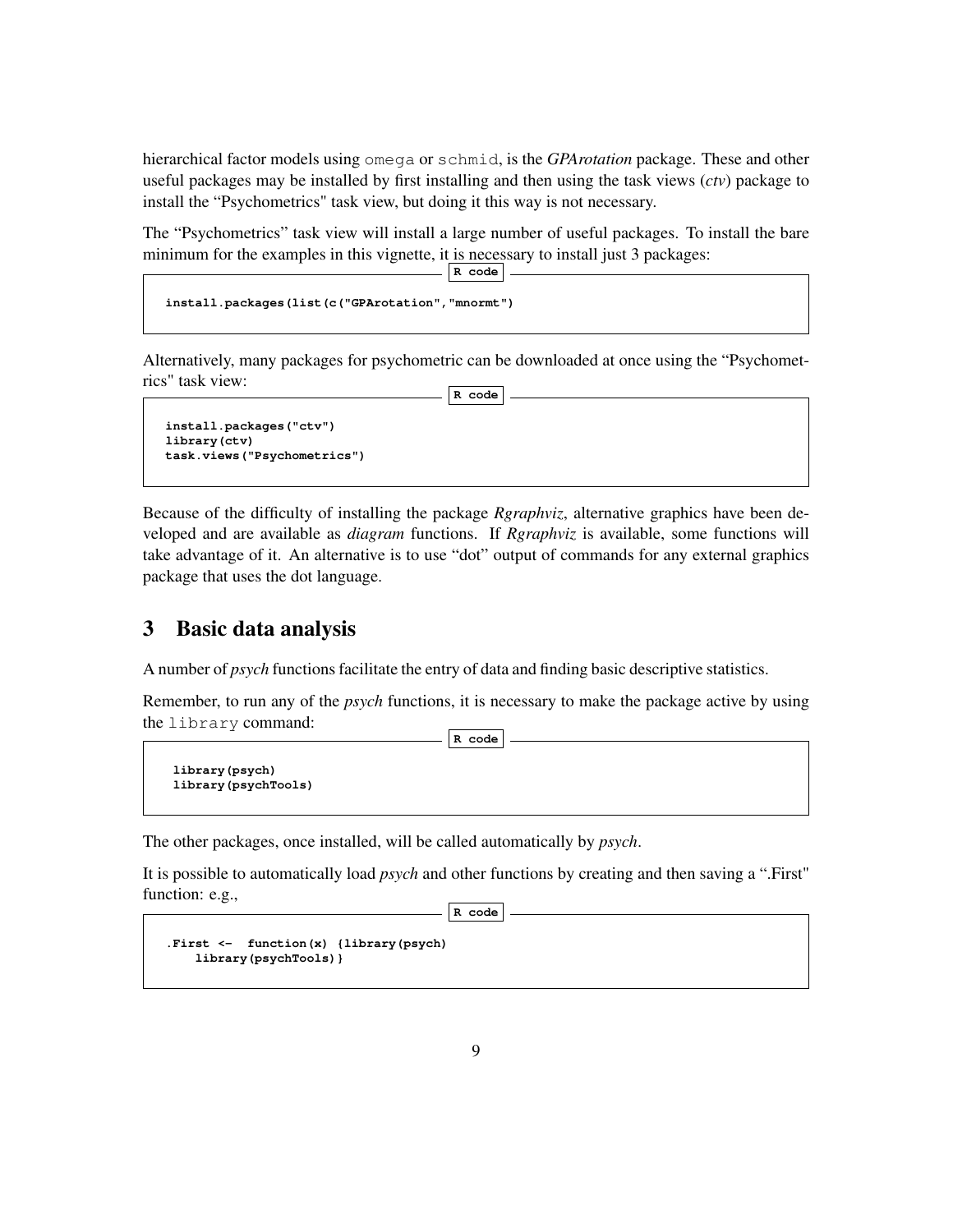#### 3.1 Getting the data by using read.file

Although many find copying the data to the clipboard and then using the read.clipboard functions (see below), a helpful alternative is to read the data in directly. This can be done using the read.file function which calls file.choose to find the file and then based upon the suffix of the file, chooses the appropriate way to read it. For files with suffixes of .text, .txt, .TXT, .csv, ,dat, .data, .sav, .xpt, .XPT, .r, .R, .rds, .Rds, .rda, .Rda, .rdata, Rdata, or .RData, the file will be read correctly.

**R code**

**my.data <- read.file()**

If the file contains Fixed Width Format (fwf) data, the column information can be specified with the widths command. **R code**

```
my.data <- read.file(widths = c(4,rep(1,35)) #will read in a file without a header row
# and 36 fields, the first of which is 4 colums, the rest of which are 1 column each.
```
If the file is a .RData file (with suffix of .RData, .Rda, .rda, .Rdata, or .rdata) the object will be loaded. Depending what was stored, this might be several objects. If the file is a .sav file from SPSS, it will be read with the most useful default options (converting the file to a data.frame and converting character fields to numeric). Alternative options may be specified. If it is an export file from SAS (.xpt or .XPT) it will be read. .csv files (comma separated files), normal .txt or .text files, .data, or .dat files will be read as well. These are assumed to have a header row of variable labels (header=TRUE). If the data do not have a header row, you must specify read.file(header=FALSE).

**R code**

To read SPSS files and to keep the value labels, specify use.value.labels=TRUE.

```
#this will keep the value labels for .sav files
my.spss <- read.file(use.value.labels=TRUE)
```
### 3.2 Data input from the clipboard

There are of course many ways to enter data into R. Reading from a local file using  $read.table$ is perhaps the most preferred. However, many users will enter their data in a text editor or spreadsheet program and then want to copy and paste into R. This may be done by using  $read.table$ and specifying the input file as "clipboard" (PCs) or "pipe(pbpaste)" (Macs). Alternatively, the read.clipboard set of functions are perhaps more user friendly:

**read.clipboard** is the base function for reading data from the clipboard.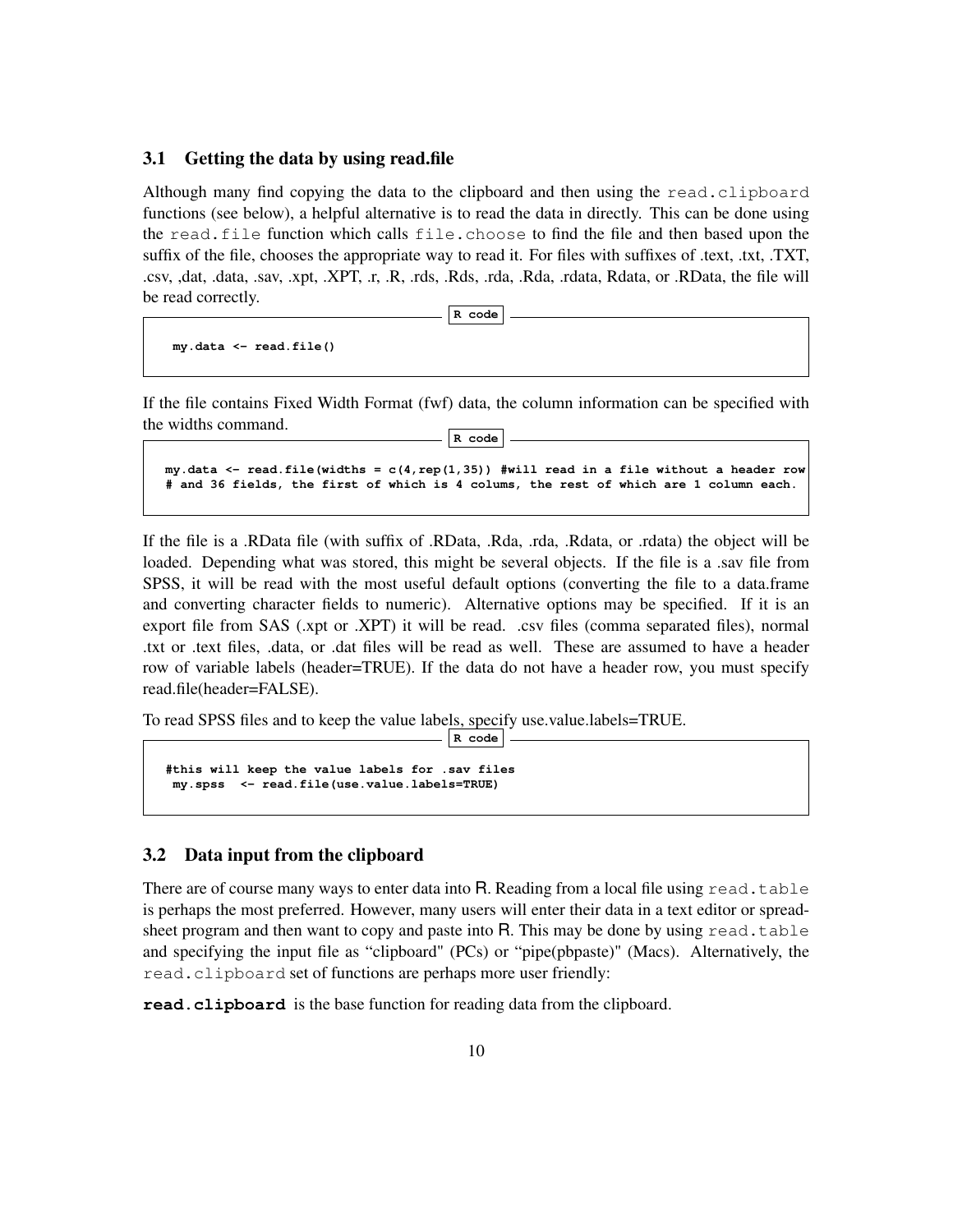**read.clipboard.csv** for reading text that is comma delimited.

- **read.clipboard.tab** for reading text that is tab delimited (e.g., copied directly from an Excel file).
- **read.clipboard.lower** for reading input of a lower triangular matrix with or without a diagonal. The resulting object is a square matrix.

**read.clipboard.upper** for reading input of an upper triangular matrix.

**read.clipboard.fwf** for reading in fixed width fields (some very old data sets)

For example, given a data set copied to the clipboard from a spreadsheet, just enter the command **R code**

**my.data <- read.clipboard()**

This will work if every data field has a value and even missing data are given some values (e.g., NA or -999). If the data were entered in a spreadsheet and the missing values were just empty cells, then the data should be read in as a tab delimited or by using the read.clipboard.tab function. **R code**

```
> my.data <- read.clipboard(sep="\t") #define the tab option, or
> my.tab.data <- read.clipboard.tab() #just use the alternative function
```
For the case of data in fixed width fields (some old data sets tend to have this format), copy to the clipboard and then specify the width of each field (in the example below, the first variable is 5 columns, the second is 2 columns, the next 5 are 1 column the last 4 are 3 columns).

**R code**

```
> my.data <- read.clipboard.fwf(widths=c(5,2,rep(1,5),rep(3,4))
```
#### 3.3 Basic descriptive statistics

Once the data are read in, then describe or describeBy will provide basic descriptive statistics arranged in a data frame format. Consider the data set sat.act which includes data from 700 web based participants on 3 demographic variables and 3 ability measures.

**describe** reports means, standard deviations, medians, min, max, range, skew, kurtosis and standard errors for integer or real data. Non-numeric data, although the statistics are meaningless, will be treated as if numeric (based upon the categorical coding of the data), and will be flagged with an \*.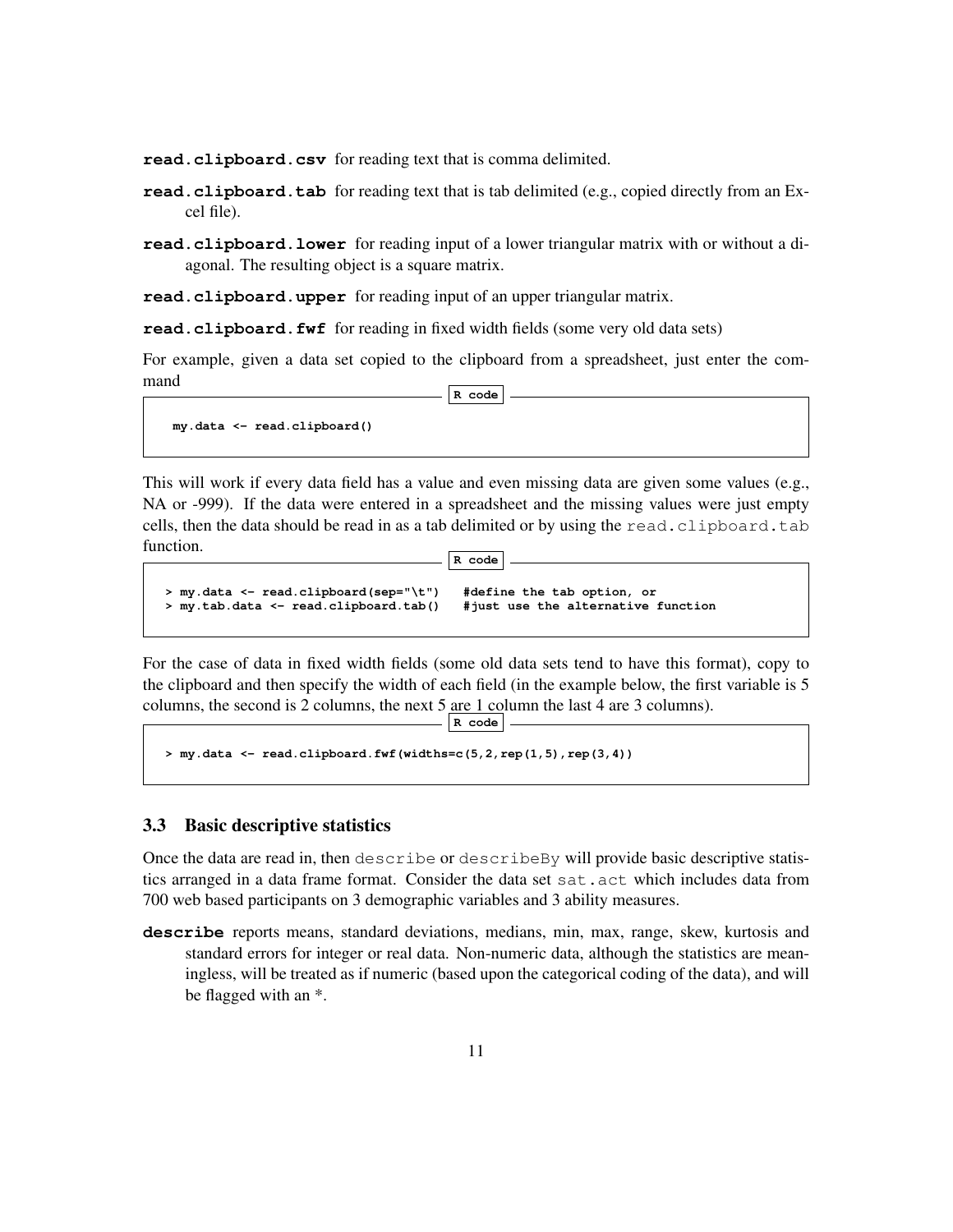**describeBy** reports descriptive statistics broken down by some categorizing variable (e.g., gender, age, etc.) **R code**

**> library(psych) #need to make psych active the first time you call it > library(psychTools) #additional tools and data are here > data(sat.act) > describe(sat.act) #basic descriptive statistics**

|           | vars n |       | mean       |                     |                           |                        |  |              | sd median trimmed mad min max range skew kurtosis se |  |
|-----------|--------|-------|------------|---------------------|---------------------------|------------------------|--|--------------|------------------------------------------------------|--|
| gender    |        | 1 700 | 1.65       | 0.48                | 2 1.68                    | $0.00 \quad 1 \quad 2$ |  | $1 - 0.61$   | $-1.62$ 0.02                                         |  |
| education |        |       | 2 700 3.16 | 1.43                | 3 3.31                    | 1.48 0 5               |  | $5 - 0.68$   | $-0.07, 0.05$                                        |  |
| age       |        |       |            | 3 700 25.59 9.50    | 22 23.86 5.93 13 65       |                        |  | 52 1.64      | 2.42 0.36                                            |  |
| ACT       |        |       |            | 4 700 28.55 4.82    | 29 28.84 4.45 3 36        |                        |  | $33 - 0.66$  | $0.53$ $0.18$                                        |  |
| SATV      |        |       |            | 5 700 612.23 112.90 | 620 619.45 118.61 200 800 |                        |  | $600 - 0.64$ | 0.334.27                                             |  |
| SATO      |        |       |            | 6 687 610.22 115.64 | 620 617.25 118.61 200 800 |                        |  | $600 - 0.59$ | $-0.024.41$                                          |  |

These data may then be analyzed by groups defined in a logical statement or by some other variable. E.g., break down the descriptive data for males or females. These descriptive data can also be seen graphically using the error.bars.by function (Figure 5). By setting skew=FALSE and ranges=FALSE, the output is limited to the most basic statistics. Here we use formula mode.

```
R code
```

```
> #basic descriptive statistics by a grouping variable.
> describeBy(sat.act ~ gender,skew=FALSE,ranges=FALSE)
```
Descriptive statistics by group gender: 1

|           | vars | n       | mean  | sd                       | se |
|-----------|------|---------|-------|--------------------------|----|
| gender    |      | 1 247   | 1.00  | 0.0000.00                |    |
| education |      | 2 2 4 7 | 3.00  | 1.54 0.10                |    |
| age       |      | 3 247   | 25.86 | $9.74 \t0.62$            |    |
| ACT       |      | 4 2 4 7 | 28.79 | 5.06 0.32                |    |
| SATV      |      | 5 247   |       | 615.11 114.16 7.26       |    |
| SATO      |      |         |       | 6 245 635.87 116.02 7.41 |    |
|           |      |         |       |                          |    |
| gender: 2 |      |         |       |                          |    |
|           | vars | n       | mean  | sd                       | se |
| gender    |      | 1 453   | 2.00  | 0.0000.00                |    |
|           |      |         |       |                          |    |
| education |      | 2 453   | 3.26  | 1.35 0.06                |    |
| age       |      | 3 453   | 25.45 | 9.37 0.44                |    |
| ACT       |      | 4 453   | 28.42 | $4.69$ 0.22              |    |
| SATV      |      |         |       | 5 453 610.66 112.31 5.28 |    |

The output from the describeBy function can be forced into a matrix form for easy analysis by other programs. In addition, describeBy can group by several grouping variables at the same time.

```
R code
```

```
> sa.mat <- describeBy(sat.act ~ gender + education,
 + skew=FALSE,ranges=FALSE,mat=TRUE)
```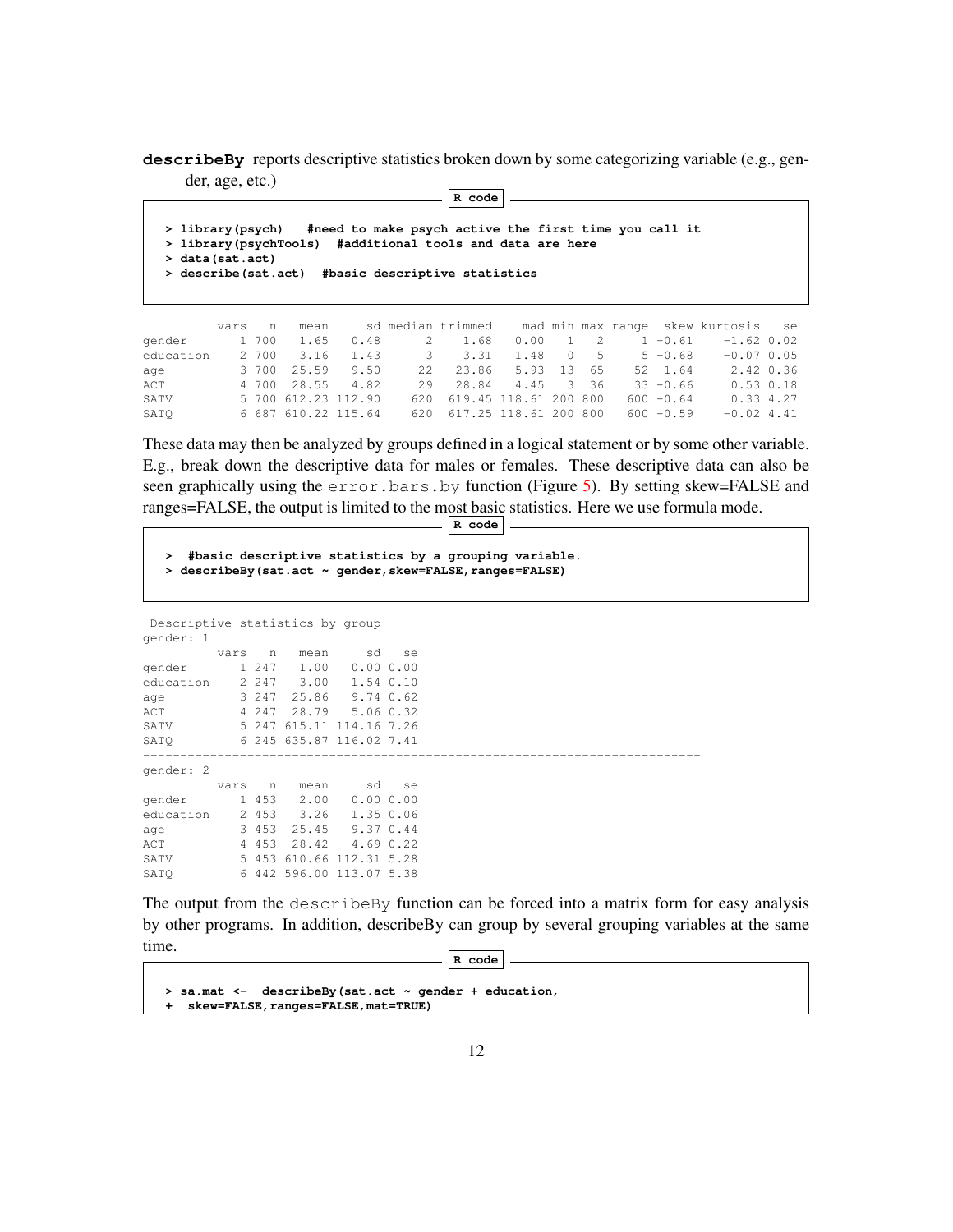```
> headTail(sa.mat)
```

|         |            |            | item groupl group2 vars |    | n   | mean      | sd                     | se          |
|---------|------------|------------|-------------------------|----|-----|-----------|------------------------|-------------|
| gender1 |            |            | 0                       |    | 27  |           | 0                      | 0           |
| gender2 | 2          | 2.         | 0                       | 1. | 30  | 2         | 0                      | O           |
| gender3 | 3          |            |                         |    | 2.0 |           | Ω                      | O           |
| gender4 | 4          | 2          |                         | 1. | 25  | 2         | 0                      | O           |
|         | $<$ NA $>$ | $<$ NA $>$ | $<$ NA $>$              |    |     |           |                        |             |
| SATO9   | 69         |            | 4                       | 6  | 51  |           | 635.9 104.12 14.58     |             |
| SATO10  | 70         | 2.         | 4                       | 6  |     |           | 86 597.59 106.24 11.46 |             |
| SATO11  | 71         |            | 5                       | 6  |     | 46 657.83 |                        | 89.61 13.21 |
| SATO12  | 72         | 2          | 5                       | 6  | 93. |           | 606.72 105.55 10.95    |             |

#### 3.3.1 Outlier detection using **outlier**

One way to detect unusual data is to consider how far each data point is from the multivariate centroid of the data. That is, find the squared Mahalanobis distance for each data point and then compare these to the expected values of  $\chi^2$ . This produces a Q-Q (quantle-quantile) plot with the n most extreme data points labeled (Figure 1). The outlier values are in the vector d2.

#### 3.3.2 Basic data cleaning using **scrub**

[10,] 91 92 NA NA NA 96 97 98 99 100

If, after describing the data it is apparent that there were data entry errors that need to be globally replaced with NA, or only certain ranges of data will be analyzed, the data can be "cleaned" using the scrub function.

Consider a data set of 10 rows of 12 columns with values from 1 - 120. All values of columns 3 - 5 that are less than 30, 40, or 50 respectively, or greater than 70 in any of the three columns will be replaced with NA. In addition, any value exactly equal to 45 will be set to NA. (max and isvalue are set to one value here, but they could be a different value for every column). **R code**

```
> x <- matrix(1:120,ncol=10,byrow=TRUE)
 > colnames(x) <- paste('V',1:10,sep='')
 > new.x <- scrub(x,3:5,min=c(30,40,50),max=70,isvalue=45,newvalue=NA)
 > new.x
     V1 V2 V3 V4 V5 V6 V7 V8 V9 V10
[1,] 1 2 NA NA NA 6 7 8 9 10
[2,] 11 12 NA NA NA 16 17 18 19 20
[3,] 21 22 NA NA NA 26 27 28 29 30
[4,] 31 32 33 NA NA 36 37 38 39 40
[5,] 41 42 43 44 NA 46 47 48 49 50
[6,] 51 52 53 54 55 56 57 58 59 60
[7, 1 61 62 63 64 65][8,] 71 72 NA NA NA 76 77 78 79 80
[9,] 81 82 NA NA NA 86 87 88 89 90
```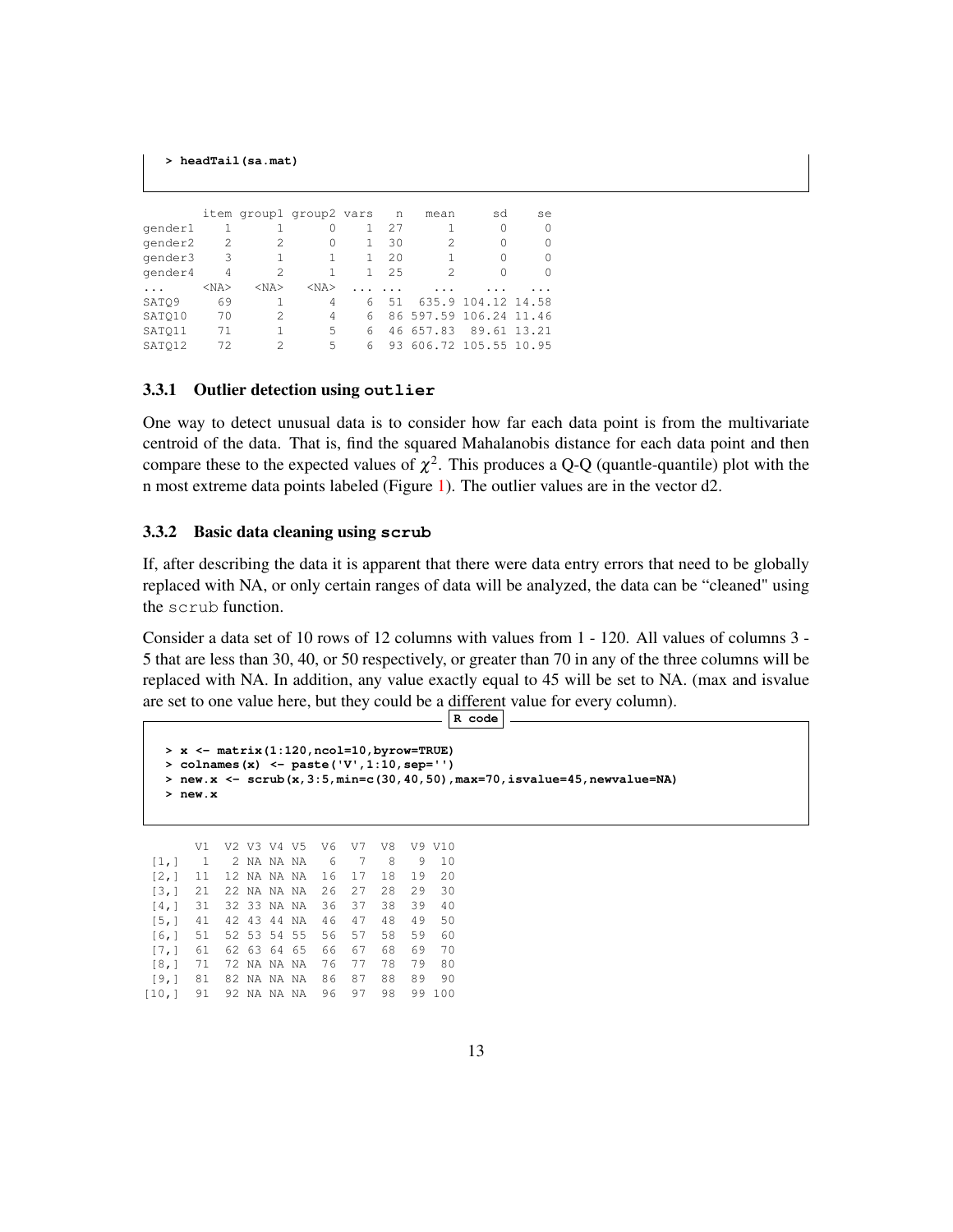```
> png( 'outlier.png' )
> d2 <- outlier(sat.act,cex=.8)
 > dev.off()
```

```
null device
          1
```


Q-Q plot of Mahalanobis D<sup>2</sup> vs. quantiles of  $\chi^2_{\text{nuar}}$ 

**R code**

Figure 1: Using the outlier function to graphically show outliers. The y axis is the Mahalanobis  $D^2$ , the X axis is the distribution of  $\chi^2$  for the same number of degrees of freedom. The outliers detected here may be shown graphically using pairs.panels (see 2, and may be found by sorting d2.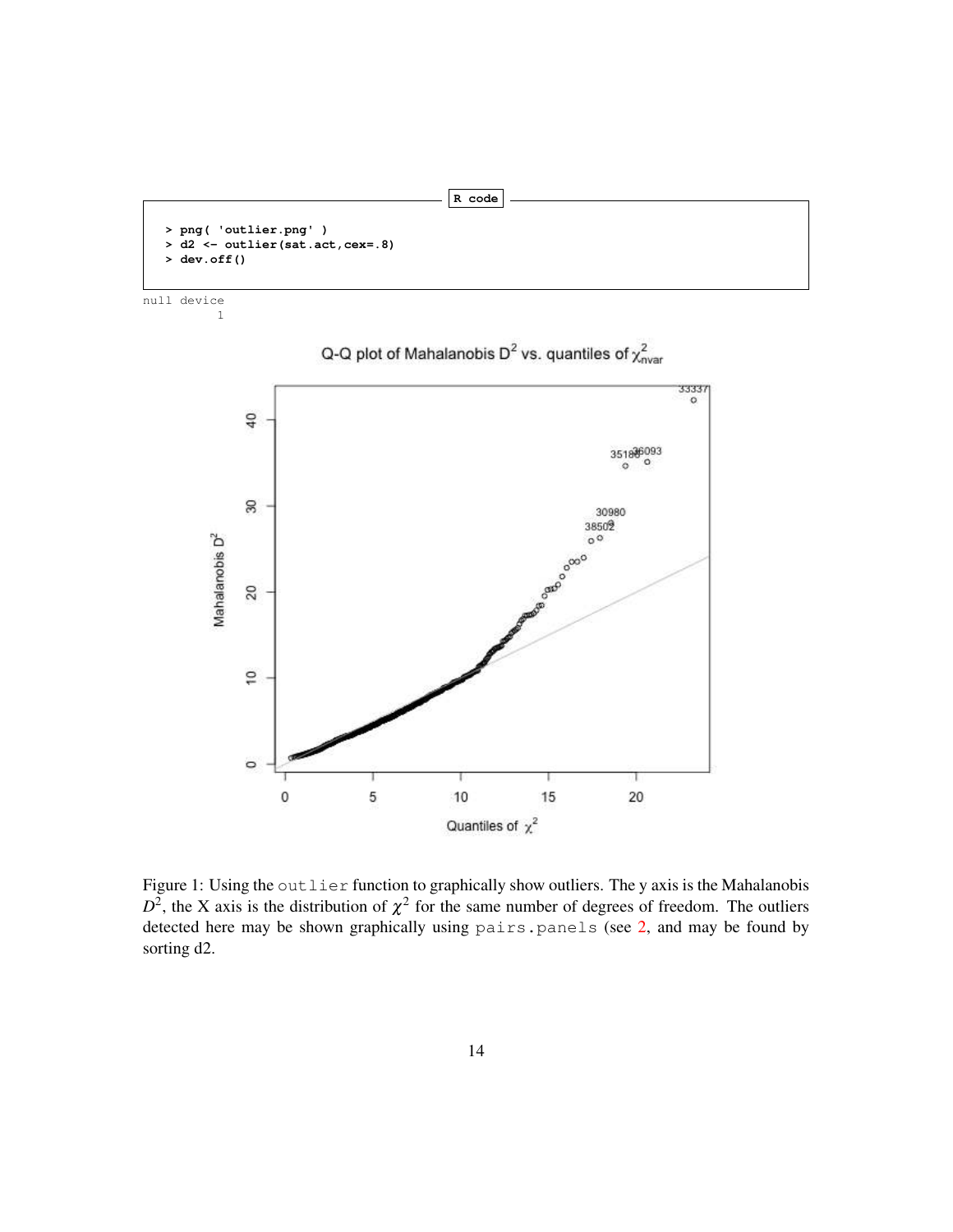[11,] 101 102 NA NA NA 106 107 108 109 110 [12,] 111 112 NA NA NA 116 117 118 119 120

Note that the number of subjects for those columns has decreased, and the minimums have gone up but the maximums down. Data cleaning and examination for outliers should be a routine part of any data analysis.

#### 3.3.3 Recoding categorical variables into dummy coded variables

Sometimes categorical variables (e.g., college major, occupation, ethnicity) are to be analyzed using correlation or regression. To do this, one can form "dummy codes" which are merely binary variables for each category. This may be done using dummy.code. Subsequent analyses using these dummy coded variables may be using biserial or point biserial (regular Pearson r) to show effect sizes and may be plotted in e.g., spider plots.

Alternatively, sometimes data were coded originally as categorical (Male/Female, High School, some College, in college, etc.) and you want to convert these columns of data to numeric. This is done by char2numeric.

### 3.4 Simple descriptive graphics

Graphic descriptions of data are very helpful both for understanding the data as well as communicating important results. Scatter Plot Matrices (SPLOMS) using the pairs. panels function are useful ways to look for strange effects involving outliers and non-linearities. error.bars.by will show group means with 95% confidence boundaries. By default, error.bars.by and error.bars will show "cats eyes" to graphically show the confidence limits (Figure 5) This may be turned off by specifying eyes=FALSE. densityBy or violinBy may be used to show the distribution of the data in "violin" plots (Figure 4). (These are sometimes called "lava-lamp" plots.)

### 3.4.1 Scatter Plot Matrices

Scatter Plot Matrices (SPLOMS) are very useful for describing the data. The pairs.panels function, adapted from the help menu for the pairs function produces xy scatter plots of each pair of variables below the diagonal, shows the histogram of each variable on the diagonal, and shows the *lowess* locally fit regression line as well. An ellipse around the mean with the axis length reflecting one standard deviation of the x and y variables is also drawn. The x axis in each scatter plot represents the column variable, the y axis the row variable (Figure 2). When plotting many subjects, it is both faster and cleaner to set the plot character (pch) to be '.'. (See Figure 2 for an example.)

**pairs.panels** will show the pairwise scatter plots of all the variables as well as histograms, locally smoothed regressions, and the Pearson correlation. When plotting many data points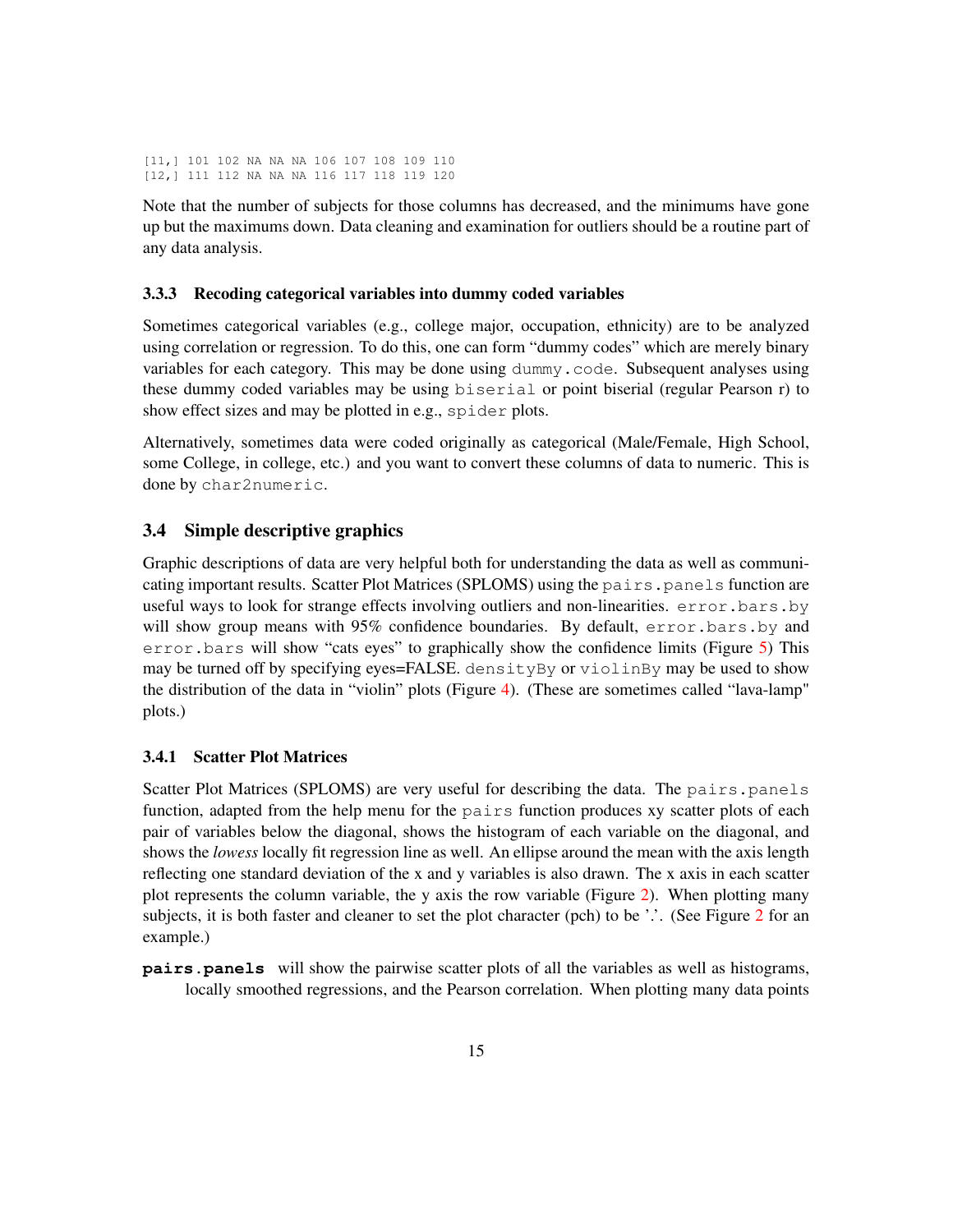(as in the case of the sat.act data, it is possible to specify that the plot character is a period to get a somewhat cleaner graphic. However, in this figure, to show the outliers, we use colors and a larger plot character. If we want to indicate 'significance' of the correlations by the conventional use of 'magic astricks' we can set the stars=TRUE option.

Another example of pairs.panels is to show differences between experimental groups. Consider the data in the affect data set. The scores reflect post test scores on positive and negative affect and energetic and tense arousal. The colors show the results for four movie conditions: depressing, frightening movie, neutral, and a comedy.

Yet another demonstration of pairs.panels is useful when you have many subjects and want to show the density of the distributions. To do this we will use the make.keys and scoreItems functions (discussed in the second vignette) to create scales measuring Energetic Arousal, Tense Arousal, Positive Affect, and Negative Affect (see the  $\text{msg}$  help file). We then show a pairs.panels scatter plot matrix where we smooth the data points and show the density of the distribution by color. **R code**

```
> keys <- list(
+ EA = c("active", "energetic", "vigorous", "wakeful", "wide.awake", "full.of.pep",
         + "lively", "-sleepy", "-tired", "-drowsy"),
+ TA =c("intense", "jittery", "fearful", "tense", "clutched.up", "-quiet", "-still",
+ "-placid", "-calm", "-at.rest") ,
+ PA =c("active", "excited", "strong", "inspired", "determined", "attentive",
+ "interested", "enthusiastic", "proud", "alert"),
+ NAf =c("jittery", "nervous", "scared", "afraid", "guilty", "ashamed", "distressed",
+ "upset", "hostile", "irritable" ))
> scores <- scoreItems(keys,psychTools::msq[,1:75])
> #png('msq.png')
> # pairs.panels(scores$scores,smoother=TRUE,
> # main ="Density distributions of four measures of affect" )
>
> #dev.off()
```
Using the pairs. panels function to graphically show relationships. (Not shown in the interests of space.) The x axis in each scatter plot represents the column variable, the y axis the row variable. The variables are four measures of motivational state for 3896 participants. Each scale is the average score of 10 items measuring motivational state. Compare this a plot with smoother set to FALSE.

#### 3.4.2 Density or violin plots

Graphical presentation of data may be shown using box plots to show the median and 25th and 75th percentiles. A powerful alternative is to show the density distribution using the violinBy function (Figure 4) or the more conventional density plot for multiple groups (Figure 10 .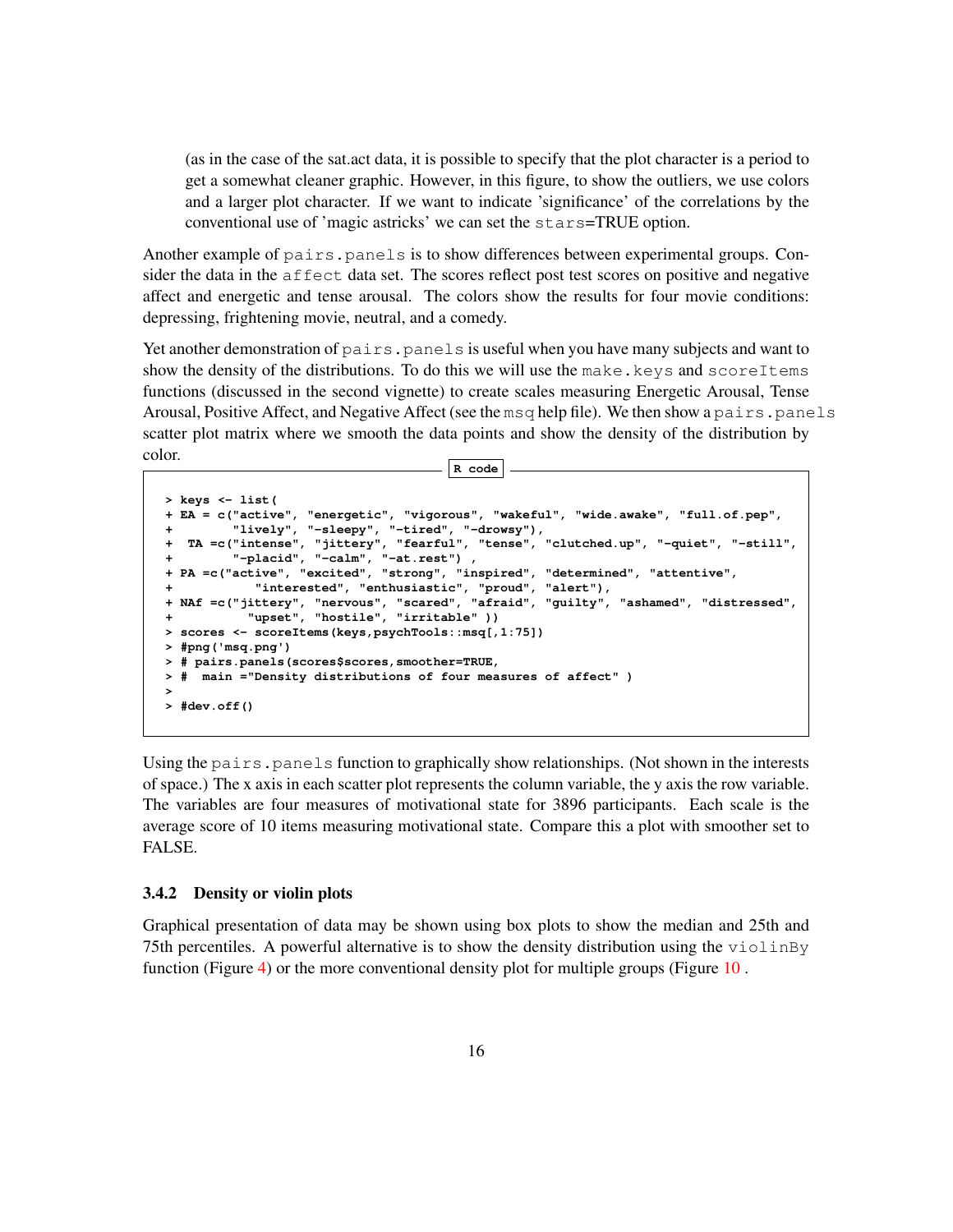```
> png( 'pairspanels.png' )
> sat.d2 <- data.frame(sat.act,d2) #combine the d2 statistics from before with the sat act data.frame
> pairs.panels(sat.d2,bg=c("yellow","blue")[(d2 > 25)+1],pch=21,stars=TRUE)
> dev.off()
```
**R code**

null device

1



Figure 2: Using the pairs.panels function to graphically show relationships. The x axis in each scatter plot represents the column variable, the y axis the row variable. Note the extreme outlier for the ACT. If the plot character were set to a period (pch='.') it would make a cleaner graphic, but in to show the outliers in color we use the plot characters 21 and 22.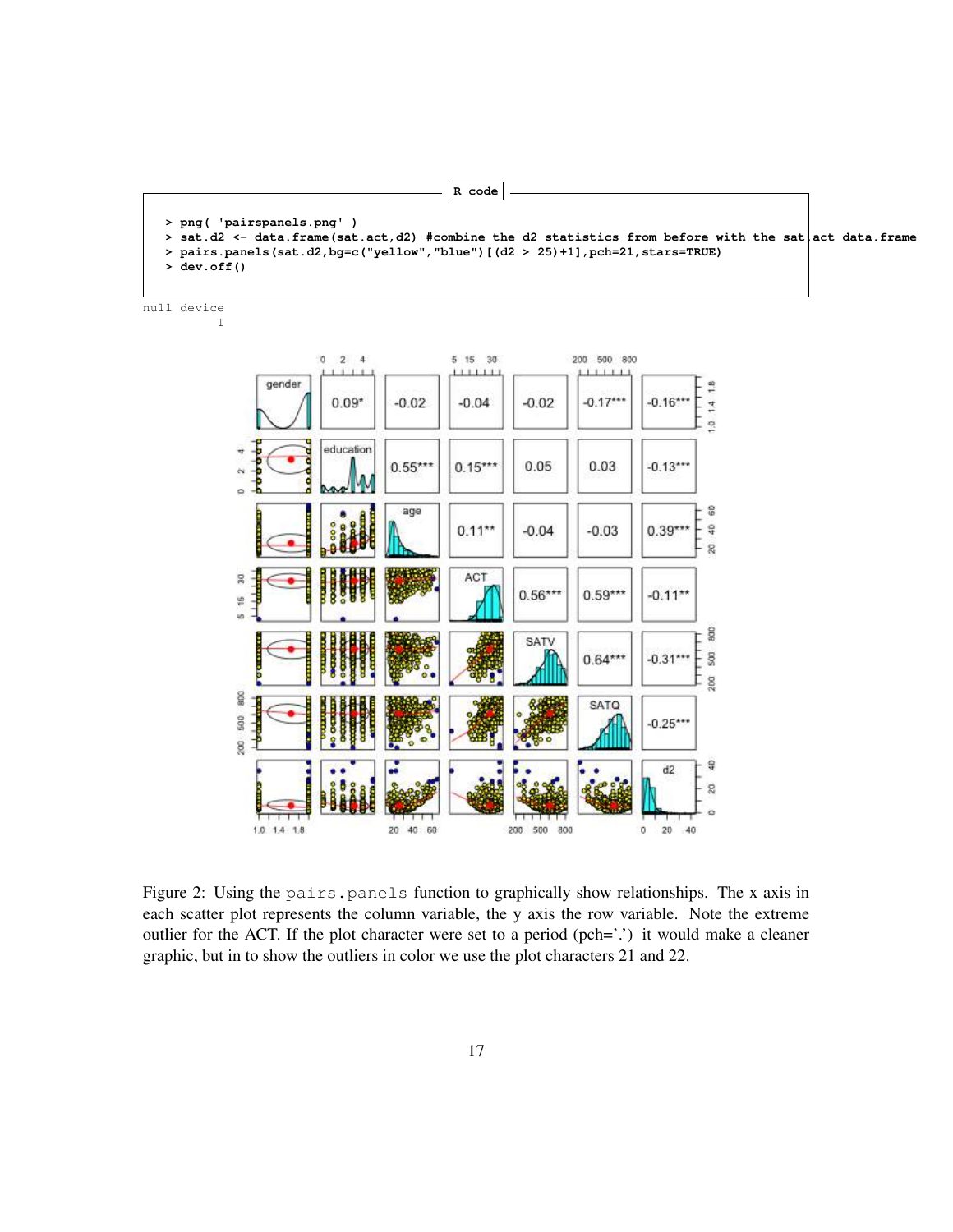```
> png('affect.png')
> pairs.panels(affect[14:17],bg=c("red","black","white","blue")[affect$Film],pch=21,
+ main="Affect varies by movies ")
> dev.off()
```
**R code**

null device



Figure 3: Using the pairs.panels function to graphically show relationships. The x axis in each scatter plot represents the column variable, the y axis the row variable. The coloring represent four different movie conditions.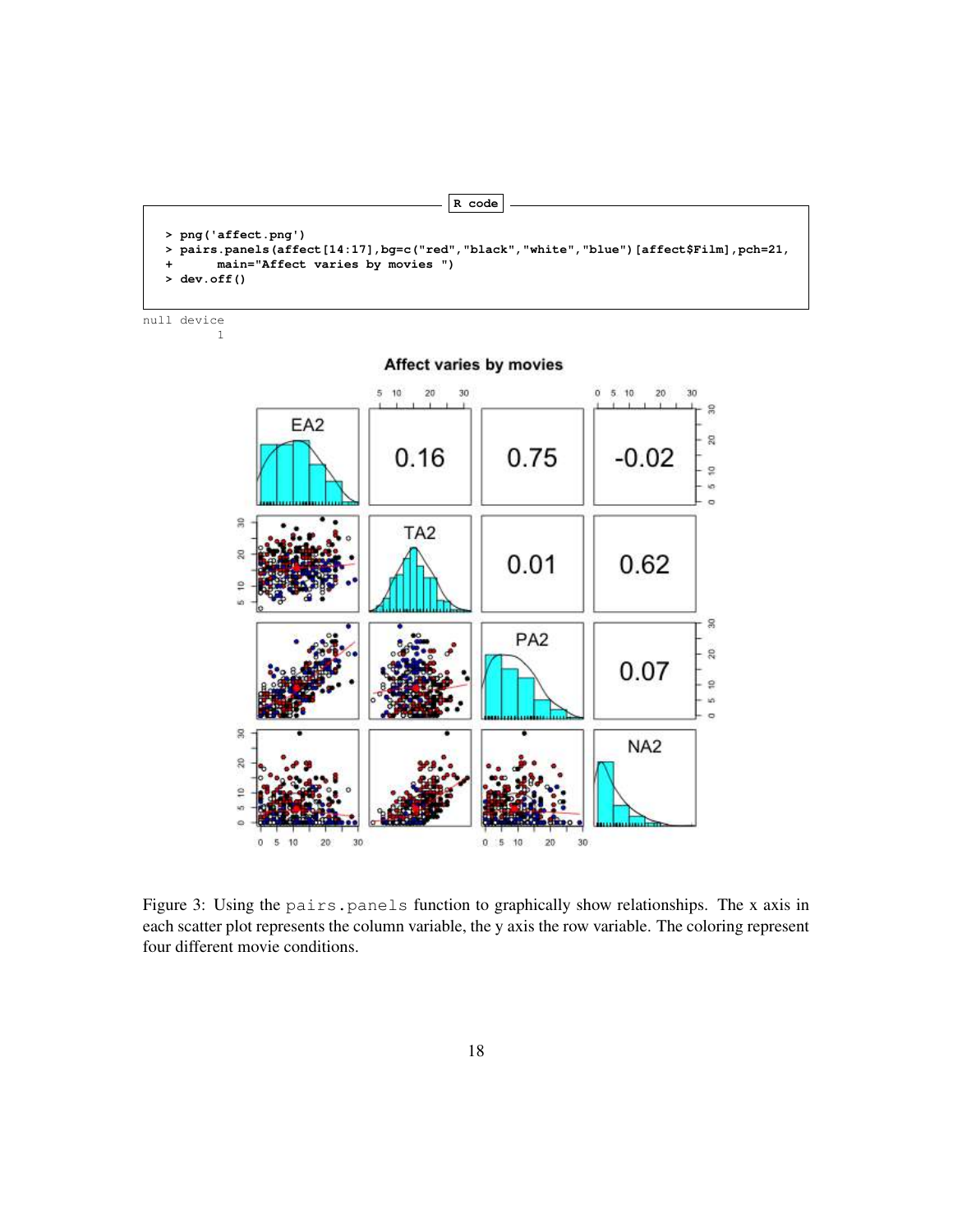```
R code
> png('violin.png')
> data(sat.act)
> violinBy(SATV+SATQ ~ gender, data=sat.act,grp.name=cs(Verbal.M,Verbal.F, Quan.M,Quant.F), main="Density
> dev.off()
```
null device 1



Density Plot by gender for SAT V and Q

Figure 4: Using the violinBy function to show the distribution of SAT V and Q for males and females. The plot shows the medians, and 25th and 75th percentiles, as well as the entire range and the density distribution.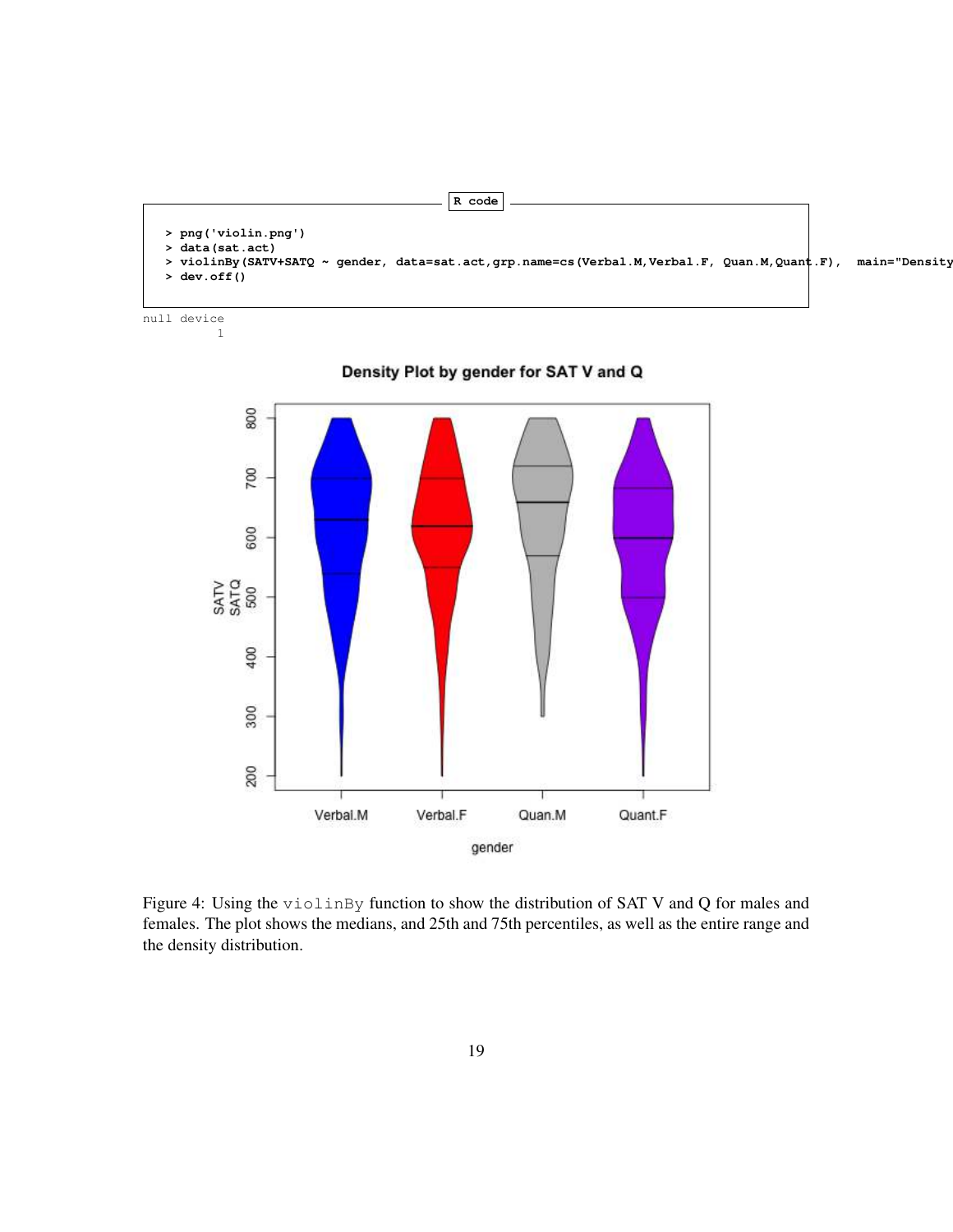#### 3.4.3 Means and error bars

Additional descriptive graphics include the ability to draw *error bars* on sets of data, as well as to draw error bars in both the x and y directions for paired data. These are the functions error.bars, error.bars.by, error.bars.tab, and error.crosses.

**error.bars** show the 95 % confidence intervals for each variable in a data frame or matrix. These errors are based upon normal theory and the standard errors of the mean. Alternative options include +/- one standard deviation or 1 standard error. If the data are repeated measures, the error bars will be reflect the between variable correlations. By default, the confidence intervals are displayed using a "cats eyes" plot which emphasizes the distribution of confidence within the confidence interval.

**error.bars.by** does the same, but grouping the data by some condition.

- **error.bars.tab** draws bar graphs from tabular data with error bars based upon the standard error of proportion ( $\sigma_p = \sqrt{pq/N}$ )
- **error.crosses** draw the confidence intervals for an x set and a y set of the same size.

The use of the  $error.bars. by function allows for graphic comparisons of different groups (see)$ Figure 5). Five personality measures are shown as a function of high versus low scores on a "lie" scale. People with higher lie scores tend to report being more agreeable, conscientious and less neurotic than people with lower lie scores. The error bars are based upon normal theory and thus are symmetric rather than reflect any skewing in the data.

**R code**

```
> data(epi.bfi)
> error.bars.by(epi.bfi[,6:10],epi.bfi$epilie<4)
```
Figure 5: Using the error.bars.by function shows that self reported personality scales on the Big Five Inventory vary as a function of the Lie scale on the EPI. The "cats eyes" show the distribution of the confidence.

Although not recommended, it is possible to use the error.bars function to draw bar graphs with associated error bars. (This kind of *dynamite plot* (Figure 7) can be very misleading in that the scale is arbitrary. Go to a discussion of the problems in presenting data this way at  $https$ : [//emdbolker.wikidot.com/blog:dynamite](https://emdbolker.wikidot.com/blog:dynamite). In the example shown, note that the graph starts at 0, although is out of the range. This is a function of using bars, which always are assumed to start at zero. Consider other ways of showing your data.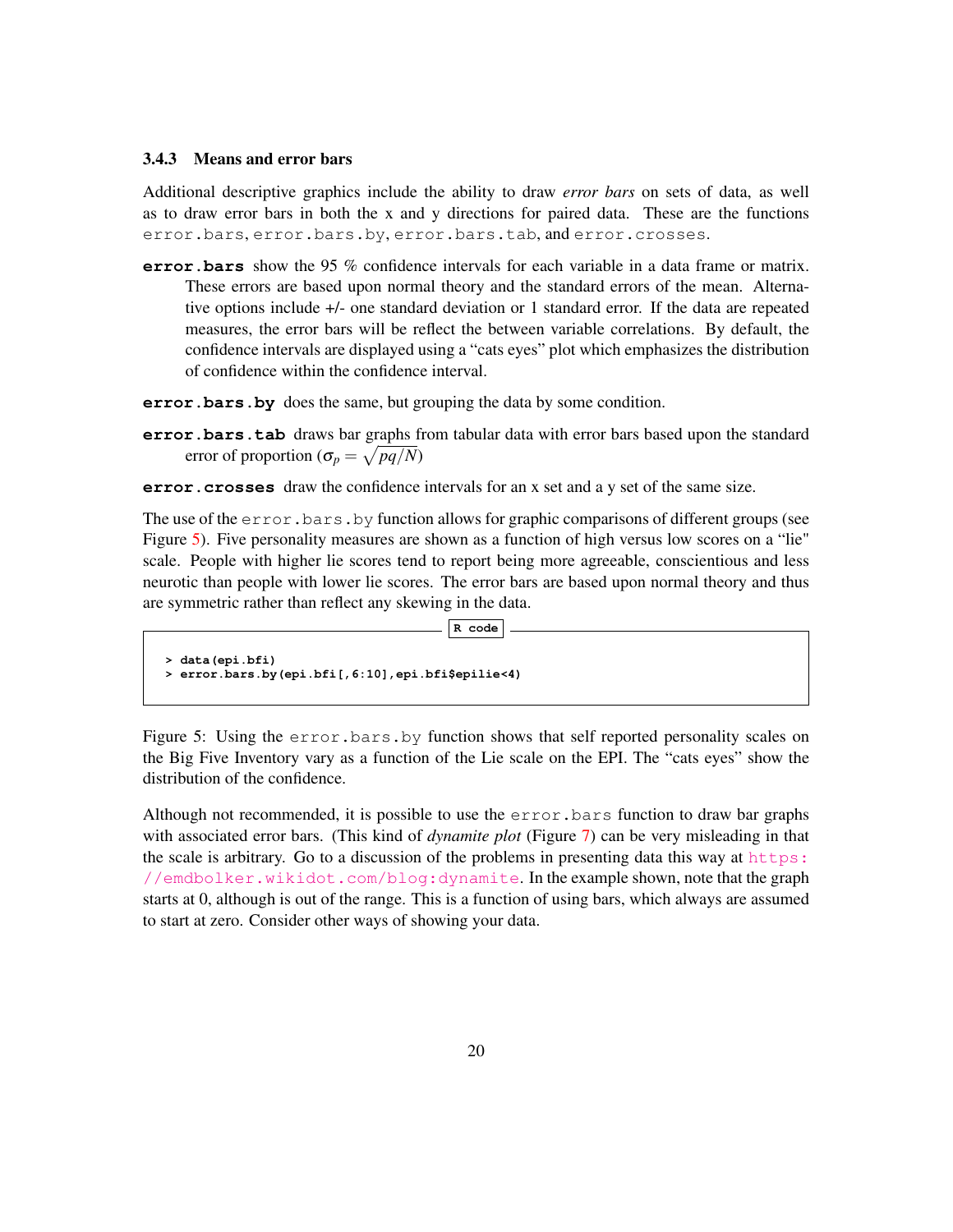```
> error.bars.by(sat.act[5:6],sat.act$gender,bars=TRUE,
+ labels=c("Male","Female"),ylab="SAT score",xlab="")
```
Figure 6: A "Dynamite plot" of SAT scores as a function of gender is one way of misleading the reader. By using a bar graph, the range of scores is ignored. Bar graphs start from 0.

**R code**

### 3.4.4 Error bars for tabular data

However, it is sometimes useful to show error bars for tabular data, either found by the table function or just directly input. These may be found using the error.bars.tab function.

**R code**

```
> T <- with(sat.act,table(gender,education))
> rownames(T) <- c("M","F")
> error.bars.tab(T,way="both",ylab="Proportion of Education Level",xlab="Level of Education",
+ main="Proportion of sample by education level")
```
Figure 7: The proportion of each education level that is Male or Female. By using the way="both" option, the percentages and errors are based upon the grand total. Alternatively, way="columns" finds column wise percentages, way="rows" finds rowwise percentages. The data can be converted to percentages (as shown) or by total count (raw=TRUE). The function invisibly returns the probabilities and standard errors. See the help menu for an example of entering the data as a data.frame.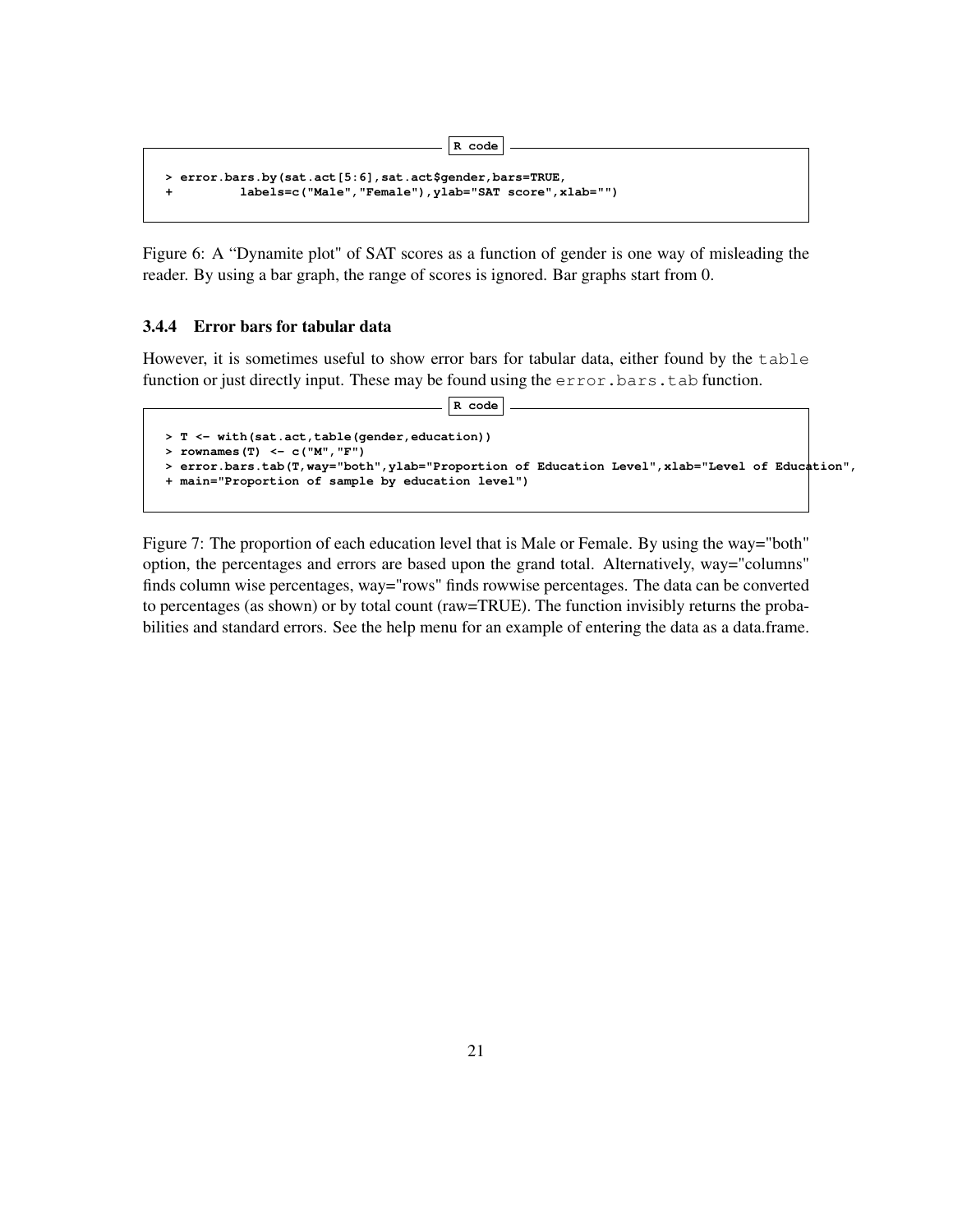#### 3.4.5 Two dimensional displays of means and errors

Yet another way to display data for different conditions is to use the errorCrosses function. For instance, the effect of various movies on both "Energetic Arousal" and "Tense Arousal" can be seen in one graph and compared to the same movie manipulations on "Positive Affect" and "Negative Affect". Note how Energetic Arousal is increased by three of the movie manipulations, but that Positive Affect increases following the Happy movie only.

```
R code
```

```
> op <- par(mfrow=c(1,2))
> data(affect)
> colors <- c("black","red","white","blue")
  > films <- c("Sad","Horror","Neutral","Happy")
> affect.stats <- errorCircles("EA2","TA2",data=affect[-c(1,20)],group="Film",labels=films,
+ xlab="Energetic Arousal", ylab="Tense Arousal",ylim=c(10,22),xlim=c(8,20),pch=16,
+ cex=2,colors=colors, main =' Movies effect on arousal')
> errorCircles("PA2","NA2",data=affect.stats,labels=films,xlab="Positive Affect",
   + ylab="Negative Affect", pch=16,cex=2,colors=colors, main ="Movies effect on affect")
> op <- par(mfrow=c(1,1))
```
Figure 8: The use of the errorCircles function allows for two dimensional displays of means and error bars. The first call to errorCircles finds descriptive statistics for the *affect* data.frame based upon the grouping variable of Film. These data are returned and then used by the second call which examines the effect of the same grouping variable upon different measures. The size of the circles represent the relative sample sizes for each group. The data are from the PMC lab and reported in Smillie et al. (2012).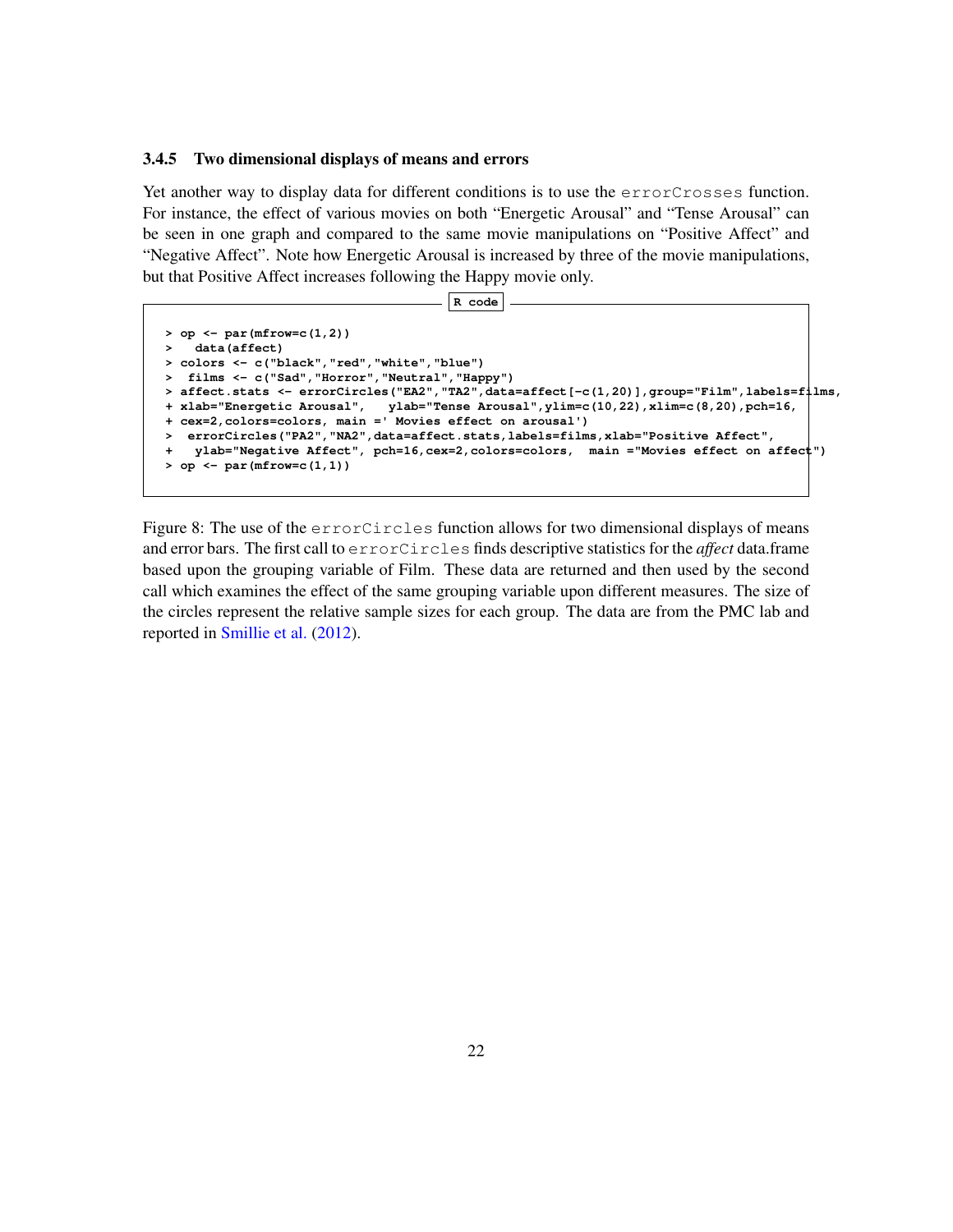### 3.4.6 Back to back histograms

The bi.bars function summarize the characteristics of two groups (e.g., males and females) on a second variable (e.g., age) by drawing back to back histograms (see Figure 9).



pdf 2



Figure 9: A bar plot of the age distribution for males and females shows the use of bi.bars. The data are males and females from 2800 cases collected using the *SAPA* procedure and are available as part of the bfi data set. An alternative way of displaying these data is in the densityBy in the next figure.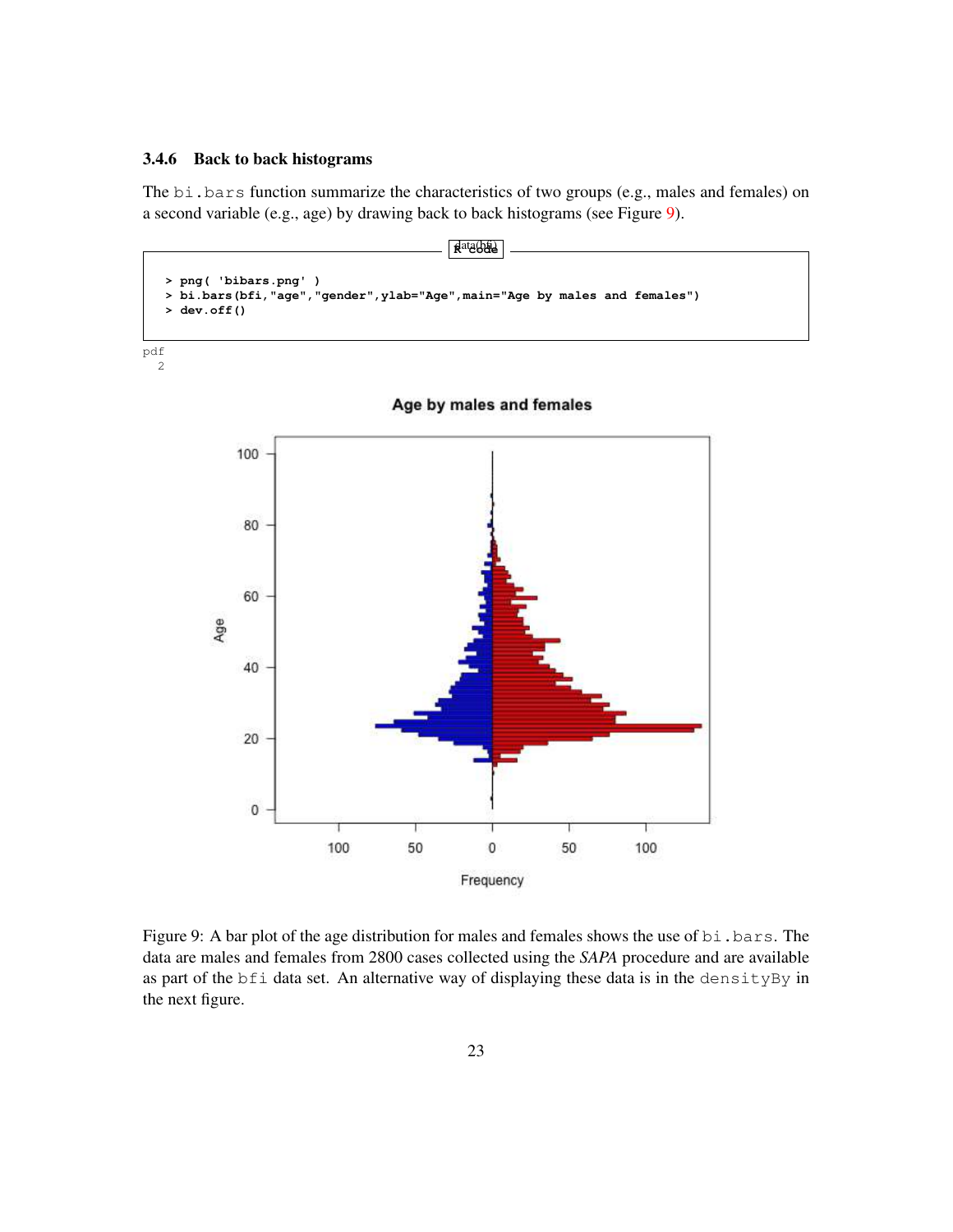





**Density Plot** 

Figure 10: Using the densitynBy function to show the age distribution for males and females. The plot is a conventional density diagram for two two groups. Compare this to the bi.bars plot in the previous figure. By plotting densities, we can see that the males are slightly over represented in the younger ranges.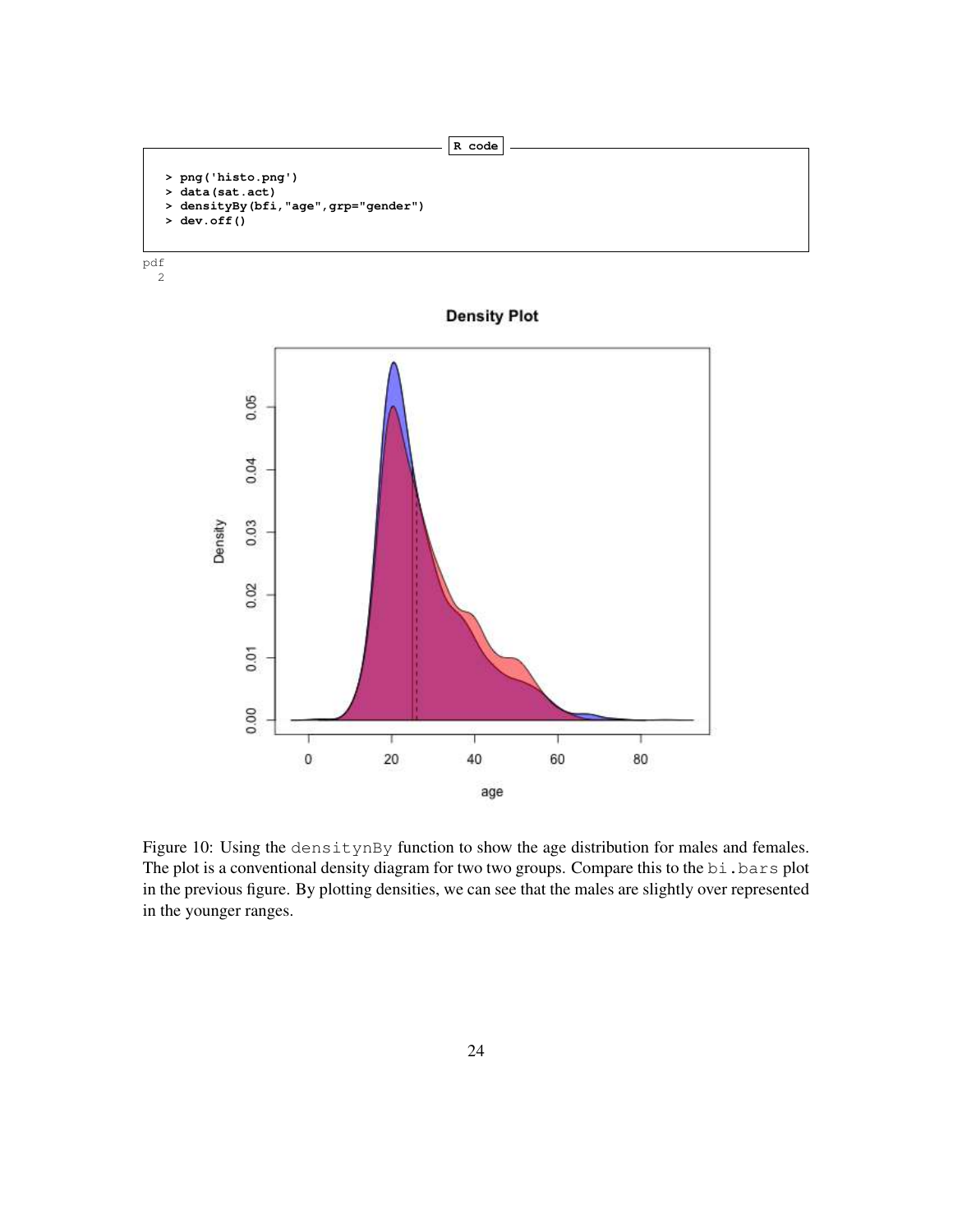### 3.4.7 ScatterPlot Histograms

The scatterHist function shows scatter plots for two variables and includes histograms by a grouping variable (see Figure 11). The data shown in the figure are from Gruber et al. (2020) and the results are discussed by Eagly and Revelle (2021). The data are in GERAS data set in the *psychTools* package.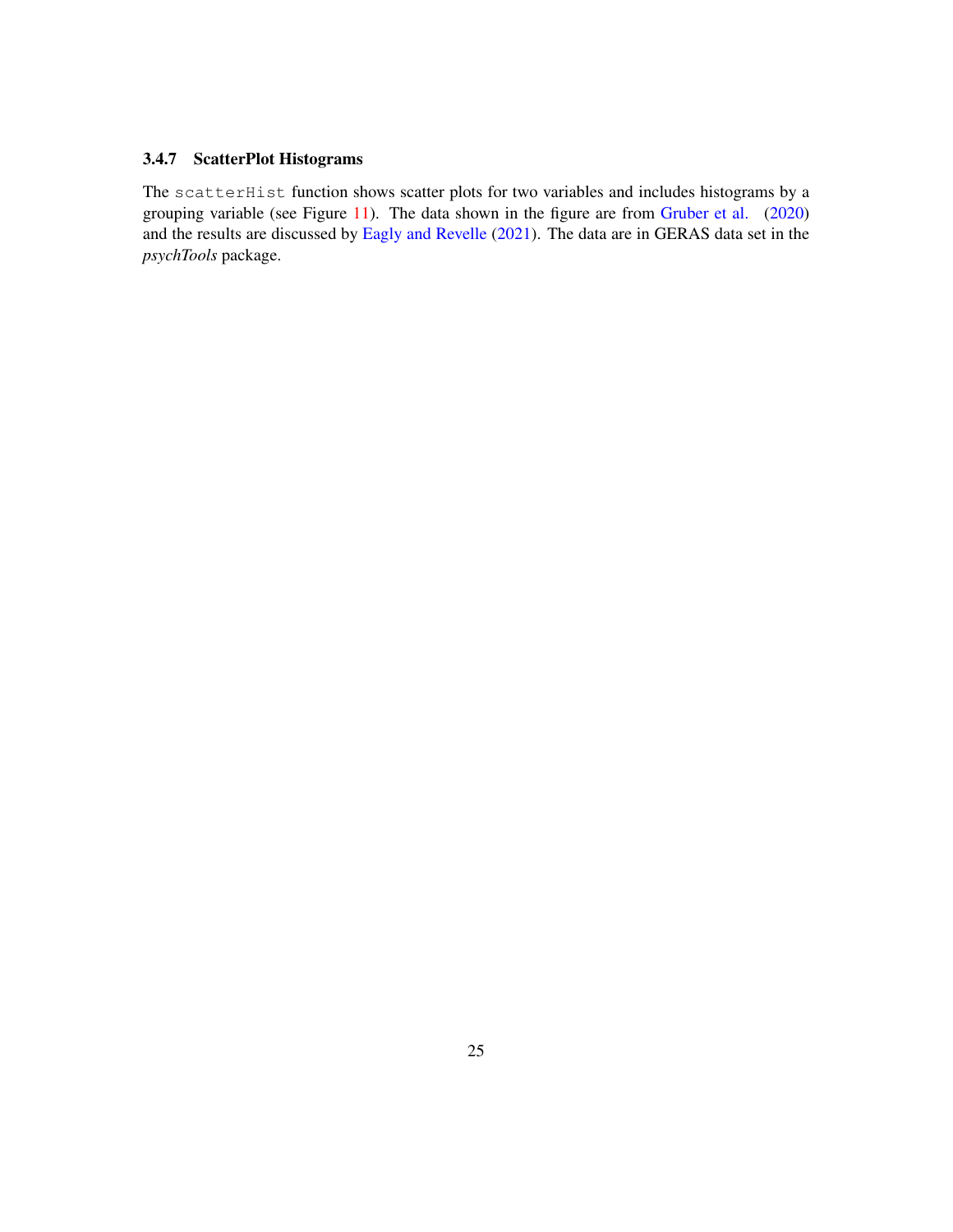





Figure 11: A scatter plot with histograms for males and females on a scale developed by Gruber et al. (2020) and used in an article by Eagly and Revelle (2021). Two scales (Masculine and Feminine) show univariate sex differences as well as Mahalobinis distances.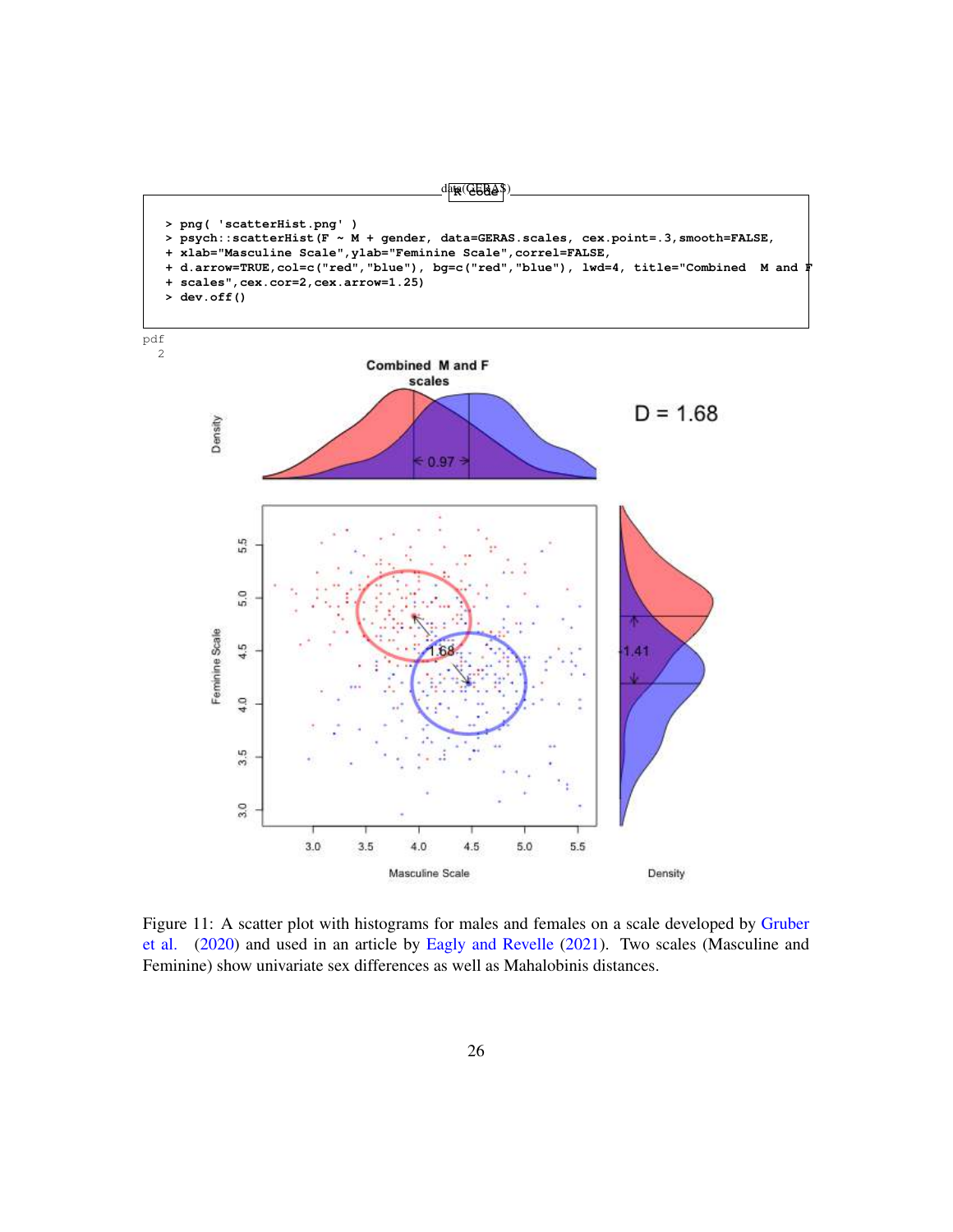#### 3.4.8 Correlational structure

There are many ways to display correlations. Tabular displays are probably the most common. The output from the  $\cot$  function in core R is a rectangular matrix. LowerMat will round this to (2) digits and then display as a lower off diagonal matrix. lowerCor calls cor with *use='pairwise', method='pearson'* as default values and returns (invisibly) the full correlation matrix and displays the lower off diagonal matrix.

**R code**

```
> lowerCor(sat.act)
```

```
gendr edctn age ACT SATV SATQ
gender 1.00
education 0.09 1.00
age -0.02 0.55 1.00
ACT -0.04 0.15 0.11 1.00
SATV -0.02 0.05 -0.04 0.56 1.00
SATQ -0.17 0.03 -0.03 0.59 0.64 1.00
```
When comparing results from two different groups, it is convenient to display them as one matrix, with the results from one group below the diagonal, and the other group above the diagonal. Use lowerUpper to do this: **R code**

**R code**

```
> female <- subset(sat.act,sat.act$gender==2)
> male <- subset(sat.act,sat.act$gender==1)
> lower <- lowerCor(male[-1])
```

```
edctn age ACT SATV SATQ
education 1.00
age 0.61 1.00
ACT 0.16 0.15 1.00
SATV 0.02 -0.06 0.61 1.00
SATQ 0.08 0.04 0.60 0.68 1.00
```
**> upper <- lowerCor(female[-1])**

edctn age ACT SATV SATQ education 1.00 age 0.52 1.00 ACT 0.16 0.08 1.00 SATV 0.07 -0.03 0.53 1.00 SATQ 0.03 -0.09 0.58 0.63 1.00

**R code**

**> both <- lowerUpper(lower,upper) > round(both,2)**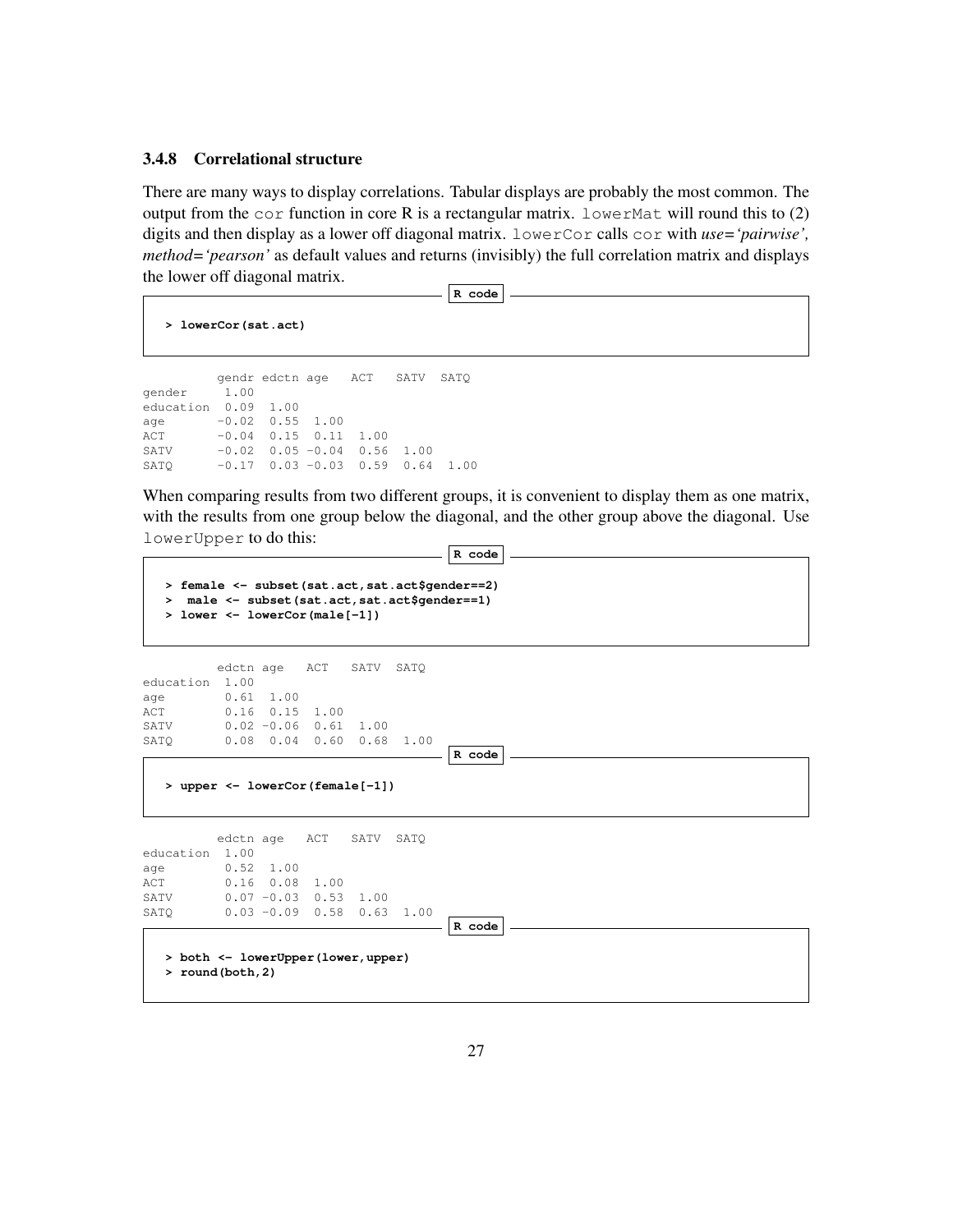|           | education age ACT SATV SATO |                                |  |  |
|-----------|-----------------------------|--------------------------------|--|--|
| education |                             | NA 0.52 0.16 0.07 0.03         |  |  |
| age       |                             | $0.61$ NA $0.08 - 0.03 - 0.09$ |  |  |
| ACT       |                             | $0.16$ $0.15$ NA $0.53$ $0.58$ |  |  |
| SATV      |                             | $0.02 - 0.06 0.61$ NA 0.63     |  |  |
| SATO      |                             | $0.08$ 0.04 0.60 0.68 NA       |  |  |

It is also possible to compare two matrices by taking their differences and displaying one (below the diagonal) and the difference of the second from the first above the diagonal: **R code**

```
> diffs <- lowerUpper(lower,upper,diff=TRUE)
> round(diffs,2)
```
education age ACT SATV SATQ education NA 0.09 0.00 -0.05 0.05 age 0.61 NA 0.07 -0.03 0.13 ACT 0.16 0.15 NA 0.08 0.02 SATV 0.02 -0.06 0.61 NA 0.05 SATQ 0.08 0.04 0.60 0.68 NA

#### 3.4.9 Heatmap displays of correlational structure

Perhaps a better way to see the structure in a correlation matrix is to display a *heat map* of the correlations. This is just a matrix color coded to represent the magnitude of the correlation. This is useful when considering the number of factors in a data set. Consider the Thurstone data set which has a clear 3 factor solution (Figure 12) or a simulated data set of 24 variables with a circumplex structure (Figure 13). The color coding represents a "heat map" of the correlations, with darker shades of red representing stronger negative and darker shades of blue stronger positive correlations. As an option, the value of the correlation can be shown.

Yet another way to show structure is to use "spider" plots. Particularly if variables are ordered in some meaningful way (e.g., in a circumplex), a spider plot will show this structure easily. This is just a plot of the magnitude of the correlation as a radial line, with length ranging from 0 (for a correlation of -1) to 1 (for a correlation of 1). (See Figure 14).

#### 3.5 Testing correlations

Correlations are wonderful descriptive statistics of the data but some people like to test whether these correlations differ from zero, or differ from each other. The cor.test function (in the *stats* package) will test the significance of a single correlation, and the rcorr function in the *Hmisc* package will do this for many correlations. In the *psych* package, the corr.test function reports the correlation (Pearson, Spearman, or Kendall) between all variables in either one or two data frames or matrices, as well as the number of observations for each case, and the (two-tailed) probability for each correlation. Unfortunately, these probability values have not been corrected for multiple comparisons and so should be taken with a great deal of salt. Thus, in corr.test and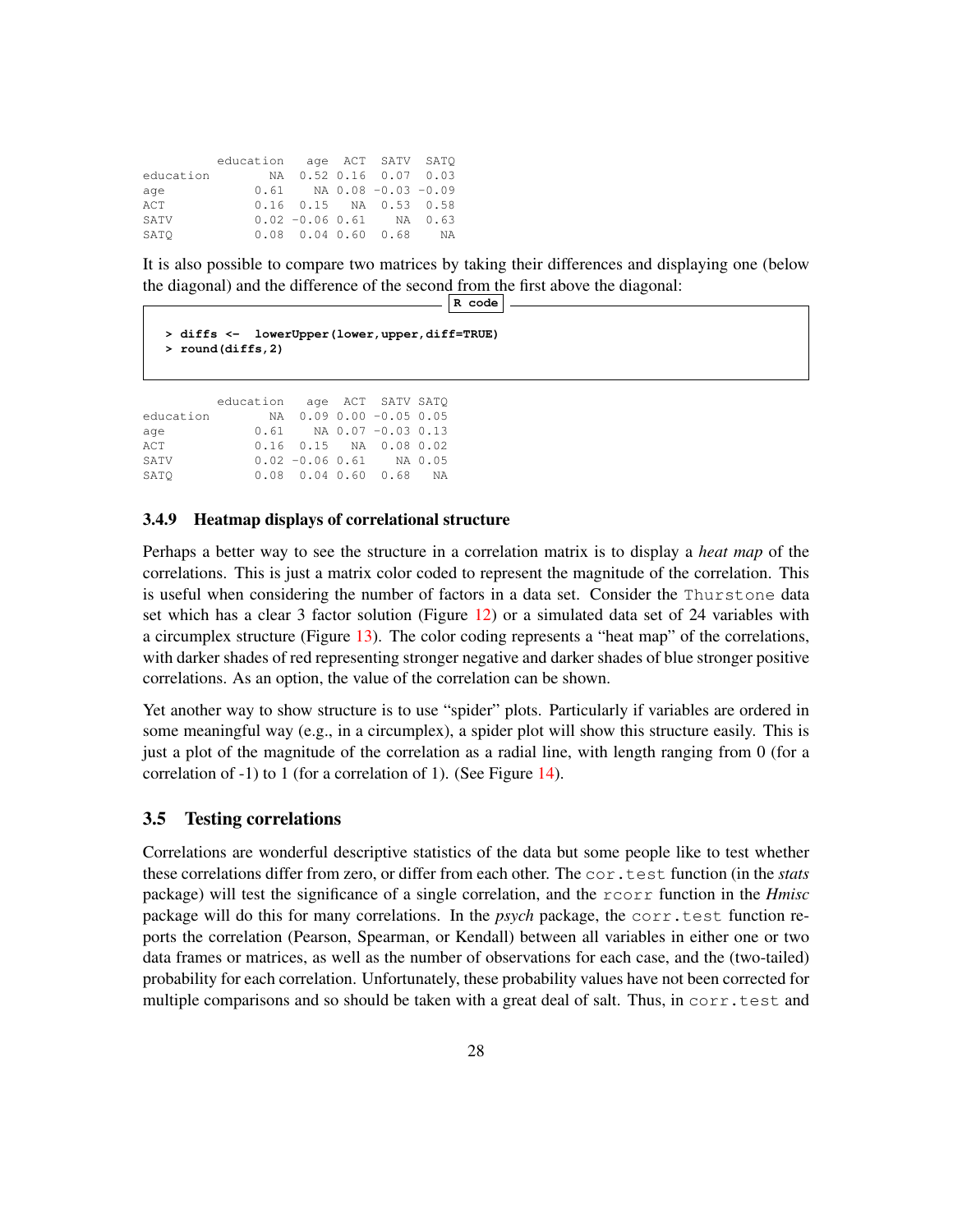```
R code
> png('corplot.png')
> corPlot(Thurstone,numbers=TRUE,upper=FALSE,diag=FALSE,main="9 cognitive variables from Thurstone")
 > dev.off()
```
pdf 2

```
1
      Sentences
                                                                          0.8Vocabulary
                   0.83
                                                                          0.6Sent.Completion
                   0.78 0.78
                                                                         0.4First.Letters
                   0.44 0.49 0.46
                                                                          0.2Four.Letter.Words
                   0.43 0.46 0.42 0.67
                                                                          \bf{0}Suffixes
                   0.45 0.49
                             0.44 0.59
                                         0.54
                                                                         -0.2Letter.Series
                                          0.40.290.45 0.43
                               0.40.38
                                                                          -0.4Pedigrees
                                    0.35 0.37 0.32 0.56
                   0.54
                        0.54
                              0.53
                                                                          -0.6Letter.Group
                   0.38 0.36
                              0.36 0.42 0.45 0.32
                                                      0.60.45-0.8Sentences
                                 First.Letters
                                              Suffixes
                                                         Pedigrees
                                                                          -1
```
9 cognitive variables from Thurstone

Figure 12: The structure of correlation matrix can be seen more clearly if the variables are grouped by factor and then the correlations are shown by color. By using the 'numbers' option, the values are displayed as well. By default, the complete matrix is shown. Setting upper=FALSE and diag=FALSE shows a cleaner figure.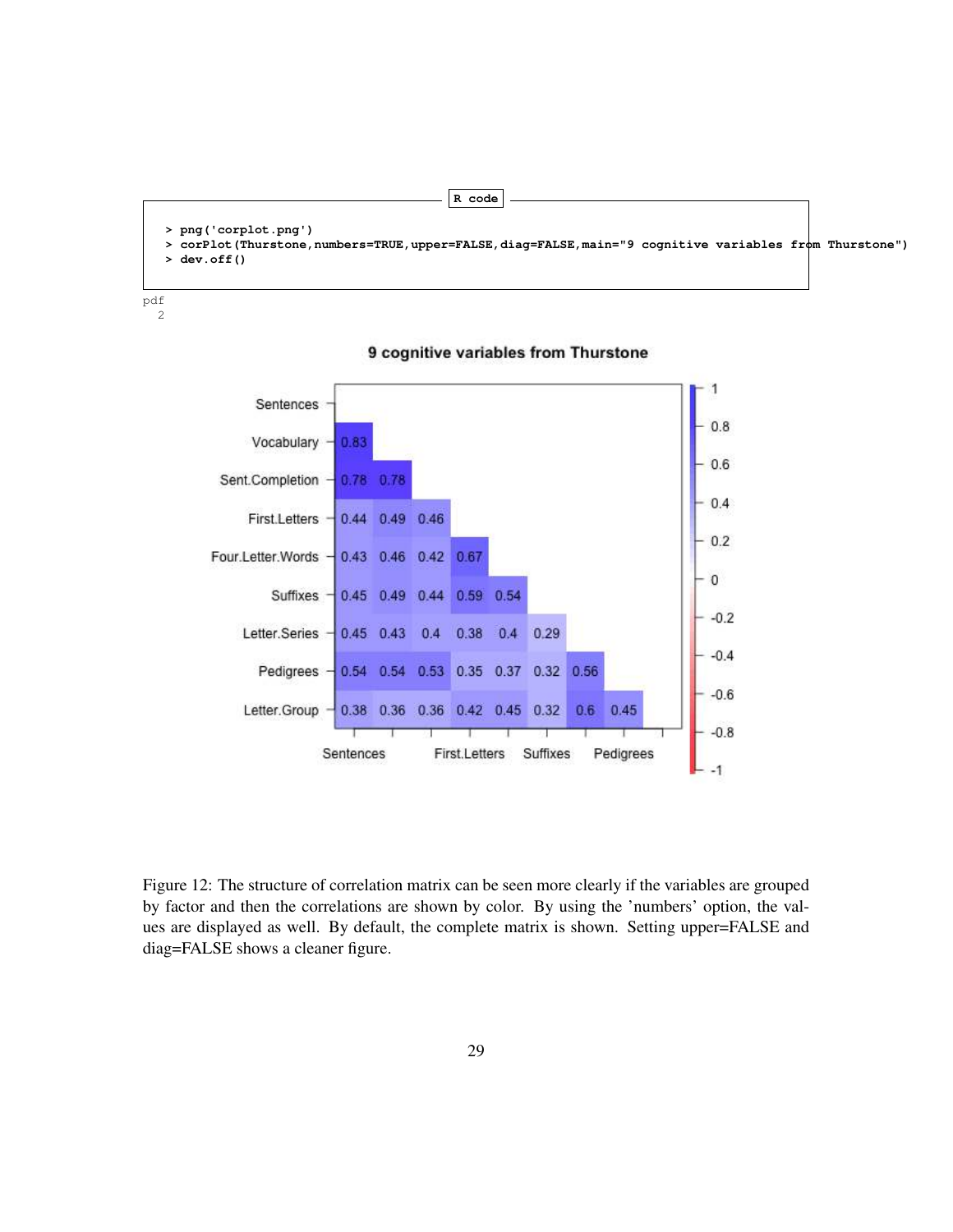```
R code
> png('circplot.png')
 > circ <- sim.circ(24)
> r.circ <- cor(circ)
> corPlot(r.circ,main='24 variables in a circumplex')
> dev.off()
```
pdf 2

#### 24 variables in a circumplex



Figure 13: Using the corPlot function to show the correlations in a circumplex. Correlations are highest near the diagonal, diminish to zero further from the diagonal, and the increase again towards the corners of the matrix. Circumplex structures are common in the study of affect. For circumplex structures, it is perhaps useful to show the complete matrix.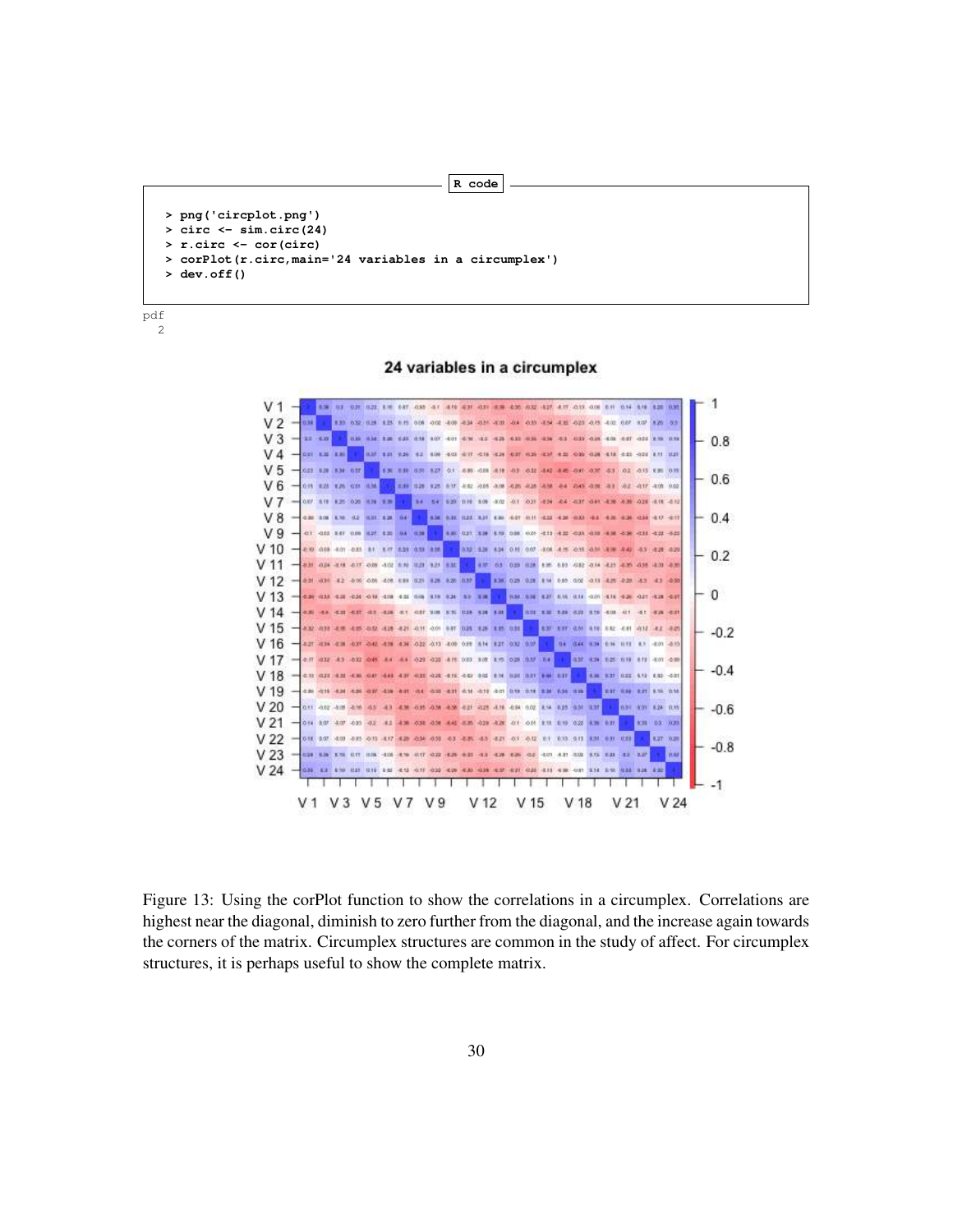

pdf 2

Spider plot of 24 circumplex variables



Figure 14: A spider plot can show circumplex structure very clearly. Circumplex structures are common in the study of affect.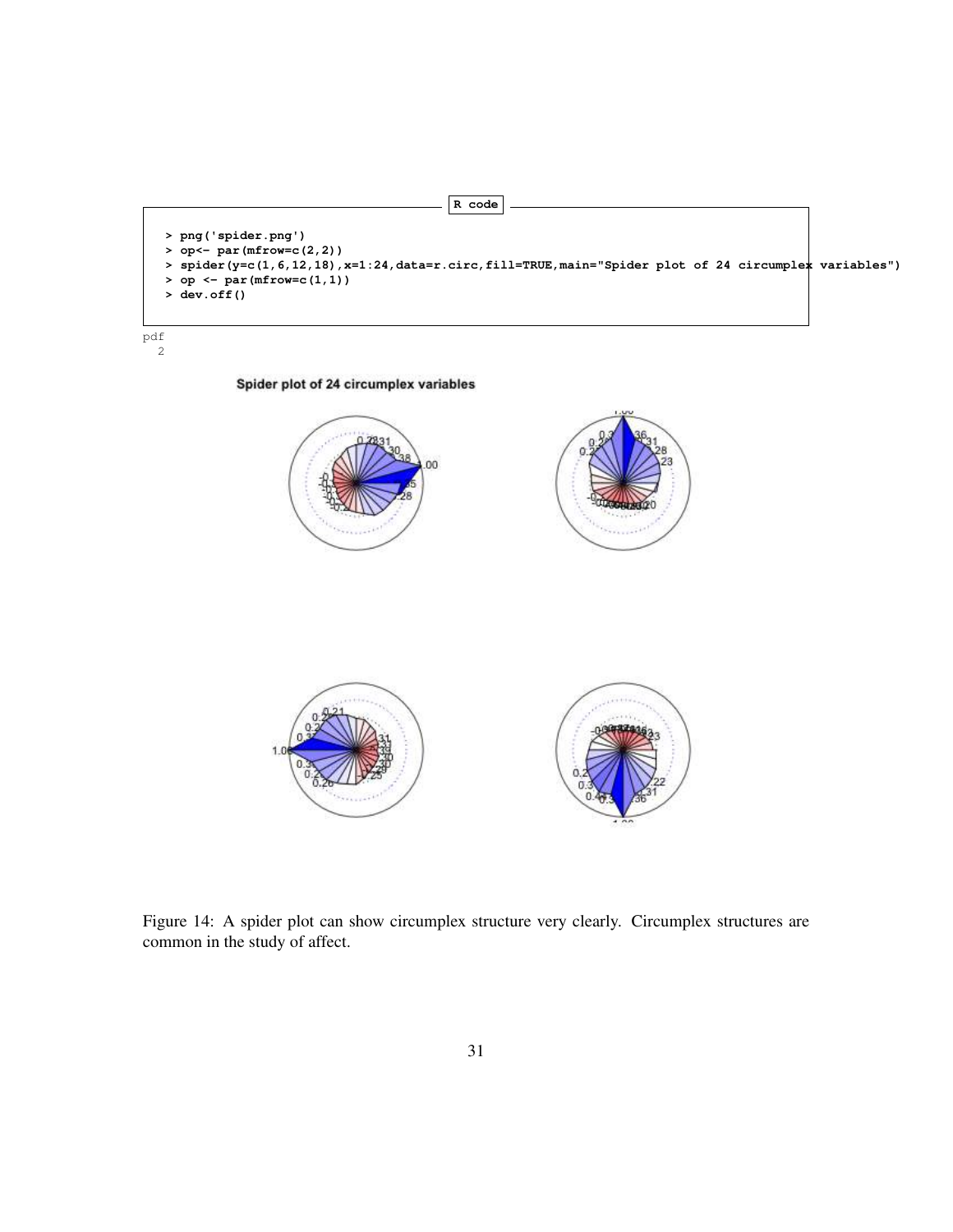corr.p the raw probabilities are reported below the diagonal and the probabilities adjusted for multiple comparisons using (by default) the Holm correction are reported above the diagonal (Table 1). (See the p. adjust function for a discussion of  $Holm (1979)$  and other corrections.)

Table 1: The corr.test function reports correlations, cell sizes, and raw and adjusted probability values.  $corr \cdot p$  reports the probability values for a correlation matrix. By default, the adjustment used is that of  $\frac{\text{Holm (1979)}}{\text{R code}}$ 

|                    |         | $Call:corr.test(x = sat.act)$                                                    |             |     |              |                                           |  |  |  |
|--------------------|---------|----------------------------------------------------------------------------------|-------------|-----|--------------|-------------------------------------------|--|--|--|
| Correlation matrix |         |                                                                                  |             |     |              |                                           |  |  |  |
|                    |         | gender education                                                                 | age         | ACT | SATV         | SATO                                      |  |  |  |
| gender             | 1.00    |                                                                                  |             |     |              | $0.09 - 0.02 - 0.04 - 0.02 - 0.17$        |  |  |  |
| education          | 0.09    | $1.00 \t 0.55 \t 0.15$                                                           |             |     | 0.05         | 0.03                                      |  |  |  |
| age                | $-0.02$ | 0.55                                                                             |             |     |              | $1.00 \quad 0.11 \quad -0.04 \quad -0.03$ |  |  |  |
| ACT                | $-0.04$ | 0.15                                                                             | $0.11$ 1.00 |     | 0.56         | 0.59                                      |  |  |  |
| SATV               | $-0.02$ | $0.05 - 0.04$ 0.56                                                               |             |     | 1.00         | 0.64                                      |  |  |  |
| SATO               | $-0.17$ |                                                                                  |             |     |              | $0.03 - 0.03$ $0.59$ $0.64$ 1.00          |  |  |  |
| Sample Size        |         |                                                                                  |             |     |              |                                           |  |  |  |
|                    |         | gender education age ACT SATV SATQ                                               |             |     |              |                                           |  |  |  |
| gender             | 700     |                                                                                  | 700 700 700 | 700 | 687          |                                           |  |  |  |
| education          | 700     |                                                                                  | 700 700 700 | 700 | 687          |                                           |  |  |  |
| age                | 700     |                                                                                  | 700 700 700 | 700 | 687          |                                           |  |  |  |
| ACT                | 700     |                                                                                  | 700 700 700 | 700 | 687          |                                           |  |  |  |
| SATV               | 700     |                                                                                  | 700 700 700 | 700 | 687          |                                           |  |  |  |
| SATO               | 687     |                                                                                  | 687 687 687 | 687 | 687          |                                           |  |  |  |
|                    |         | Probability values (Entries above the diagonal are adjusted for multiple tests.) |             |     |              |                                           |  |  |  |
|                    |         | gender education age ACT SATV SATO                                               |             |     |              |                                           |  |  |  |
| gender             | 0.00    | $0.17$ 1.00 1.00                                                                 |             |     | $\mathbf{1}$ | $\circ$                                   |  |  |  |
| education          | 0.02    | 0.0000.0000.00                                                                   |             |     | $\mathbf{1}$ | 1.                                        |  |  |  |
| age                | 0.58    | $0.00$ $0.00$ $0.03$                                                             |             |     | $\mathbf{1}$ | 1                                         |  |  |  |
| ACT                | 0.33    | 0.0000.0000.00                                                                   |             |     | $\Omega$     | $\Omega$                                  |  |  |  |
| SATV               | 0.62    | $0.22$ $0.26$ $0.00$                                                             |             |     | $\Omega$     | $\mathbf{0}$                              |  |  |  |
| SATO               | 0.00    | $0.36$ $0.37$ $0.00$                                                             |             |     | $\Omega$     | $\Omega$                                  |  |  |  |

Testing the difference between any two correlations can be done using the r.test function. The function actually does four different tests (based upon an article by Steiger (1980), depending upon the input:

1) For a sample size n, find the t and p value for a single correlation as well as the confidence interval. **R code**

**> r.test(50,.3)**

Correlation tests  $Call:$ r.test(n = 50, r12 = 0.3) Test of significance of a correlation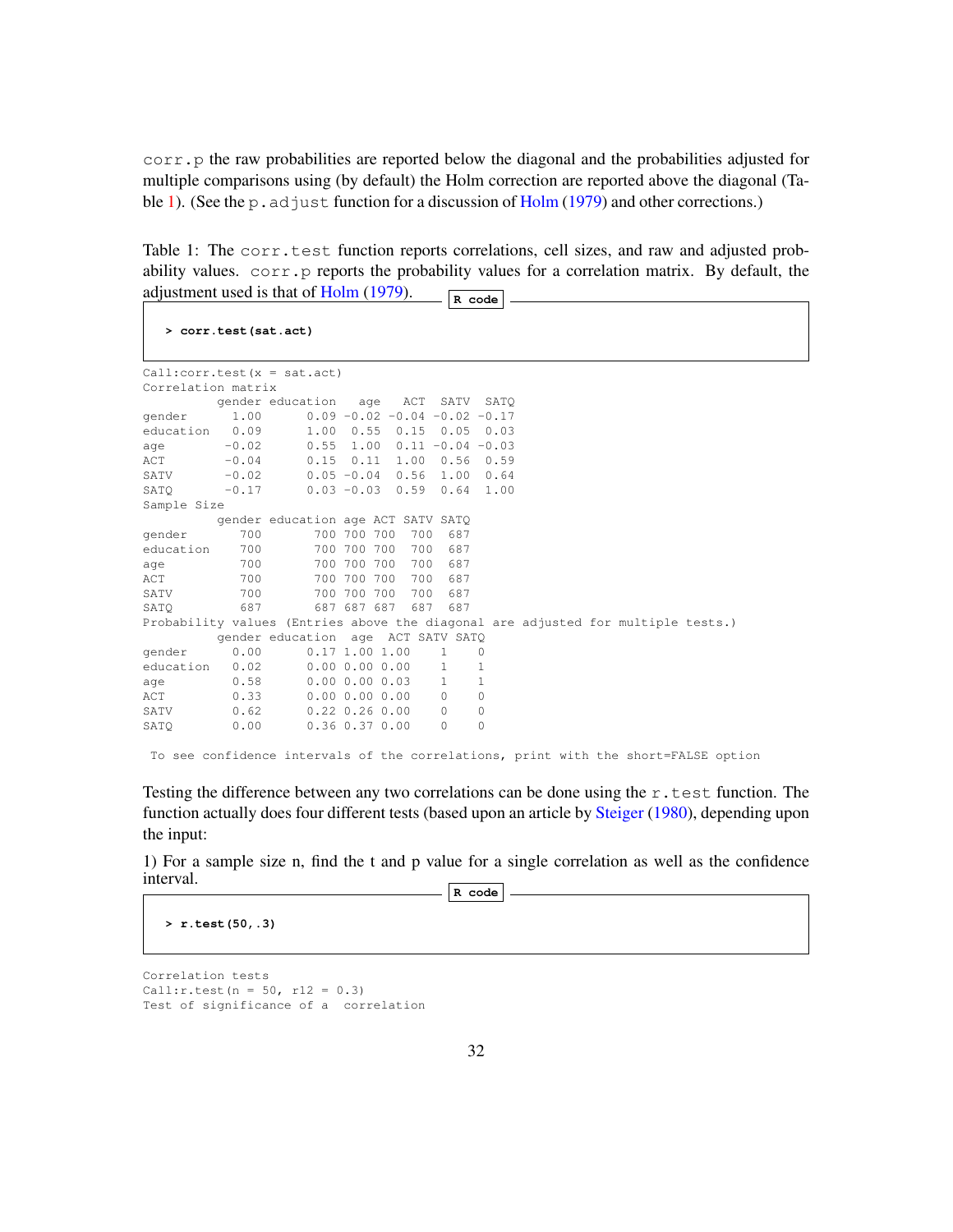t value 2.18 with probability < 0.034 and confidence interval 0.02 0.53

2) For sample sizes of n and  $n/2$  ( $n/2$  = n if not specified) find the z of the difference between the z transformed correlations divided by the standard error of the difference of two z scores.

**R code**

**> r.test(30,.4,.6)**

```
Correlation tests
Call:r.test(n = 30, r12 = 0.4, r34 = 0.6)
Test of difference between two independent correlations
z value 0.99 with probability 0.32
```
3) For sample size n, and correlations ra= r12, rb= r23 and r13 specified, test for the difference of two dependent correlations (Steiger case A). **R code**

```
> r.test(103,.4,.5,.1)
```

```
Correlation tests
Call: [1] \text{``r.test(n = 103, r12 = 0.4, r23 = 0.1, r13 = 0.5)}"
Test of difference between two correlated correlations
t value -0.89 with probability < 0.37
```
4) For sample size n, test for the difference between two dependent correlations involving different variables. (Steiger case B). **R code**

```
> r.test(103,.5,.6,.7,.5,.5,.8) #steiger Case B
```

```
Correlation tests
Call:r.test(n = 103, r12 = 0.5, r34 = 0.6, r23 = 0.7, r13 = 0.5, r14 = 0.5,
   r24 = 0.8Test of difference between two dependent correlations
z value -1.2 with probability 0.23
```
To test whether a matrix of correlations differs from what would be expected if the population correlations were all zero, the function cortest follows Steiger (1980) who pointed out that the sum of the squared elements of a correlation matrix, or the Fisher z score equivalents, is distributed as chi square under the null hypothesis that the values are zero (i.e., elements of the identity matrix). This is particularly useful for examining whether correlations in a single matrix differ from zero or for comparing two matrices. Although obvious, cortest can be used to test whether the sat.act data matrix produces non-zero correlations (it does). This is a much more appropriate test when testing whether a residual matrix differs from zero.

**R code**

**> cortest(sat.act)**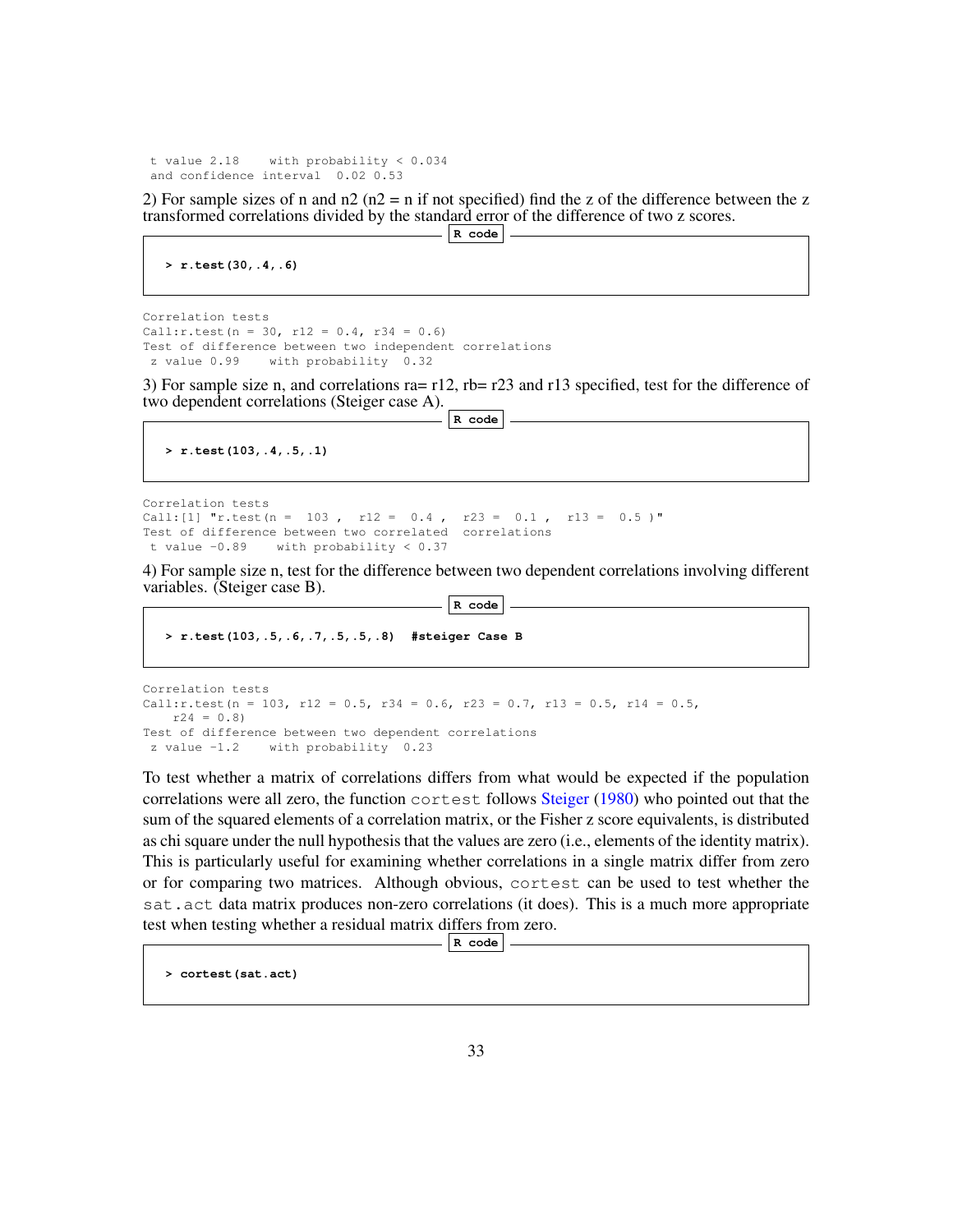Tests of correlation matrices Call:cortest(R1 = sat.act) Chi Square value  $1325.42$  with df = 15 with probability <  $1.8e-273$ 

### 3.6 Polychoric, tetrachoric, polyserial, and biserial correlations

The Pearson correlation of dichotomous data is also known as the  $\phi$  coefficient. If the data, e.g., ability items, are thought to represent an underlying continuous although latent variable, the  $\phi$ will underestimate the value of the Pearson applied to these latent variables. One solution to this problem is to use the tetrachoric correlation which is based upon the assumption of a bivariate normal distribution that has been cut at certain points. The draw.tetra function demonstrates the process (Figure 15). This is also shown in terms of dichotomizing the bivariate normal density function using the draw.cor function. A simple generalization of this to the case of the multiple cuts is the polychoric correlation.

**R code**

**> draw.tetra()**

Figure 15: The tetrachoric correlation estimates what a Pearson correlation would be given a two by two table of observed values assumed to be sampled from a bivariate normal distribution. The  $\phi$  correlation is just a Pearson r performed on the observed values.

The tetrachoric correlation estimates what a Pearson correlation would be given a two by two table of observed values assumed to be sampled from a bivariate normal distribution. The  $\phi$  correlation is just a Pearson r performed on the observed values. It is found (laboriously) by optimizing the fit of the bivariate normal for various values of the correlation to the observed cell frequencies. In the interests of space, we do not show the next figure but it can be created by

```
draw.cor(expand=20, cuts = c(0,0))
```
Other estimated correlations based upon the assumption of bivariate normality with cut points include the biserial and polyserial correlation.

If the data are a mix of continuous, polytomous and dichotomous variables, the mixed.cor function will calculate the appropriate mixture of Pearson, polychoric, tetrachoric, biserial, and polyserial correlations.

The correlation matrix resulting from a number of tetrachoric or polychoric correlation matrix sometimes will not be positive semi-definite. This will sometimes happen if the correlation matrix is formed by using pair-wise deletion of cases. The  $cor$ , smooth function will adjust the smallest eigen values of the correlation matrix to make them positive, rescale all of them to sum to the number of variables, and produce a "smoothed" correlation matrix. An example of this problem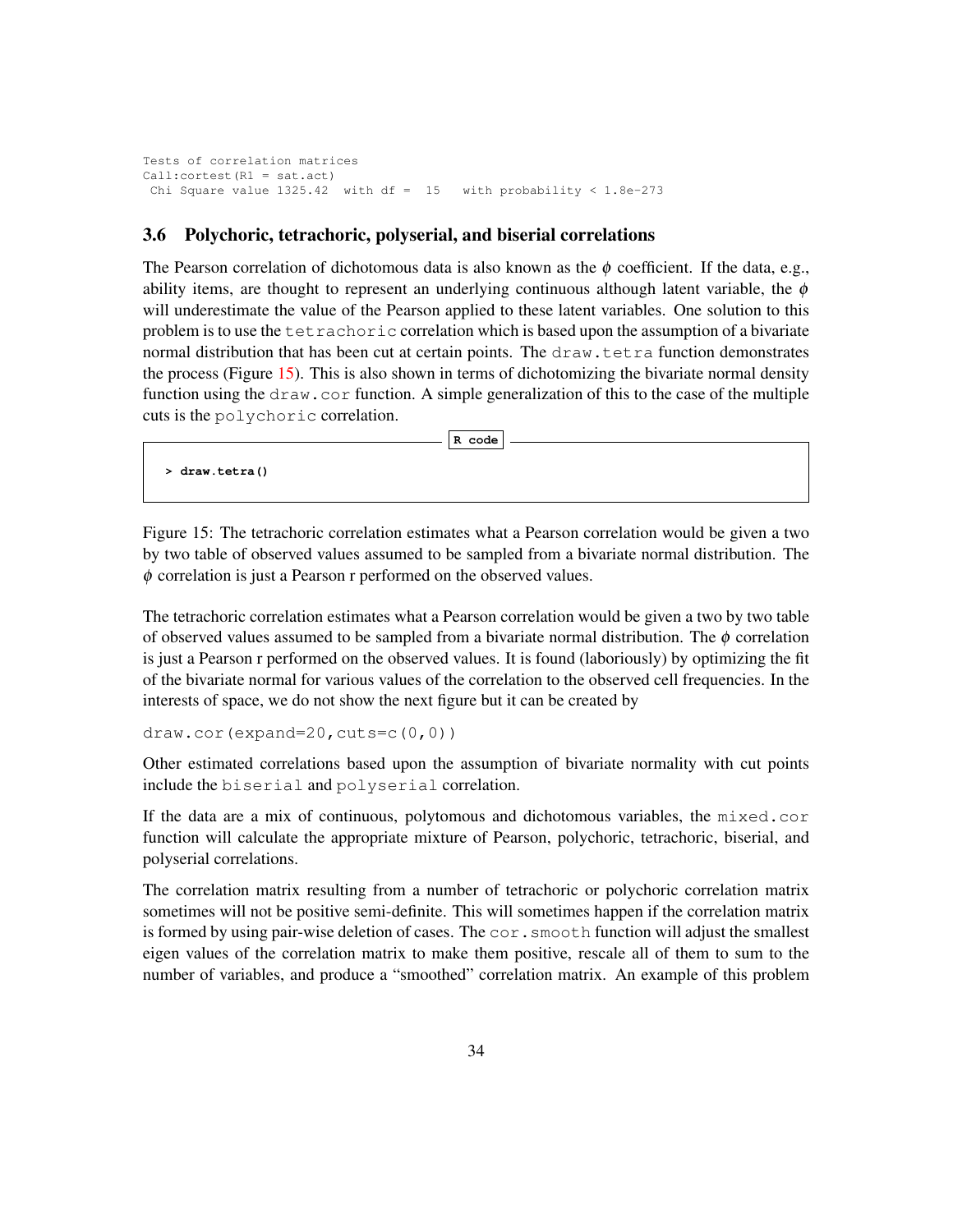is a data set of burt which probably had a typo in the original correlation matrix. Smoothing the matrix corrects this problem.

# 4 Multilevel modeling

Correlations between individuals who belong to different natural groups (based upon e.g., ethnicity, age, gender, college major, or country) reflect an unknown mixture of the pooled correlation within each group as well as the correlation of the means of these groups. These two correlations are independent and do not allow inferences from one level (the group) to the other level (the individual). When examining data at two levels (e.g., the individual and by some grouping variable), it is useful to find basic descriptive statistics (means, sds, ns per group, within group correlations) as well as between group statistics (over all descriptive statistics, and overall between group correlations). Of particular use is the ability to decompose a matrix of correlations at the individual level into correlations within group and correlations between groups.

#### 4.1 Decomposing data into within and between level correlations using **statsBy**

There are at least two very powerful packages (*nlme* and *multilevel*) which allow for complex analysis of hierarchical (multilevel) data structures. statsBy is a much simpler function to give some of the basic descriptive statistics for two level models. (*nlme* and *multilevel* allow for statistical inference, but the descriptives of statsBy are useful.)

This follows the decomposition of an observed correlation into the pooled correlation within groups (rwg) and the weighted correlation of the means between groups which is discussed by Pedhazur (1997) and by Bliese (2009) in the multilevel package.

$$
r_{xy} = \eta_{x_{wg}} * \eta_{y_{wg}} * r_{x_{y_{wg}}} + \eta_{x_{bg}} * \eta_{y_{bg}} * r_{x_{y_{bg}}} \tag{1}
$$

where  $r_{xy}$  is the normal correlation which may be decomposed into a within group and between group correlations  $r_{xy_{wg}}$  and  $r_{xy_{bg}}$  and  $\eta$  (eta) is the correlation of the data with the within group values, or the group means.

### 4.2 Generating and displaying multilevel data

withinBetween is an example data set of the mixture of within and between group correlations. The within group correlations between 9 variables are set to be 1, 0, and -1 while those between groups are also set to be 1, 0, -1. These two sets of correlations are crossed such that V1, V4, and V7 have within group correlations of 1, as do V2, V5 and V8, and V3, V6 and V9. V1 has a within group correlation of 0 with V2, V5, and V8, and a -1 within group correlation with V3, V6 and V9. V1, V2, and V3 share a between group correlation of 1, as do V4, V5 and V6, and V7, V8 and V9.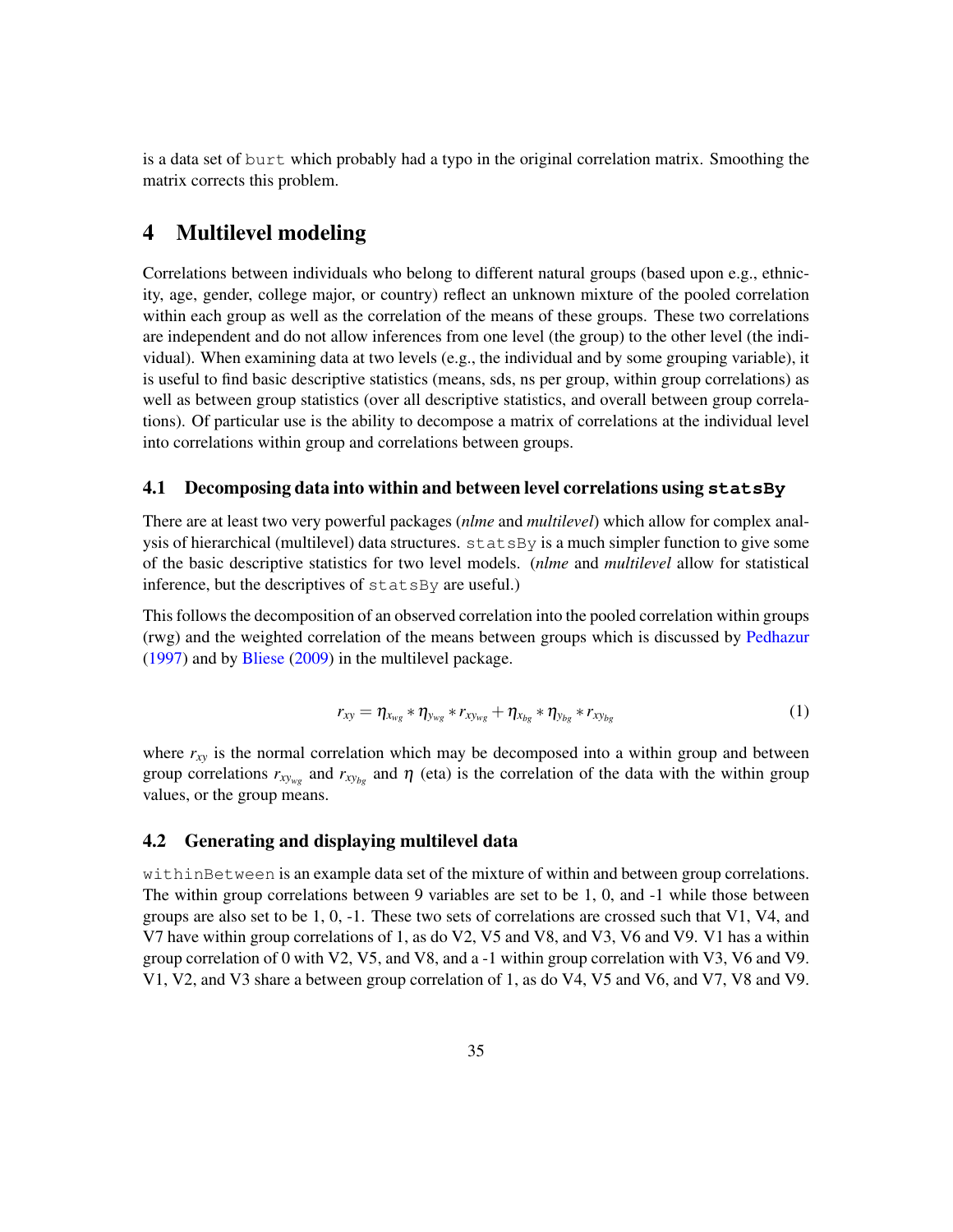The first group has a 0 between group correlation with the second and a -1 with the third group. See the help file for withinBetween to display these data.

sim.multilevel will generate simulated data with a multilevel structure.

The statsBy.boot function will randomize the grouping variable ntrials times and find the statsBy output. This can take a long time and will produce a great deal of output. This output can then be summarized for relevant variables using the statsBy.boot.summary function specifying the variable of interest.

Consider the case of the relationship between various tests of ability when the data are grouped by level of education (statsBy(sat.act)) or when affect data are analyzed within and between an affect manipulation (statsBy(affect) ).

### 4.3 Factor analysis by groups

Confirmatory factor analysis comparing the structures in multiple groups can be done in the *lavaan* package. However, for exploratory analyses of the structure within each of multiple groups, the faBy function may be used in combination with the statsBy function. First run pfunstatsBy with the correlation option set to TRUE, and then run  $f$ aBy on the resulting output. **R code**

```
sb <- statsBy(bfi[c(1:25,27)], group="education",cors=TRUE)
faBy(sb,nfactors=5) #find the 5 factor solution for each education level
```
# 5 Multiple Regression, mediation, moderation, and set correlations

The typical application of the  $\text{Im}$  function is to do a linear model of one Y variable as a function of multiple X variables. Because  $\text{Im}$  is designed to analyze complex interactions, it requires raw data as input. It is, however, sometimes convenient to do *multiple regression* from a correlation or covariance matrix. This is done using the  $setCor$  which will work with either raw data, covariance matrices, or correlation matrices.

### 5.1 Multiple regression from data or correlation matrices

The set Cor function will take a set of y variables predicted from a set of x variables, perhaps with a set of z covariates removed from both x and y. Consider the *Thurstone* correlation matrix and find the multiple correlation of the last five variables as a function of the first 4.

```
R code
```

```
> setCor(y = 5:9,x=1:4,data=Thurstone)
```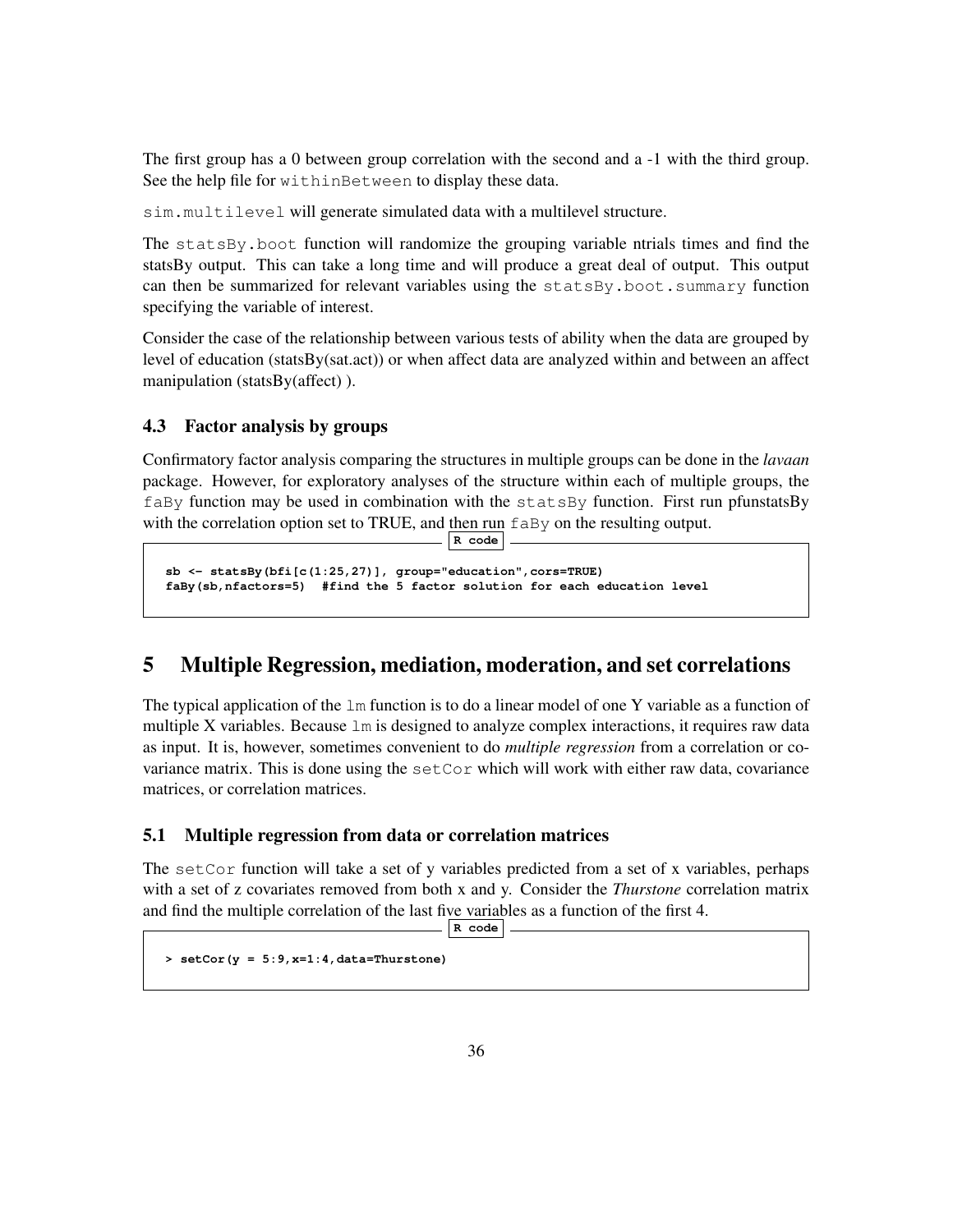Call:  $setCor(y = 5:9, x = 1:4, data = Thurstone)$ Multiple Regression from matrix input DV = Four.Letter.Words slope VIF Vy.x Sentences 0.09 3.69 0.04<br>Vocabulary 0.09 3.88 0.04 Vocabulary 0.09 3.88 0.04 Sent.Completion 0.02 3.00 0.01 First.Letters 0.58 1.35 0.39 Multiple Regression R R2 Ruw R2uw Four.Letter.Words 0.69 0.48 0.59 0.34 DV = Suffixes slope VIF Vy.x Sentences 0.07 3.69 0.03 Vocabulary 0.17 3.88 0.08 Sent.Completion 0.05 3.00 0.02 First.Letters 0.45 1.35 0.27 Multiple Regression R R2 Ruw R2uw Suffixes 0.63 0.4 0.58 0.34 DV = Letter.Series slope VIF Vy.x Sentences 0.25 3.69 0.11 Vocabulary 0.09 3.88 0.04 Sent.Completion 0.04 3.00 0.02 First.Letters 0.21 1.35 0.08 Multiple Regression R R2 Ruw R2uw Letter.Series 0.5 0.25 0.49 0.24 DV = Pedigrees slope VIF Vy.x Sentences 0.21 3.69 0.11 Vocabulary 0.16 3.88 0.09 Sent.Completion 0.21 3.00 0.11 First.Letters 0.08 1.35 0.03 Multiple Regression R R2 Ruw R2uw Pedigrees 0.58 0.34 0.58 0.33 DV = Letter.Group slope VIF Vy.x Sentences 0.20 3.69 0.08 Vocabulary -0.02 3.88 -0.01 Sent.Completion 0.08 3.00 0.03 First.Letters 0.31 1.35 0.13 Multiple Regression R R2 Ruw R2uw Letter.Group 0.48 0.23 0.45 0.2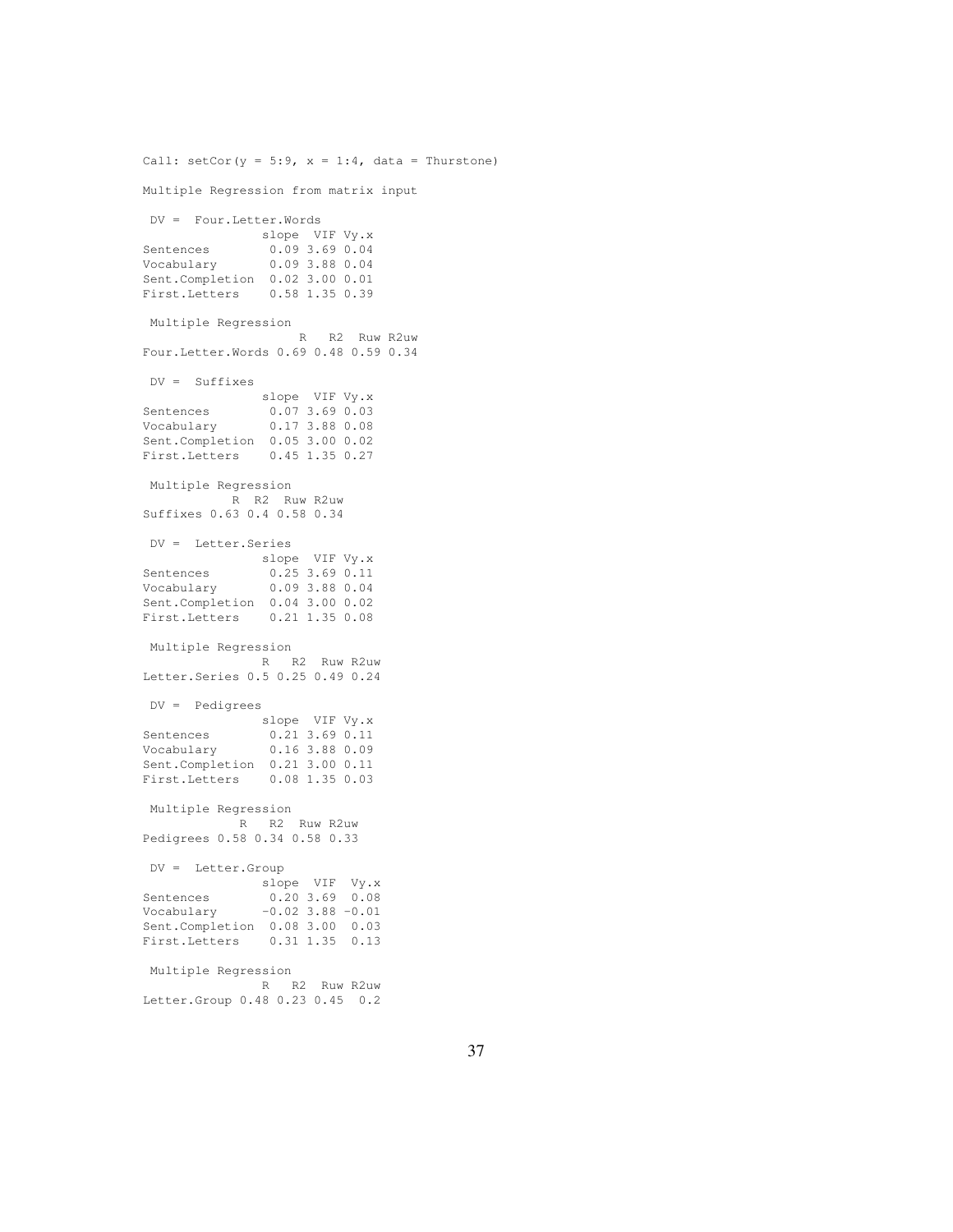```
Various estimates of between set correlations
Squared Canonical Correlations
[1] 0.6280 0.1478 0.0076 0.0049
Average squared canonical correlation = 0.2
Cohen's Set Correlation R2 = 0.69
Unweighted correlation between the two sets = 0.73
```
By specifying the number of subjects in correlation matrix, appropriate estimates of standard errors, t-values, and probabilities are also found. The next example finds the regressions with variables 1 and 2 used as covariates. The  $\hat{\beta}$  weights for variables 3 and 4 do not change, but the multiple correlation is much less. It also shows how to find the residual correlations between variables 5-9 with variables 1-4 removed.

**R code**

```
> sc <- setCor(y = 5:9,x=3:4,data=Thurstone,z=1:2)
> round(sc$residual,2)
```

|                   | Four.Letter.Words Suffixes Letter.Series Pedigrees Letter.Group |      |      |      |      |
|-------------------|-----------------------------------------------------------------|------|------|------|------|
| Four.Letter.Words | 0.53                                                            | 0.12 | 0.11 | 0.08 | 0.14 |
| Suffixes          | 0.12                                                            | 0.61 | 0.01 | 0.03 | 0.04 |
| Letter. Series    | 0.11                                                            | 0.01 | 0.79 | 0.31 | 0.39 |
| Pedigrees         | 0.08                                                            | 0.03 | 0.31 | 0.70 | 0.23 |
| Letter.Group      | 0.14                                                            | 0.04 | 0.39 | 0.23 | 0.79 |

### 5.2 Mediation and Moderation analysis

Although multiple regression is a straightforward method for determining the effect of multiple predictors  $(x_{1,2,\ldots,i})$  on a criterion variable, y, some prefer to think of the effect of one predictor, x, as mediated by another variable, m (Preacher and Hayes, 2004). Thus, we we may find the indirect path from x to m, and then from m to y as well as the direct path from x to y. Call these paths a, b, and c, respectively. Then the indirect effect of x on y through m is just ab and the direct effect is c. Statistical tests of the ab effect are best done by bootstrapping. This is discussed in detail in the "How To use mediate and setCor to do [mediation, moderation and regression analysis](https://personality-project.org/r/psych/HowTo/mediation.pdf) tutorial.

Consider the example from Preacher and Hayes (2004) as analyzed using the mediate function and the subsequent graphic from mediate.diagram. The data are found in the example for mediate.

• set Cor will take raw data or a correlation matrix and find (and graph the path diagram) for multiple y variables depending upon multiple x variables.

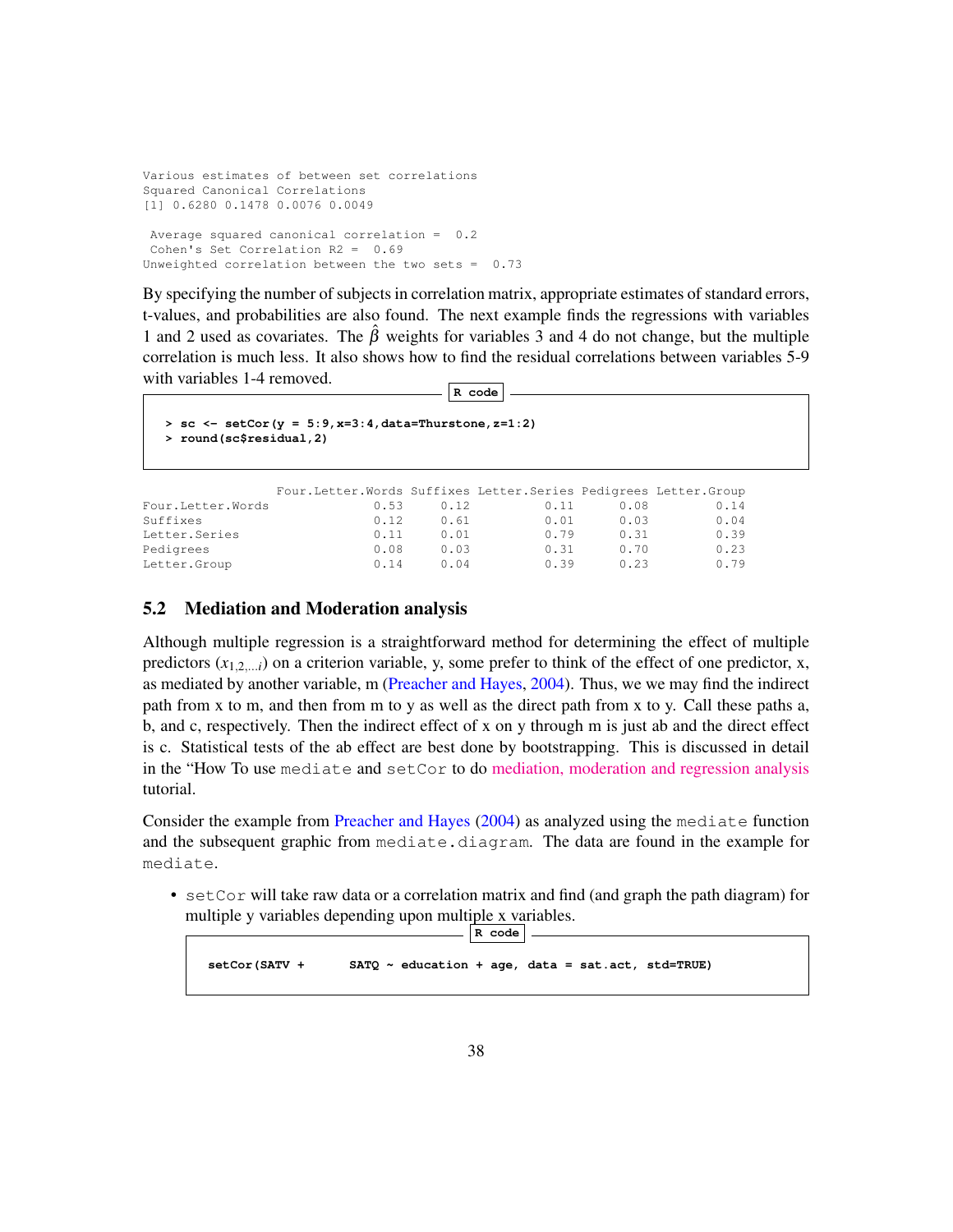**R code**

**> mediate.diagram(preacher)**

Figure 16: A mediated model taken from Preacher and Hayes, 2004 and solved using the mediate function. The direct path from Therapy to Satisfaction has a an effect of .76, while the indirect path through Attribution has an effect of .33. Compare this to the normal regression graphic created by setCor.diagram.

**R code**

```
> preacher <- setCor(SATIS ~ THERAPY + ATTRIB,data =sobel,std=FALSE)
> setCor.diagram(preacher)
```
Figure 17: The conventional regression model for the Preacher and Hayes, 2004 data set solved using the sector function. Compare this to the previous figure.

• mediate will take raw data or a correlation matrix and find (and graph the path diagram) for multiple y variables depending upon multiple x variables mediated through a mediation variable. It then tests the mediation effect using a boot strap. **R code**

```
mediate( SATV ~ education+ age + (ACT), data =sat.act,std=TRUE,n.iter=50)
```
• mediate will also take raw data and find (and graph the path diagram) a moderated multiple regression model for multiple y variables depending upon multiple x variables mediated through a mediation variable. It will form the product term either from the mean centered data or from the raw data. It then tests the mediation effect using a boot strap. The data set is taken from Garcia et al. (2010). The number of iterations for the boot strap was set to 50 for speed. The default number of boot straps is 5000. See the help page for the mediate function for more details. For a much longer discussion of how to use the mediate function, see the "HowTo" Using mediate and setCor to do [mediation, moderation and regression](https://personality-project.org/r/psych/HowTo/mediation.pdf) [analysis.](https://personality-project.org/r/psych/HowTo/mediation.pdf)

### 5.3 Set Correlation

An important generalization of multiple regression and multiple correlation is *set correlation* developed by Cohen (1982) and discussed by Cohen et al. (2003). Set correlation is a multivariate generalization of multiple regression and estimates the amount of variance shared between two sets of variables. Set correlation also allows for examining the relationship between two sets when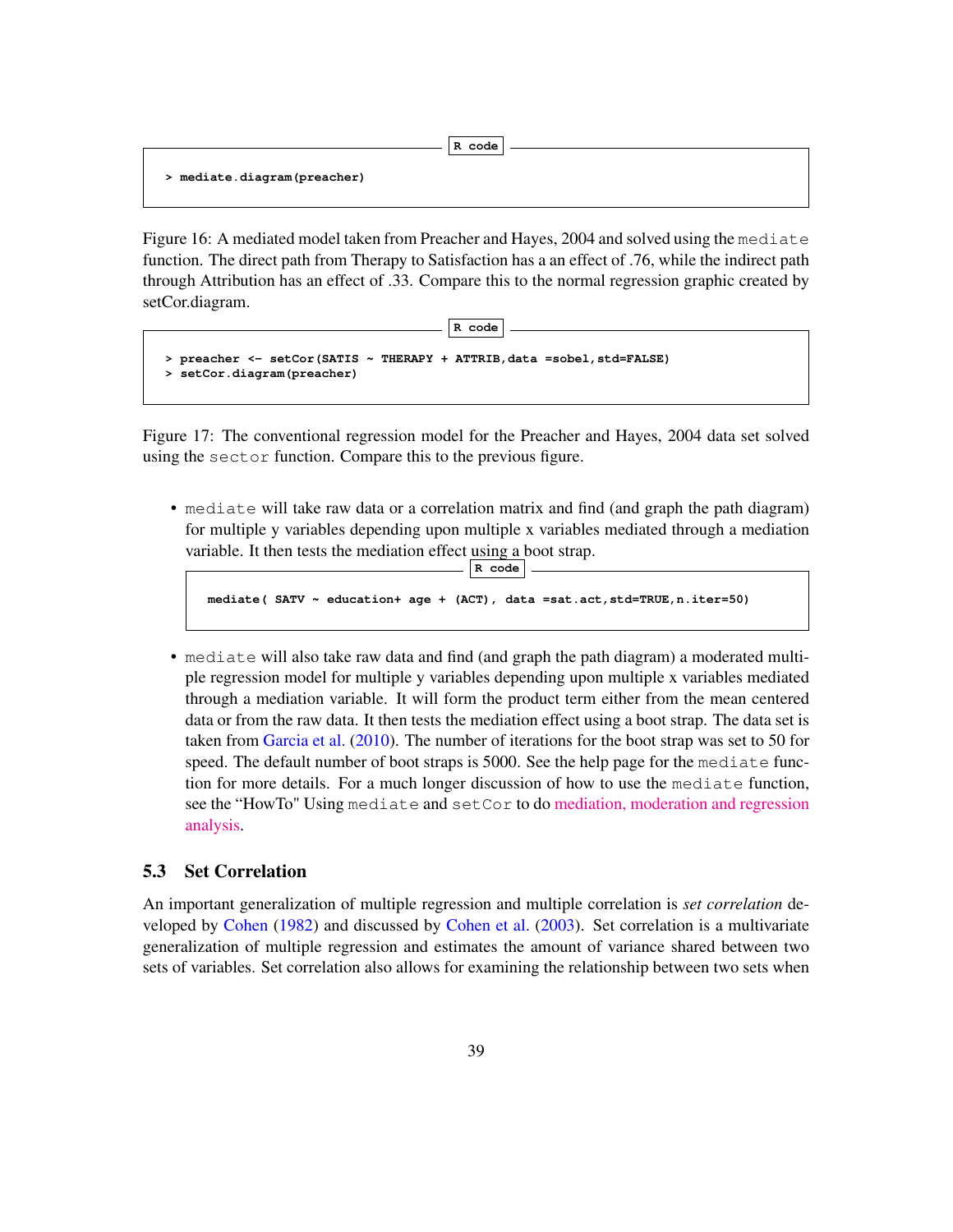Mediation/Moderation Analysis Call: mediate( $y =$  respappr  $\sim$  prot2  $*$  sexism + (sexism), data = Garcia, n.iter = 50, main = "Moderated mediation (mean centered)") The DV (Y) was respappr . The IV (X) was prot2 prot2\*sexism . The mediating variable(s) = sexism . Total effect(c) of prot2 on respappr =  $1.46$  S.E. =  $0.22$  t =  $6.77$  df= 126 with p =  $4.4e-10$ Direct effect (c') of prot2 on respappr removing sexism = 1.46 S.E. = 0.22 t = 6.73 df= 125 Indirect effect (ab) of prot2 on respappr through sexism = 0 Mean bootstrapped indirect effect = 0 with standard error =  $0.03$  Lower CI =  $-0.07$  Upper CI =  $0.04$ Total effect(c) of prot2\*sexism on respappr =  $0.81$  S.E. =  $0.28$  t =  $2.89$  df= 126 with p =  $0.0045$ Direct effect (c') of prot2\*sexism on respappr removing sexism =  $0.81$  S.E. =  $0.28$  t =  $2.87$  df= Indirect effect (ab) of prot2\*sexism on respappr through sexism = 0 Mean bootstrapped indirect effect =  $-0.01$  with standard error = 0.05 Lower CI =  $-0.11$  Upper CI = 0.0  $R = 0.54$  R2 = 0.3  $F = 17.53$  on 3 and 125 DF p-value: 1.91e-11

To see the longer output, specify short = FALSE in the print statement or ask for the summary

Figure 18: Moderated multiple regression requires the raw data. By default, the data are mean centered before find the product term.

controlling for a third set. This is implemented in the setCor function. Set correlation is

$$
R^2 = 1 - \prod_{i=1}^n (1 - \lambda_i)
$$

where  $\lambda_i$  is the ith eigen value of the eigen value decomposition of the matrix

$$
R=R_{xx}^{-1}R_{xy}R_{xx}^{-1}R_{xy}^{-1}.
$$

Unfortunately, there are several cases where set correlation will give results that are much too high. This will happen if some variables from the first set are highly related to those in the second set, even though most are not. In this case, although the set correlation can be very high, the degree of relationship between the sets is not as high. In this case, an alternative statistic, based upon the average canonical correlation might be more appropriate.

setCor has the additional feature that it will calculate multiple and partial correlations from the correlation or covariance matrix rather than the original data.

Consider the correlations of the 6 variables in the sat.act data set. First do the normal multiple regression, and then compare it with the results using  $setCor$ . Two things to notice.  $setCor$ works on the *correlation* or *covariance* or *raw data* matrix, and thus if using the correlation matrix, will report standardized or raw  $\hat{\beta}$  weights. Secondly, it is possible to do several multiple regressions simultaneously. If the number of observations is specified, or if the analysis is done on raw data, statistical tests of significance are applied.

For this example, the analysis is done on the correlation matrix rather than the raw data.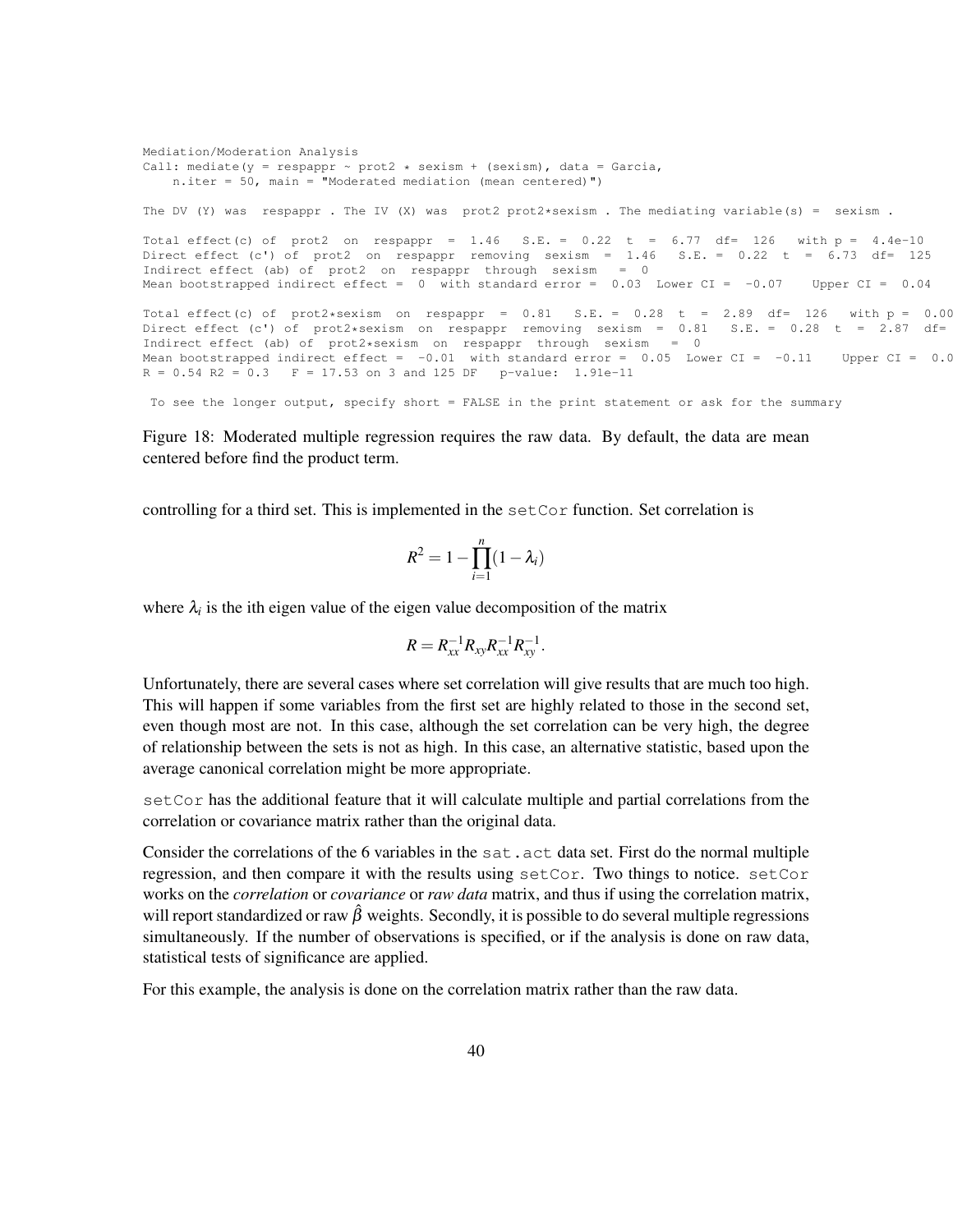**R code > C <- cov(sat.act,use="pairwise") > model1 <- lm(ACT~ gender + education + age, data=sat.act) > summary(model1)** Call:  $lm(formula = ACT ~ quender + education + age, data = sat.act)$ Residuals: Min 1Q Median 3Q Max -25.2458 -3.2133 0.7769 3.5921 9.2630 Coefficients: Estimate Std. Error t value Pr(>|t|) (Intercept) 27.41706 0.82140 33.378 < 2e-16 \*\*\*<br>gender -0.48606 0.37984 -1.280 0.20110 gender -0.48606 0.37984 -1.280 0.20110<br>education 0.47890 0.15235 3.143 0.00174 education 0.47890 0.15235 3.143 0.00174 \*\* age 0.01623 0.02278 0.712 0.47650  $---$ Signif. codes: 0 '\*\*\*' 0.001 '\*\*' 0.01 '\*' 0.05 '.' 0.1 ' ' 1 Residual standard error: 4.768 on 696 degrees of freedom Multiple R-squared: 0.0272, Adjusted R-squared: 0.02301 F-statistic: 6.487 on 3 and 696 DF, p-value: 0.0002476 Compare this with the output from setCor. **R code > #compare with sector > setCor(c(4:6),c(1:3),C, n.obs=700)** Call:  $setCor(y = c(4:6)$ ,  $x = c(1:3)$ , data = C, n.obs = 700) Multiple Regression from raw data  $DV = ACT$ slope se t p lower.ci upper.ci VIF Vy.x (Intercept)  $0.00\ 0.07\ 0.00\ 1.000\ -0.28\ 0.28\ 1.00\ 0.00$ <br>qender  $-0.26\ 0.08\ -3.17\ 0.087\ -0.61\ 0.09\ 1.55\ 0.19$ gender -0.26 0.08 -3.17 0.087 -0.61 0.09 1.55 0.19 education 0.56 0.07 7.72 0.016 0.25 0.87 1.22 0.34 age  $-0.64 \t0.08 \t -8.28 \t0.014 \t -0.97 \t -0.31 \t1.38 \t0.46$ Residual Standard Error = 0.15 with 2 degrees of freedom Multiple Regression R R2 Ruw R2uw Shrunken R2 SE of R2 overall F df1 df2 p<br>T 1 0.99 0.98 0.96 0.98 0 76.34 3 2 0.013 ACT 1 0.99 0.98 0.96 DV = SATV<br>slope se t p lower.ci upper.ci VIF Vy.x (Intercept)  $0.00\ 0.07\ 0.00\ 1.000\ -0.31\ 0.31\ 1.00\ 0.00$  gender  $0.10\ 0.09\ 1.11\ 0.380\ -0.28\ 0.48\ 1.55\ -0.05$ gender 0.10 0.09 1.11 0.380 -0.28<br>education 0.72 0.08 9.21 0.012 0.39 education 0.72 0.08 9.21 0.012 0.39 1.06 1.22 0.46<br>age  $-0.82$  0.08  $-9.76$  0.010  $-1.18$   $-0.46$  1.38 0.58 age  $-0.82$  0.08 -9.76 0.010  $-1.18$  -0.46 1.38 0.58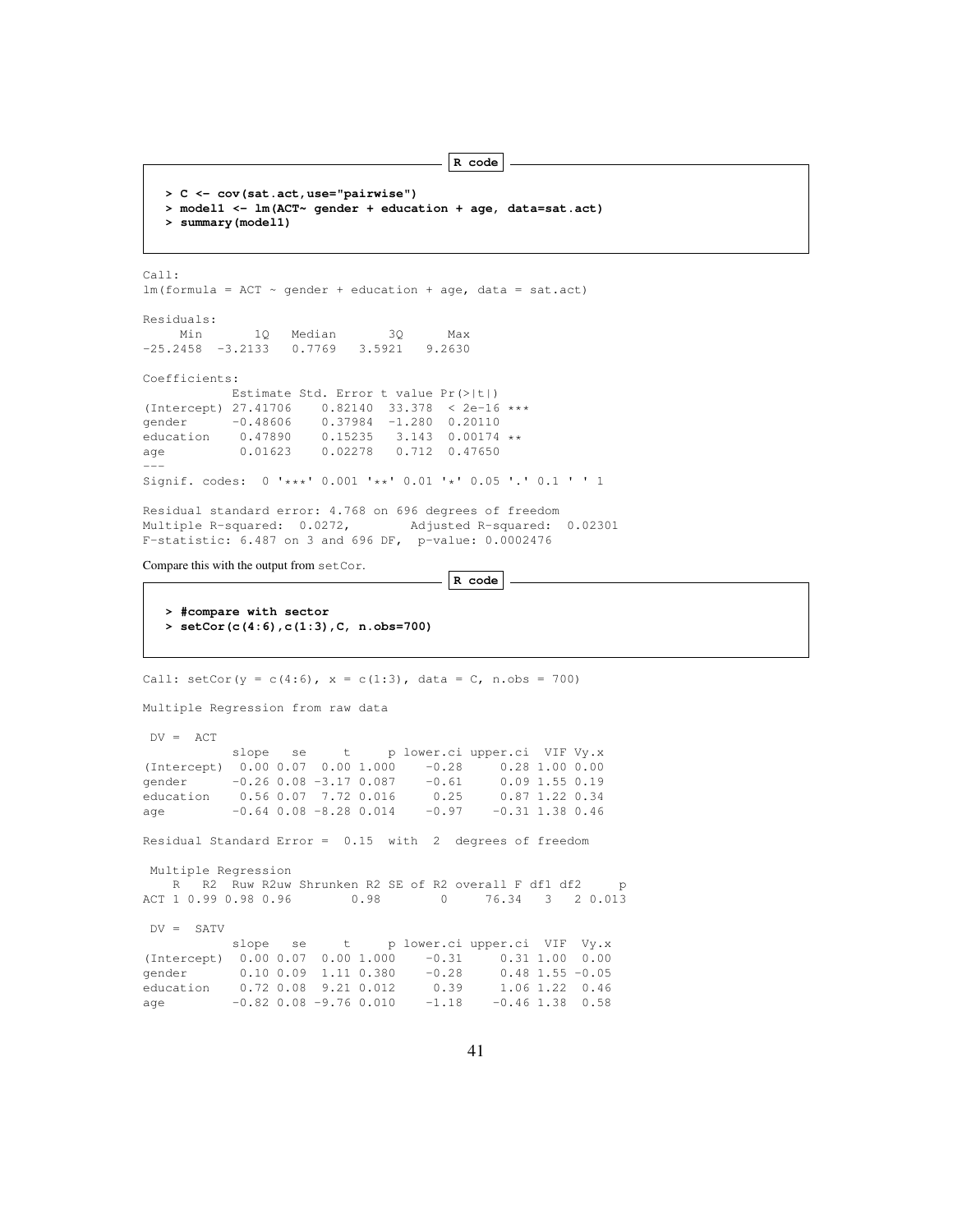```
Residual Standard Error = 0.16 with 2 degrees of freedom
Multiple Regression
      R R2 Ruw R2uw Shrunken R2 SE of R2 overall F df1 df2
SATV 0.99 0.99 0.89 0.79 0.97 0 65.18 3 2 0.0151
DV = SATOslope se t p lower.ci upper.ci VIF Vy.x
(Intercept) 0.00 0.04 0.00 1.000 -0.19 0.19 1.00 0.00
gender -0.52 0.05 -9.73 0.010 -0.76 -0.29 1.55 0.46
education 0.40 0.05 8.32 0.014 0.19 0.60 1.22 0.22
age -0.47 0.05 -9.24 0.012 -0.69 -0.25 1.38 0.32
Residual Standard Error = 0.1 with 2 degrees of freedom
Multiple Regression
R R2 Ruw R2uw Shrunken R2 SE of R2 overall F df1 df2 p<br>SATO 1 1 1 0.99 0.99 0 177.11 3 2 0.00562
                  0.99 0 177.11 3 2 0.00562
Various estimates of between set correlations
Squared Canonical Correlations
[1] 1.000 0.988 0.013
Chisq of canonical correlations
[1] 31.203 4.433 0.013
Average squared canonical correlation = 0.67
Cohen's Set Correlation R2 = 1
Shrunken Set Correlation R2 = 1
F and df of Cohen's Set Correlation -Inf 12 -12.94
Unweighted correlation between the two sets = 0.98
```
Note that the set Cor analysis also reports the amount of shared variance between the predictor set and the criterion (dependent) set. This set correlation is symmetric. That is, the  $R^2$  is the same independent of the direction of the relationship.

# 6 Converting output to APA style tables using  $\mu$ T<sub>E</sub>X

Although for most purposes, using the *Sweave* or *KnitR* packages produces clean output, some prefer output pre formatted for APA style tables. This can be done using the *xtable* package for almost anything, but there are a few simple functions in *psych* for the most common tables. fa2latex will convert a factor analysis or components analysis output to a LAT<sub>EX</sub>Xtable, cor2latex will take a correlation matrix and show the lower (or upper diagonal), irt2latex converts the item statistics from the irt.fa function to more convenient LATEX output, and finally, df2latex converts a generic data frame to LATEX.

An example of converting the output from  $f$  a to LAT<sub>E</sub>Xappears in Table 2.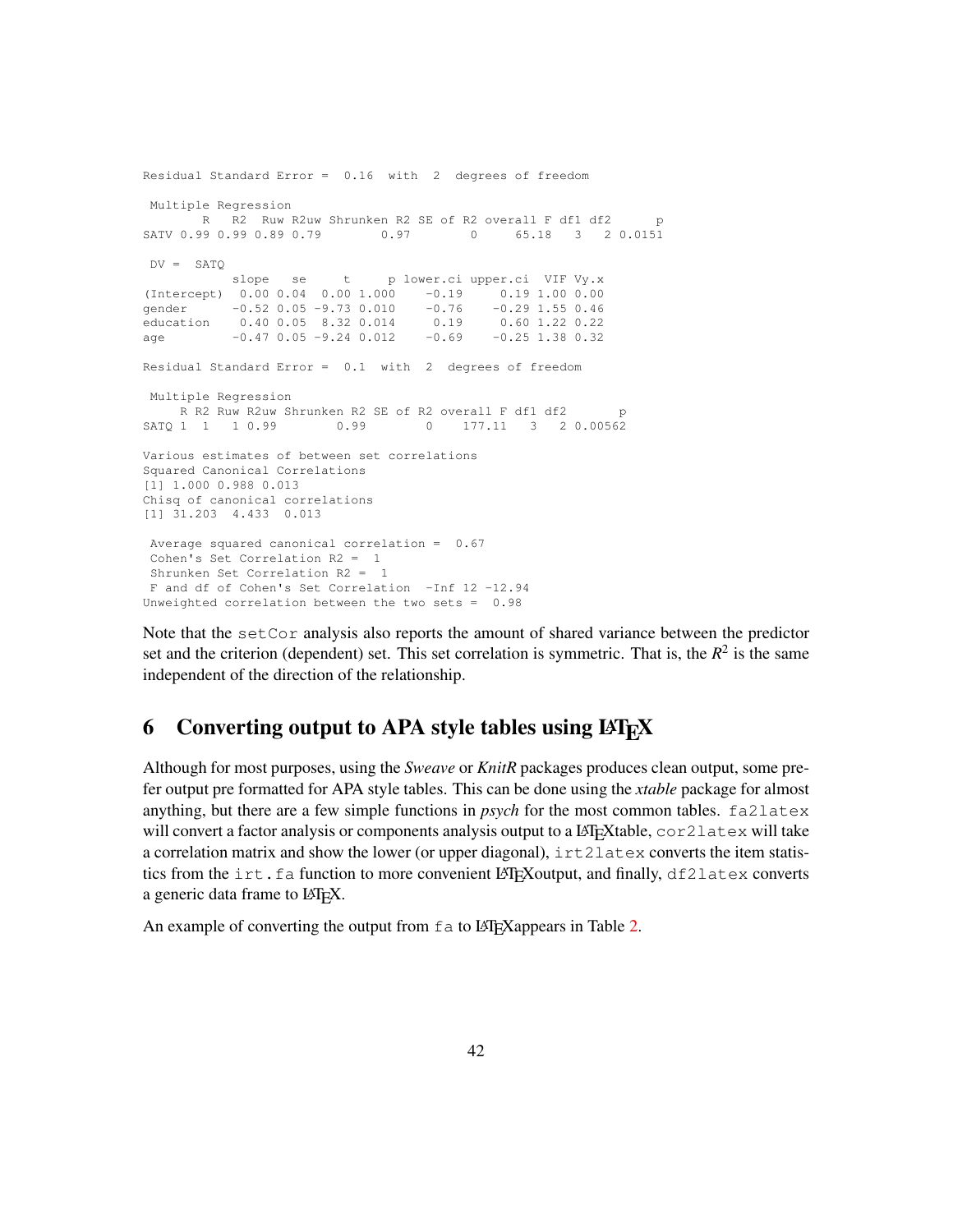| A factor analysis table from the psych package in R |         |                 |          |      |      |      |  |  |  |
|-----------------------------------------------------|---------|-----------------|----------|------|------|------|--|--|--|
| Variable                                            | MR1     | MR <sub>2</sub> | MR3      | h2   | u2   | com  |  |  |  |
| Sentences                                           | 0.91    | $-0.04$         | 0.04     | 0.82 | 0.18 | 1.01 |  |  |  |
| Vocabulary                                          | 0.89    | 0.06            | $-0.03$  | 0.84 | 0.16 | 1.01 |  |  |  |
| Sent.Completion                                     | 0.83    | 0.04            | 0.00     | 0.73 | 0.27 | 1.00 |  |  |  |
| First. Letters                                      | 0.00    | 0.86            | $0.00\,$ | 0.73 | 0.27 | 1.00 |  |  |  |
| 4. Letter. Words                                    | $-0.01$ | 0.74            | 0.10     | 0.63 | 0.37 | 1.04 |  |  |  |
| <b>Suffixes</b>                                     | 0.18    | 0.63            | $-0.08$  | 0.50 | 0.50 | 1.20 |  |  |  |
| Letter.Series                                       | 0.03    | $-0.01$         | 0.84     | 0.72 | 0.28 | 1.00 |  |  |  |
| Pedigrees                                           | 0.37    | $-0.05$         | 0.47     | 0.50 | 0.50 | 1.93 |  |  |  |
| Letter.Group                                        | $-0.06$ | 0.21            | 0.64     | 0.53 | 0.47 | 1.23 |  |  |  |
| SS loadings                                         | 2.64    | 1.86            | 1.5      |      |      |      |  |  |  |
|                                                     |         |                 |          |      |      |      |  |  |  |
| MR1                                                 | 1.00    | 0.59            | 0.54     |      |      |      |  |  |  |
| MR <sub>2</sub>                                     | 0.59    | 1.00            | 0.52     |      |      |      |  |  |  |
| MR <sub>3</sub>                                     | 0.54    | 0.52            | 1.00     |      |      |      |  |  |  |

Table 2: fa2latex A factor analysis table from the psych package in R

# 7 Miscellaneous functions

A number of functions have been developed for some very specific problems that don't fit into any other category. The following is an incomplete list. Look at the *Index* for *psych* for a list of all of the functions.

- **block.random** Creates a block randomized structure for n independent variables. Useful for teaching block randomization for experimental design.
- **df2latex** is useful for taking tabular output (such as a correlation matrix or that of describe and converting it to a LATEX table. May be used when Sweave is not convenient.
- **cor2latex** Will format a correlation matrix in APA style in a LAT<sub>E</sub>X table. See also fa2latex and irt2latex.
- **cosinor** One of several functions for doing *circular statistics*. This is important when studying mood effects over the day which show a diurnal pattern. See also circadian.mean, circadian.cor and circadian.linear.cor for finding circular means, circular correlations, and correlations of circular with linear data.
- **fisherz** Convert a correlation to the corresponding Fisher z score.

**geometric.mean** also harmonic.mean find the appropriate mean for working with different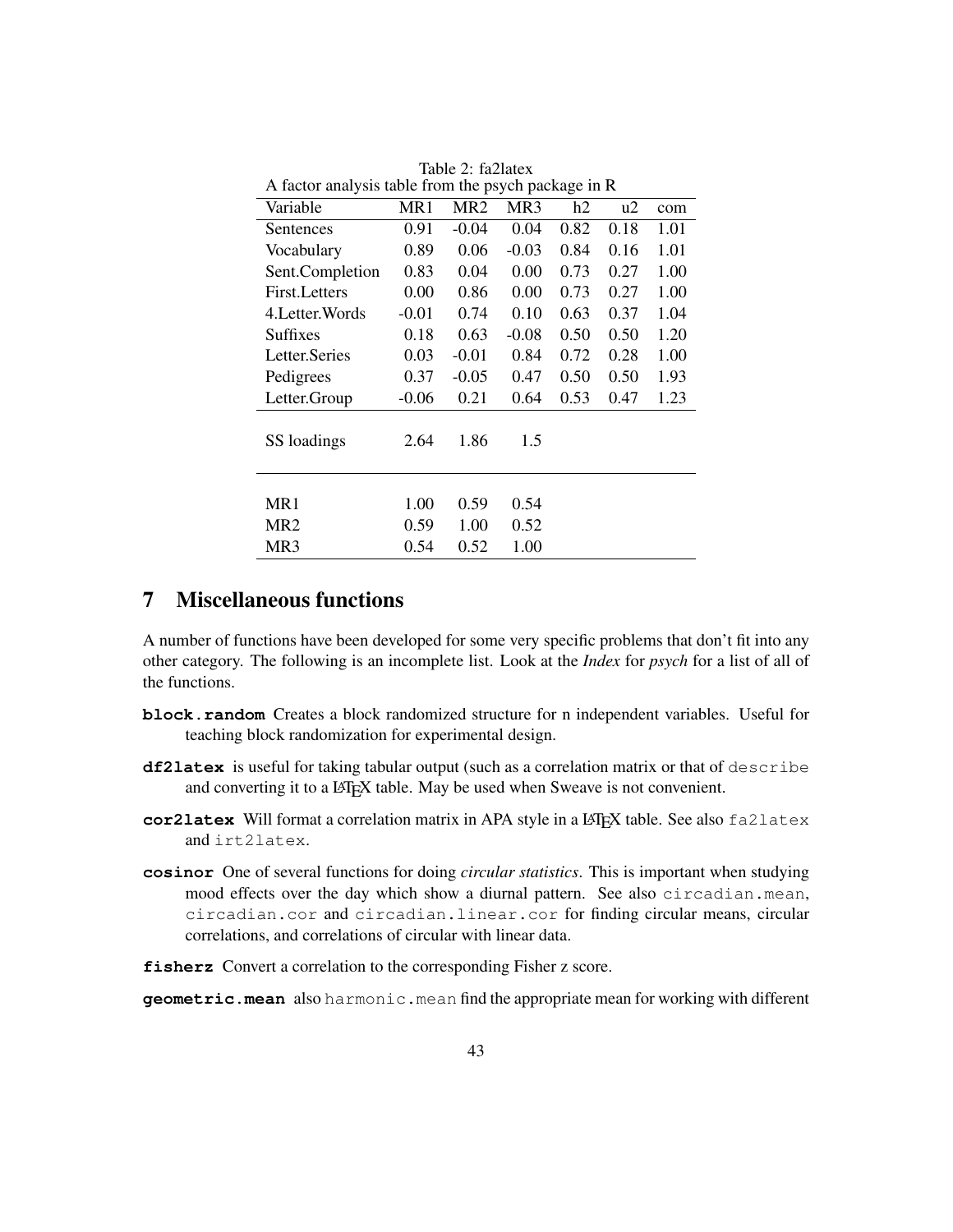kinds of data.

- **ICC** and cohen. kappa are typically used to find the reliability for raters.
- **headtail** combines the head and tail functions to show the first and last lines of a data set or output.
- **topBottom** Same as headtail. Combines the head and tail functions to show the first and last lines of a data set or output, but does not add ellipsis between.
- **mardia** calculates univariate or multivariate (Mardia's test) skew and kurtosis for a vector, matrix, or data.frame
- **p.rep** finds the probability of replication for an F, t, or r and estimate effect size.
- **partial.r** partials a y set of variables out of an x set and finds the resulting partial correlations. (See also set.cor.)
- **rangeCorrection** will correct correlations for restriction of range.
- **reverse.code** will reverse code specified items. Done more conveniently in most *psych* functions, but supplied here as a helper function when using other packages.
- **superMatrix** Takes two or more matrices, e.g., A and B, and combines them into a "Super matrix" with A on the top left, B on the lower right, and 0s for the other two quadrants. A useful trick when forming complex keys, or when forming example problems.

# 8 Data sets

A number of data sets for demonstrating psychometric techniques are included in the *psych* package. These include six data sets showing a hierarchical factor structure (five cognitive examples, Thurstone, Thurstone.33, Holzinger, Bechtoldt.1, Bechtoldt.2, and one from health psychology Reise). One of these (Thurstone) is used as an example in the *sem* package as well as McDonald (1999). The original data are from Thurstone and Thurstone (1941) and reanalyzed by Bechtoldt (1961). Personality item data representing five personality factors on 25 items  $(b \text{fi})$ , 135 items for 4,000 participants (spi) or 13 personality inventory scores (epi.bfi), and 16 multiple choice iq items (iqitems, ability). The vegetables example has paired comparison preferences for 9 vegetables. This is an example of Thurstonian scaling used by Guilford (1954) and Nunnally (1967). Other data sets include cubits, peas, and heights from Galton.

Thurstone Holzinger-Swineford (1937) introduced the bifactor model of a general factor and uncorrelated group factors. The Holzinger correlation matrix is a 14 \* 14 matrix from their paper. The Thurstone correlation matrix is a 9 \* 9 matrix of correlations of ability items.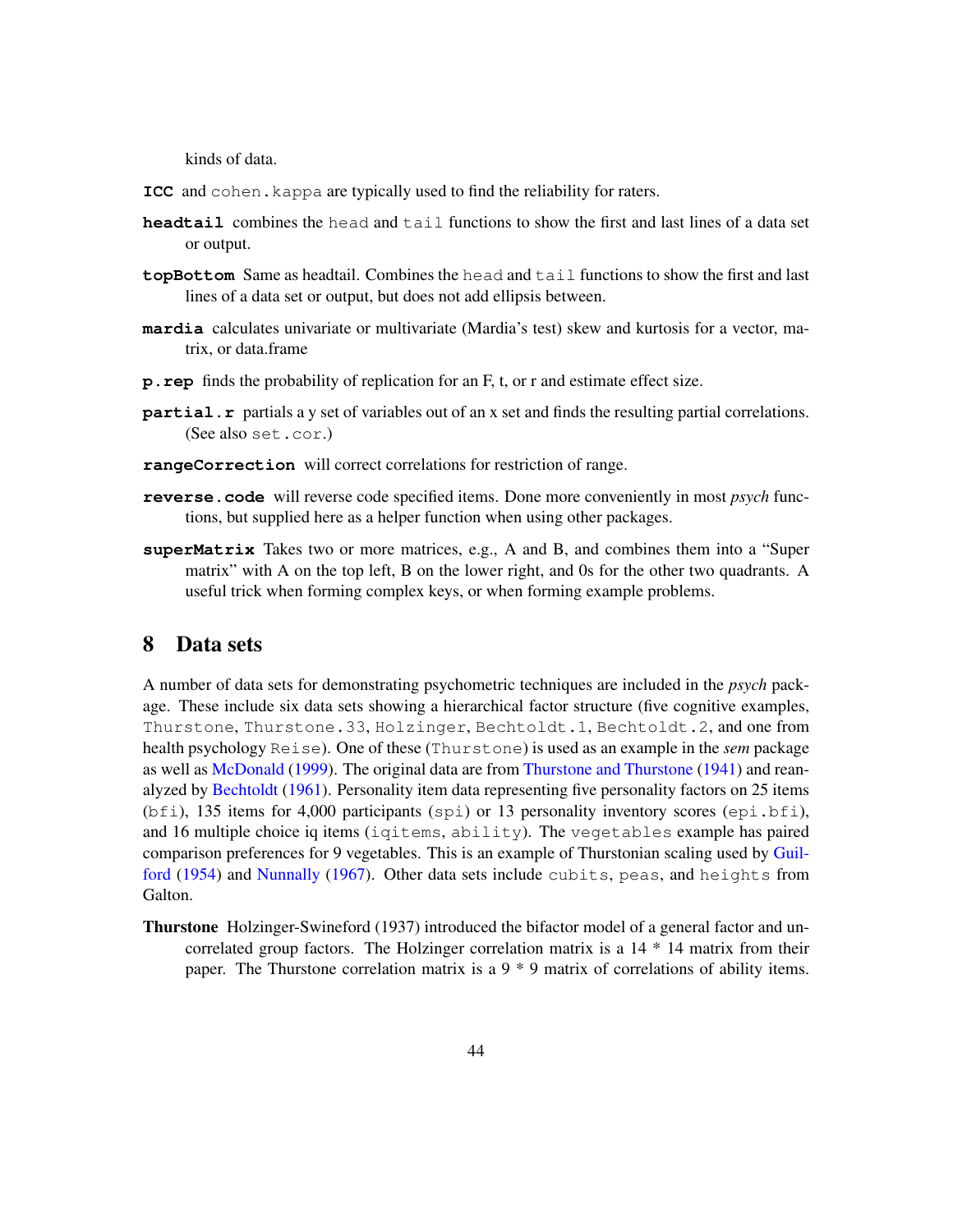The Reise data set is 16 \* 16 correlation matrix of mental health items. The Bechtholdt data sets are both 17 x 17 correlation matrices of ability tests.

- bfi 25 personality self report items taken from the International Personality Item Pool (ipip.ori.org) were included as part of the Synthetic Aperture Personality Assessment (*SAPA*) web based personality assessment project. The data from 2800 subjects are included here as a demonstration set for scale construction, factor analysis and Item Response Theory analyses.
- spi 135 personality items and 10 demographic items for 4,000 subjects are taken from the Synthetic Aperture Personality Assessment (*SAPA*) web based personality assessment project Revelle et al. (2016). These 135 items form part of the SAPA Personality Inventory ?.
- sat.act Self reported scores on the SAT Verbal, SAT Quantitative and ACT were collected as part of the Synthetic Aperture Personality Assessment (*SAPA*) web based personality assessment project. Age, gender, and education are also reported. The data from 700 subjects are included here as a demonstration set for correlation and analysis.
- epi.bfi A small data set of 5 scales from the Eysenck Personality Inventory, 5 from a Big 5 inventory, a Beck Depression Inventory, and State and Trait Anxiety measures. Used for demonstrations of correlations, regressions, graphic displays.
- iqitems 16 multiple choice ability items were included as part of the Synthetic Aperture Personality Assessment (*SAPA*) web based personality assessment project. The data from 1525 subjects are included here as a demonstration set for scoring multiple choice inventories and doing basic item statistics.
- ability The same 16 items, converted to 0,1 scores are used for examples of various IRT procedures. These data are from the *International Cognitive Ability Resource* (ICAR) Condon & Revelle (2014) and were collected as part of the SAPA web based assessment [https://sapa]( https://sapa-project.org)[project.org]( https://sapa-project.org) project Revelle et al. (2016).
- galton Two of the earliest examples of the correlation coefficient were Francis Galton's data sets on the relationship between mid parent and child height and the similarity of parent generation peas with child peas. galton is the data set for the Galton height. peas is the data set Francis Galton used to introduce the correlation coefficient with an analysis of the similarities of the parent and child generation of 700 sweet peas.
- Dwyer Dwyer (1937) introduced a method for *factor extension* (see fa.extension that finds loadings on factors from an original data set for additional (extended) variables. This data set includes his example.
- miscellaneous cities is a matrix of airline distances between 11 US cities and may be used for demonstrating multiple dimensional scaling. vegetables is a classic data set for demonstrating Thurstonian scaling and is the preference matrix of 9 vegetables from Guilford (1954). Used by Guilford (1954); Nunnally (1967); Nunnally and Bernstein (1984), this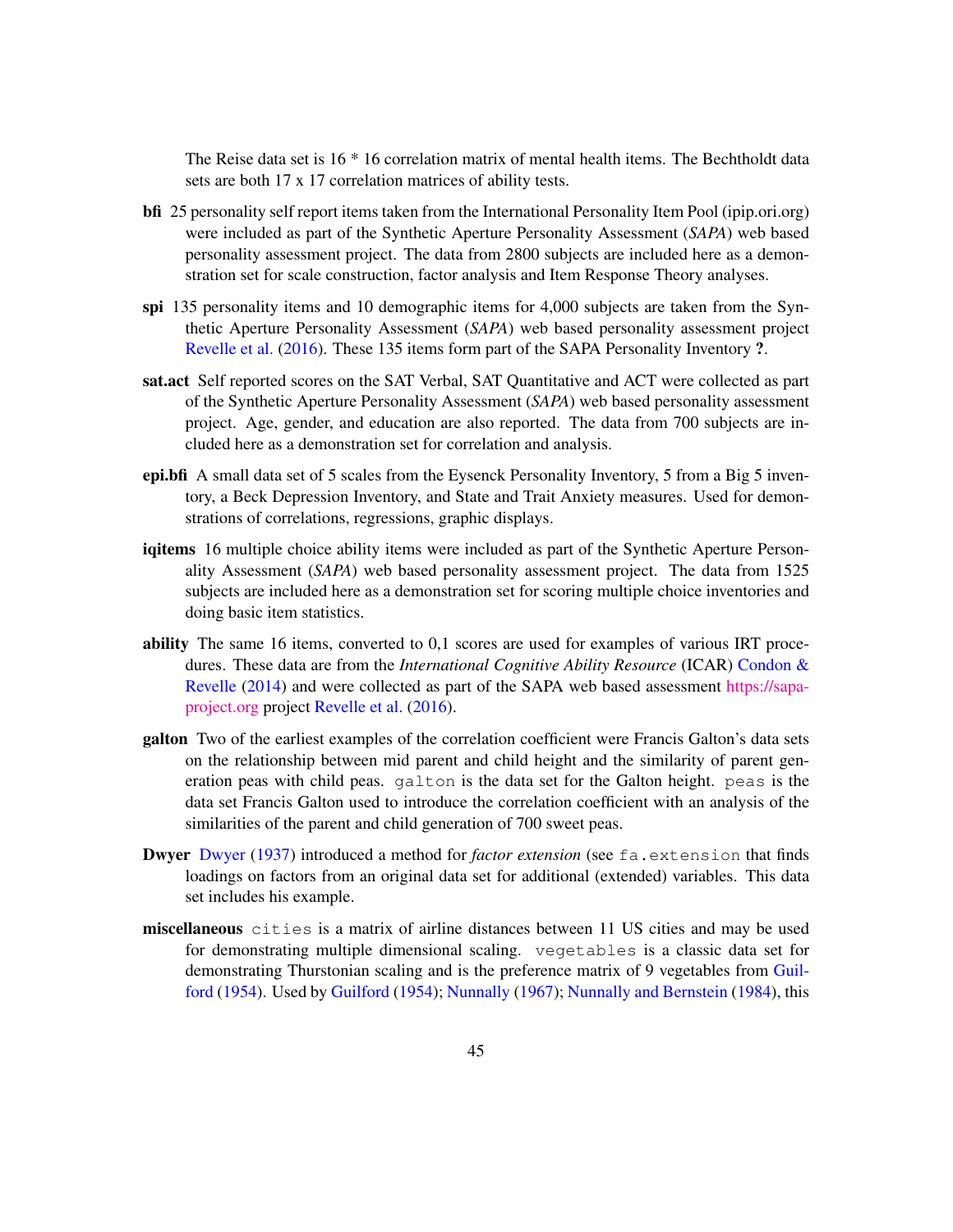data set allows for examples of basic scaling techniques.

# 9 Development version and a users guide

The most recent development version is available as a source file at the repository maintained at [https://personality-project.org/r]( href="https://personality-project.org/r"). That version will have removed the most recently discovered bugs (but perhaps introduced other, yet to be discovered ones). To download that version, go to the repository <http://personality-project.org/r/src/contrib/> and wander around. For both Macs and PC, this version can be installed directly using the "other repository" option in the package installer. Make sure to specify type="source"

**R code**

```
> install.packages("psych", repos="https://personality-project.org/r", type="source")
```
Although the individual help pages for the *psych* package are available as part of R and may be accessed directly (e.g. ?psych) , the full manual for the psych package is also available as a pdf at [https://personality-project.org/r/psych\\_manual.pdf](https://personality-project.org/r/psych_manual.pdf)

News and a history of changes are available in the NEWS and CHANGES files in the source files. To view the most recent news,

**R code**

```
> news(Version >= "2.1.1",package="psych")
```
# 10 Psychometric Theory

The *psych* package has been developed to help psychologists do basic research. Many of the functions were developed to supplement a book ([https://personality-project.org/](https://personality-project.org/r/book)  $r/b$ ook An introduction to Psychometric Theory with Applications in R (Revelle, prep) More information about the use of some of the functions may be found in the book .

For more extensive discussion of the use of *psych* in particular and R in general, consult [https:](https://personality-project.org/r/r.guide.html) [//personality-project.org/r/r.guide.html](https://personality-project.org/r/r.guide.html) A short guide to R.

# 11 SessionInfo

This document was prepared using the following settings.

**R code**

**> sessionInfo()**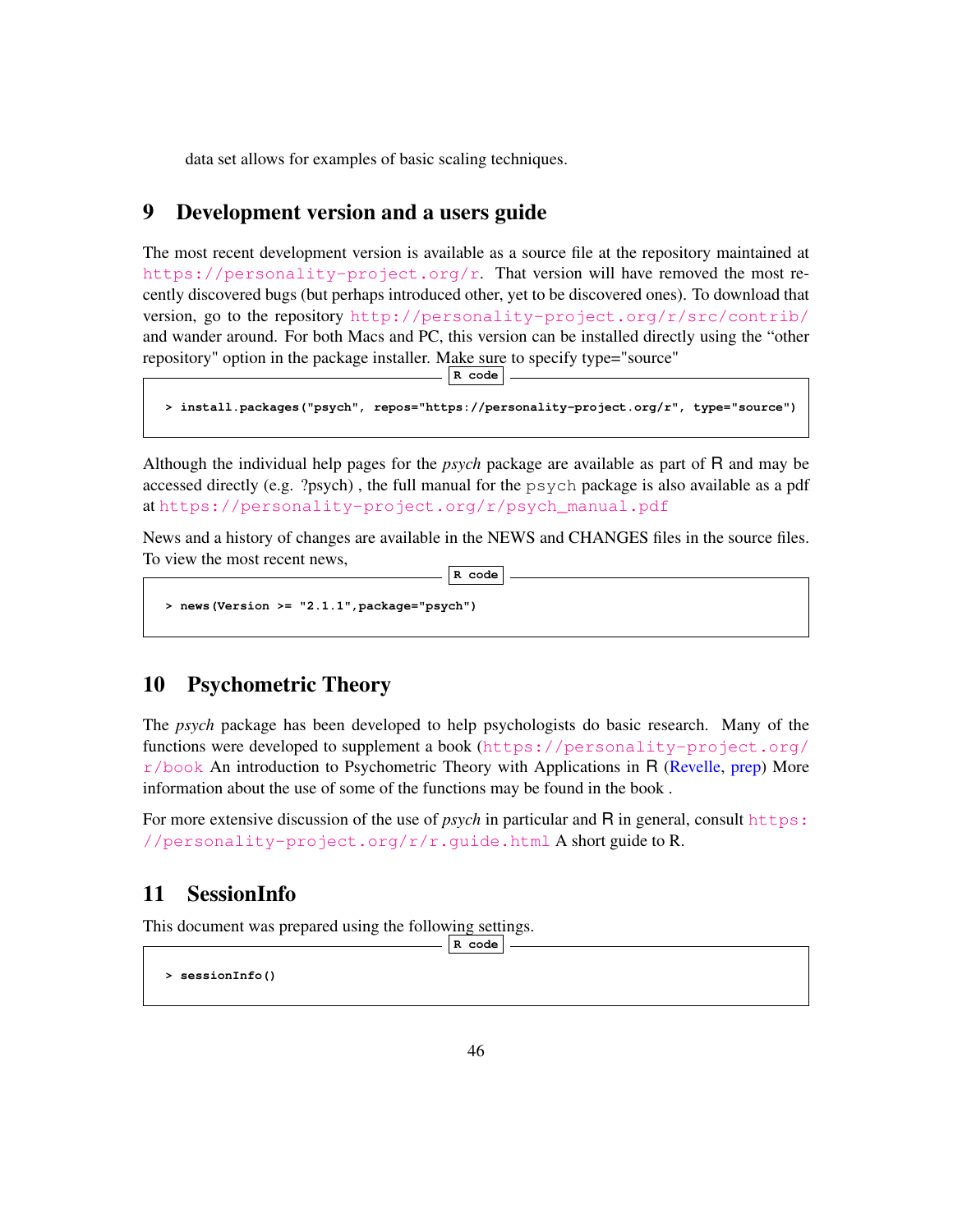R version 4.2.0 (2022-04-22) Platform: aarch64-apple-darwin20 (64-bit) Running under: macOS Monterey 12.3.1

Matrix products: default BLAS: /Library/Frameworks/R.framework/Versions/4.2-arm64/Resources/lib/libRblas.0.dylib LAPACK: /Library/Frameworks/R.framework/Versions/4.2-arm64/Resources/lib/libRlapack.dylib

locale: [1] C

attached base packages: [1] stats graphics grDevices utils datasets methods base

other attached packages: [1] psychTools\_2.2.5 psych\_2.2.5

loaded via a namespace (and not attached): [1] lattice\_0.20-45 grid\_4.2.0 nlme\_3.1-157 magrittr\_2.0.3 evaluate\_0.15 highr\_0.9 [7] stringi\_1.7.6 tools\_4.2.0 stringr\_1.4.0 foreign\_0.8-82 xfun\_0.30 parallel\_4.2.0 [13] compiler\_4.2.0 mnormt\_2.0.2 tmvnsim\_1.0-2 knitr\_1.39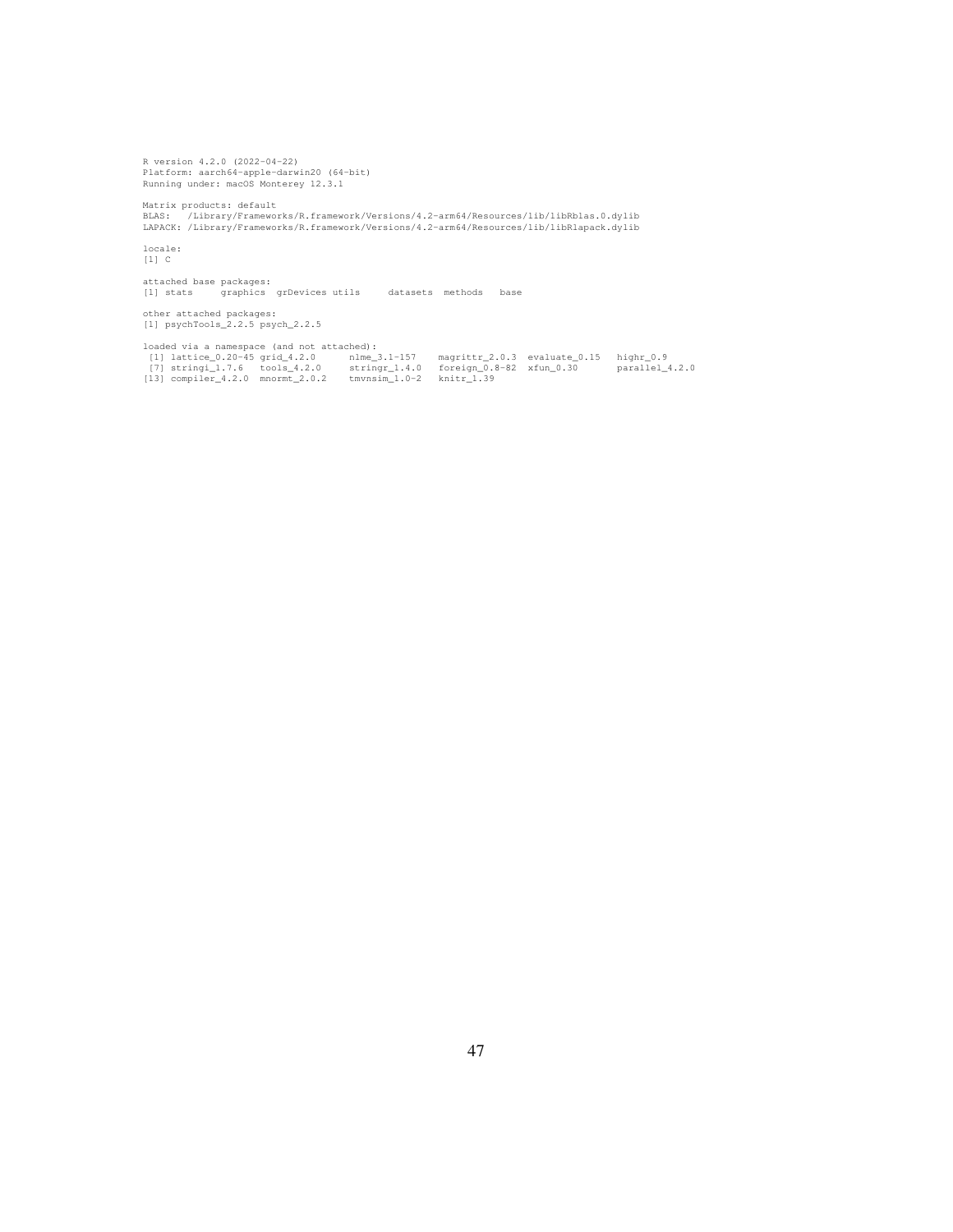# **References**

- Bechtoldt, H. (1961). An empirical study of the factor analysis stability hypothesis. *Psychometrika*, 26(4):405–432.
- Blashfield, R. K. (1980). The growth of cluster analysis: Tryon, Ward, and Johnson. *Multivariate Behavioral Research*, 15(4):439 – 458.
- Blashfield, R. K. and Aldenderfer, M. S. (1988). The methods and problems of cluster analysis. In Nesselroade, J. R. and Cattell, R. B., editors, *Handbook of multivariate experimental psychology (2nd ed.)*, pages 447–473. Plenum Press, New York, NY.
- Bliese, P. D. (2009). Multilevel modeling in r (2.3) a brief introduction to r, the multilevel package and the nlme package.
- Cattell, R. B. (1966). The scree test for the number of factors. *Multivariate Behavioral Research*, 1(2):245–276.
- Cattell, R. B. (1978). *The scientific use of factor analysis*. Plenum Press, New York.
- A. Bernaards Coen . & Robert I. Jennrich (2005). Gradient Projection Algorithms and Software for Arbitrary Rotation Criteria in Factor Analysis *Educational and Psychological Measurement*, *65*, 676-696.
- Cohen, J. (1982). Set correlation as a general multivariate data-analytic method. *Multivariate Behavioral Research*, 17(3).
- Cohen, J., Cohen, P., West, S. G., and Aiken, L. S. (2003). *Applied multiple regression/correlation analysis for the behavioral sciences*. L. Erlbaum Associates, Mahwah, N.J., 3rd ed edition.
- Condon, D. M. & Revelle, W. (2014). The International Cognitive Ability Resource: Development and initial validation of a public-domain measure. *Intelligence*, *43*, 52–64.
- Cooksey, R. and Soutar, G. (2006). Coefficient beta and hierarchical item clustering an analytical procedure for establishing and displaying the dimensionality and homogeneity of summated scales. *Organizational Research Methods*, 9:78–98.
- Cronbach, L. J. (1951). Coefficient alpha and the internal structure of tests. *Psychometrika*, 16:297– 334.
- Dwyer, P. S. (1937). The determination of the factor loadings of a given test from the known factor loadings of other tests. *Psychometrika*, 2(3):173–178.
- Eagly and Revelle (2021). Understanding the Magnitude of Psychological Differences Between Women and Men Requires Seeing the Forest and the Trees (in press) *Perspectives in Psychological Science*,(in press)
- Everitt, B. (1974). *Cluster analysis*. John Wiley & Sons, Cluster analysis. 122 pp. Oxford, England.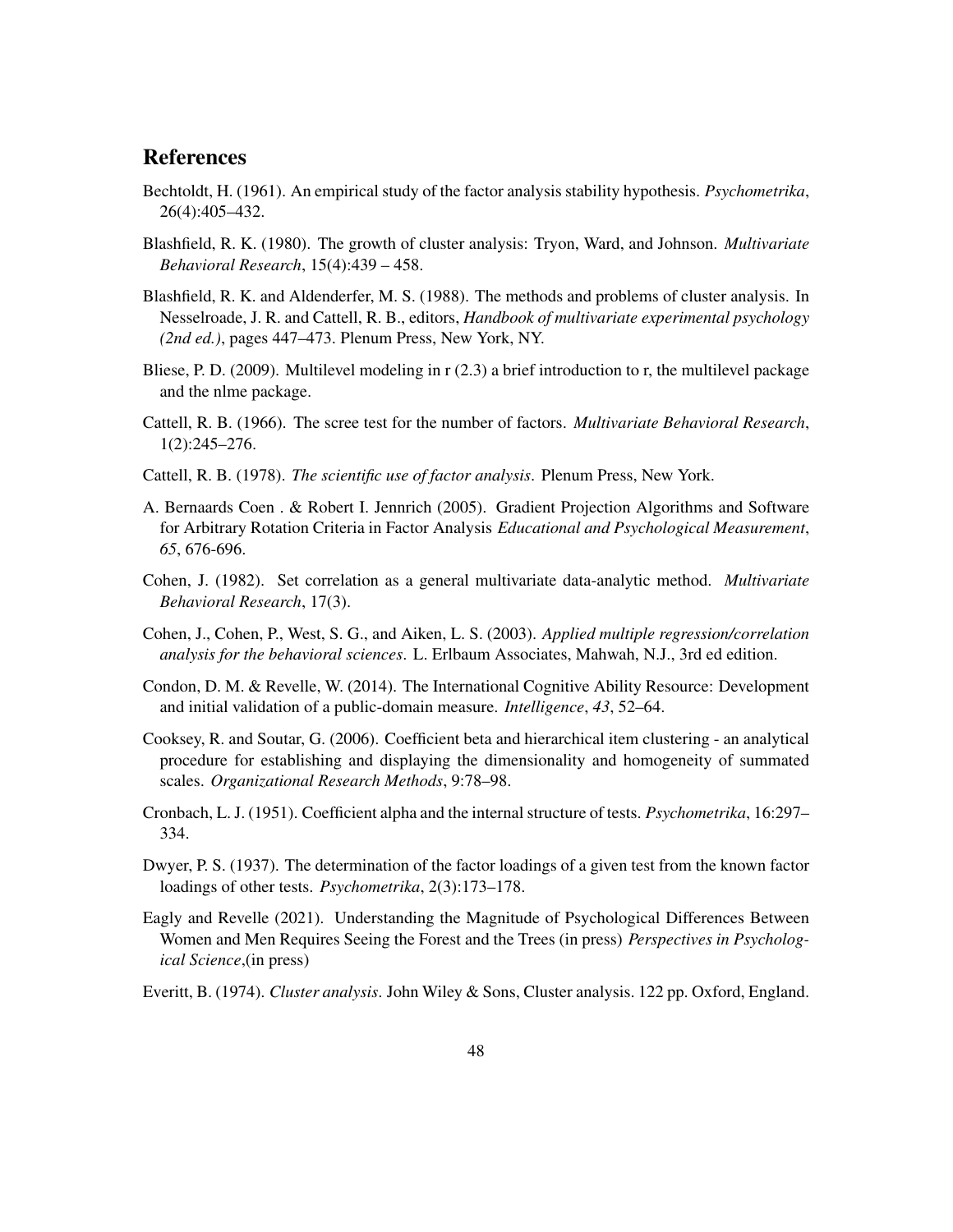Fox, J., Nie, Z., and Byrnes, J. (2012). *sem: Structural Equation Models*.

- Garcia, D. M., Schmitt, M. T., Branscombe, N. R., and Ellemers, N. (2010). Women's reactions to ingroup members who protest discriminatory treatment: The importance of beliefs about inequality and response appropriateness. *European Journal of Social Psychology*, 40(5):733– 745.
- Grice, J. W. (2001). Computing and evaluating factor scores. *Psychological Methods*, 6(4):430– 450.
- Gruber, Freya M. and Distlberger, Eva and Scherndl, Thomas and Ortner, Tuulia M. and Pletzer, Belinda (2020) Psychometric properties of the multifaceted Gender-Related Attributes Survey (GERAS) *European Journal of Psychological Assessment.*, 36, (4) 612-623
- Guilford, J. P. (1954). *Psychometric Methods*. McGraw-Hill, New York, 2nd edition.
- Guttman, L. (1945). A basis for analyzing test-retest reliability. *Psychometrika*, 10(4):255–282.
- Hartigan, J. A. (1975). *Clustering Algorithms*. John Wiley & Sons, Inc., New York, NY, USA.
- Hayes, A. F. (2013). *Introduction to mediation, moderation, and conditional process analysis: A regression-based approach*. Guilford Press, New York.
- Henry, D. B., Tolan, P. H., and Gorman-Smith, D. (2005). Cluster analysis in family psychology research. *Journal of Family Psychology*, 19(1):121–132.
- Holm, S. (1979). A simple sequentially rejective multiple test procedure. *Scandinavian Journal of Statistics*, 6(2):pp. 65–70.
- Holzinger, K. and Swineford, F. (1937). The bi-factor method. *Psychometrika*, 2(1):41–54.
- Horn, J. (1965). A rationale and test for the number of factors in factor analysis. *Psychometrika*, 30(2):179–185.
- Horn, J. L. and Engstrom, R. (1979). Cattell's scree test in relation to bartlett's chi-square test and other observations on the number of factors problem. *Multivariate Behavioral Research*, 14(3):283–300.
- Jennrich, R. and Bentler, P. (2011). Exploratory bi-factor analysis. *Psychometrika*, pages 1–13. 10.1007/s11336-011-9218-4.
- Jensen, A. R. and Weng, L.-J. (1994). What is a good g? *Intelligence*, 18(3):231–258.
- Loevinger, J., Gleser, G., and DuBois, P. (1953). Maximizing the discriminating power of a multiple-score test. *Psychometrika*, 18(4):309–317.
- MacCallum, R. C., Browne, M. W., and Cai, L. (2007). Factor analysis models as approximations. In Cudeck, R. and MacCallum, R. C., editors, *Factor analysis at 100: Historical developments and future directions*, pages 153–175. Lawrence Erlbaum Associates Publishers, Mahwah, NJ.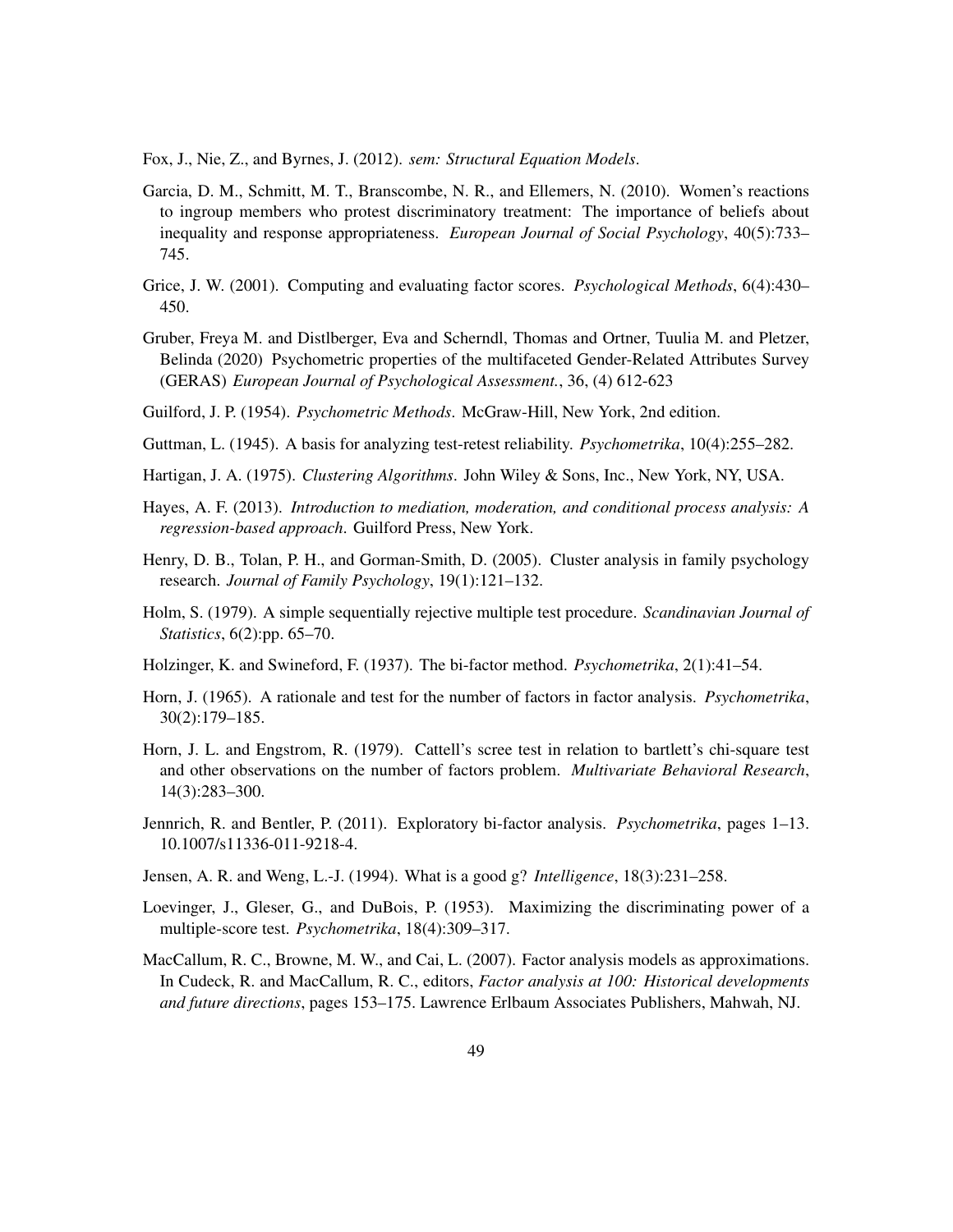Martinent, G. and Ferrand, C. (2007). A cluster analysis of precompetitive anxiety: Relationship with perfectionism and trait anxiety. *Personality and Individual Differences*, 43(7):1676–1686.

McDonald, R. P. (1999). *Test theory: A unified treatment*. L. Erlbaum Associates, Mahwah, N.J.

- Mun, E. Y., von Eye, A., Bates, M. E., and Vaschillo, E. G. (2008). Finding groups using modelbased cluster analysis: Heterogeneous emotional self-regulatory processes and heavy alcohol use risk. *Developmental Psychology*, 44(2):481–495.
- Nunnally, J. C. (1967). *Psychometric theory*. McGraw-Hill, New York,.
- Nunnally, J. C. and Bernstein, I. H. (1984). *Psychometric theory*. McGraw-Hill, New York,, 3rd edition.
- Pedhazur, E. (1997). *Multiple regression in behavioral research: explanation and prediction*. Harcourt Brace College Publishers.
- Preacher, K. J. and Hayes, A. F. (2004). SPSS and SAS procedures for estimating indirect effects in simple mediation models. *Behavior Research Methods, Instruments, & Computers*, 36(4):717– 731.
- Revelle, W. (1979). Hierarchical cluster-analysis and the internal structure of tests. *Multivariate Behavioral Research*, 14(1):57–74.
- Revelle, W. (2032). *psych: Procedures for Personality and Psychological Research*. Northwestern University, Evanston. R package version 2.1.9
- Revelle, W. (in prep). *An introduction to psychometric theory with applications in R*. Springer.
- Revelle, W. and Condon, D. M. (2018). Reliability. In Irwing, P., Booth, T., and Hughes, D., editors, *Wiley-Blackwell Handbook of Psychometric Testing*. Wiley-Blackwell 2018).
- Revelle, W. and Condon, D. M. (2019). Reliability from alpha to omega: A tutorial. *Psychological Assessment* 31, 12, 1395-1411. https://doi.org/10.1037/pas0000754. [https://psyarxiv.](https://psyarxiv.com/2y3w9/) [com/2y3w9/](https://psyarxiv.com/2y3w9/) Preprint available from PsyArxiv
- Revelle, W., Condon, D., and Wilt, J. (2011). Methodological advances in differential psychology. In Chamorro-Premuzic, T., Furnham, A., and von Stumm, S., editors, *Handbook of Individual Differences*, chapter 2, pages 39–73. Wiley-Blackwell.
- Revelle, W., Condon, D. M., Wilt, J., French, J. A., Brown, A., & Elleman, L. G. (2016). Web and phone based data collection using planned missing designs. In N. G. Fielding, R. M. Lee, & G. Blank (Eds.), *SAGE Handbook of Online Research Methods* (2nd ed.). chapter 37, (pp. 578–595). Sage Publications, Inc.
- Revelle, W. and Rocklin, T. (1979). Very Simple Structure alternative procedure for estimating the optimal number of interpretable factors. *Multivariate Behavioral Research*, 14(4):403–414.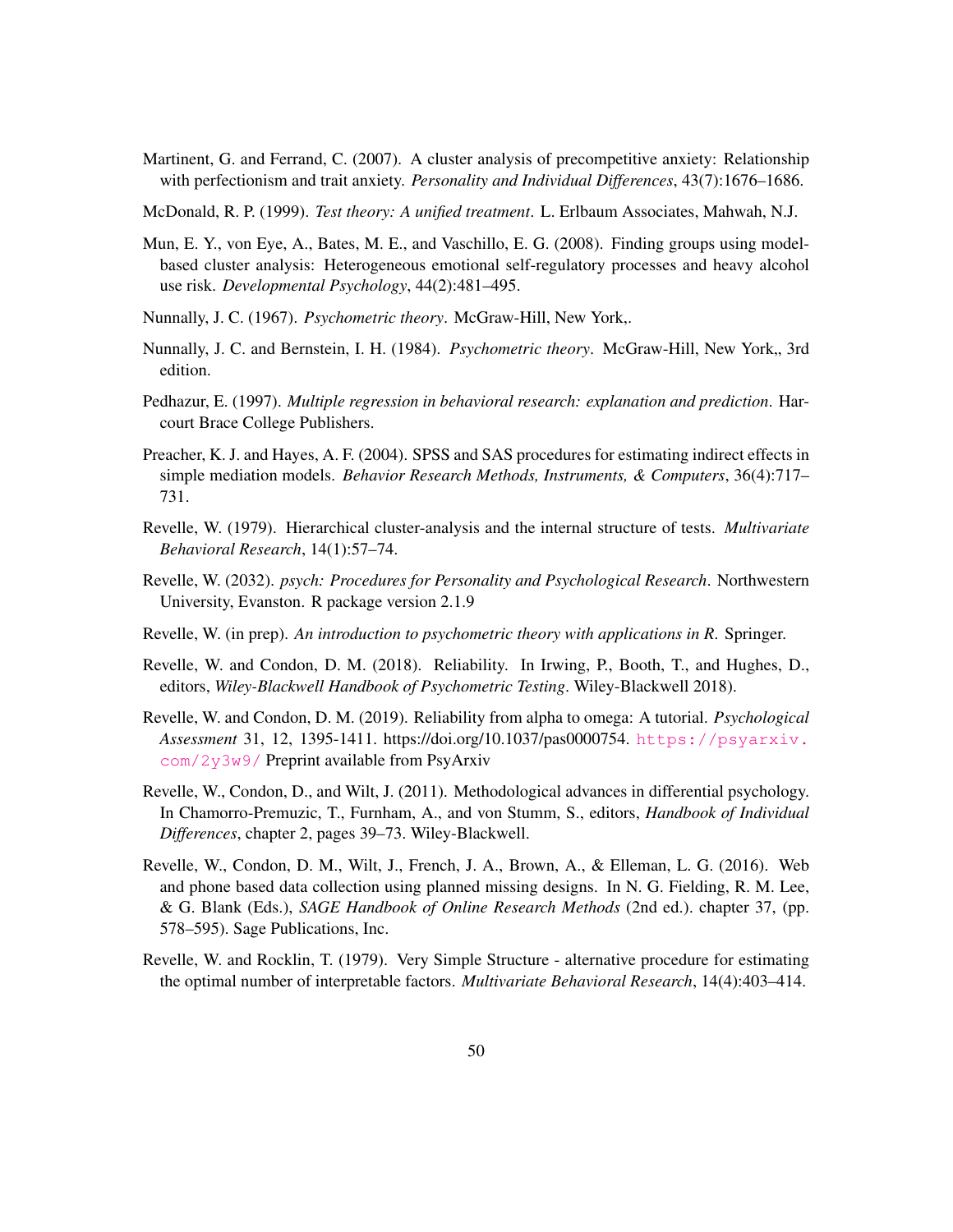- Revelle, W., Wilt, J., and Rosenthal, A. (2010). Personality and cognition: The personalitycognition link. In Gruszka, A., Matthews, G., and Szymura, B., editors, *Handbook of Individual Differences in Cognition: Attention, Memory and Executive Control*, chapter 2, pages 27–49. Springer.
- Revelle, W. and Zinbarg, R. E. (2009). Coefficients alpha, beta, omega and the glb: comments on Sijtsma. *Psychometrika*, 74(1):145–154.
- Schmid, J. J. and Leiman, J. M. (1957). The development of hierarchical factor solutions. *Psychometrika*, 22(1):83–90.
- Shrout, P. E. and Fleiss, J. L. (1979). Intraclass correlations: Uses in assessing rater reliability. *Psychological Bulletin*, 86(2):420–428.
- Smillie, L. D., Cooper, A., Wilt, J., and Revelle, W. (2012). Do extraverts get more bang for the buck? refining the affective-reactivity hypothesis of extraversion. *Journal of Personality and Social Psychology*, 103(2):306–326.
- Sneath, P. H. A. and Sokal, R. R. (1973). *Numerical taxonomy: the principles and practice of numerical classification*. A Series of books in biology. W. H. Freeman, San Francisco.
- Sokal, R. R. and Sneath, P. H. A. (1963). *Principles of numerical taxonomy*. A Series of books in biology. W. H. Freeman, San Francisco.
- Spearman, C. (1904). The proof and measurement of association between two things. *The American Journal of Psychology*, 15(1):72–101.
- Steiger, J. H. (1980). Tests for comparing elements of a correlation matrix. *Psychological Bulletin*, 87(2):245–251.
- Tal-Or, N., Cohen, J., Tsfati, Y., and Gunther, A. C. (2010). Testing causal direction in the influence of presumed media influence. *Communication Research*, 37(6):801–824.
- Thorburn, W. M. (1918). The myth of occam's razor. *Mind*, 27:345–353.
- Thurstone, L. L. and Thurstone, T. G. (1941). *Factorial studies of intelligence*. The University of Chicago press, Chicago, Ill.
- Tryon, R. C. (1935). A theory of psychological components–an alternative to "mathematical factors.". *Psychological Review*, 42(5):425–454.
- Tryon, R. C. (1939). *Cluster analysis*. Edwards Brothers, Ann Arbor, Michigan.
- Velicer, W. (1976). Determining the number of components from the matrix of partial correlations. *Psychometrika*, 41(3):321–327.
- Zinbarg, R. E., Revelle, W., Yovel, I., and Li, W. (2005). Cronbach's  $\alpha$ , Revelle's  $\beta$ , and McDon-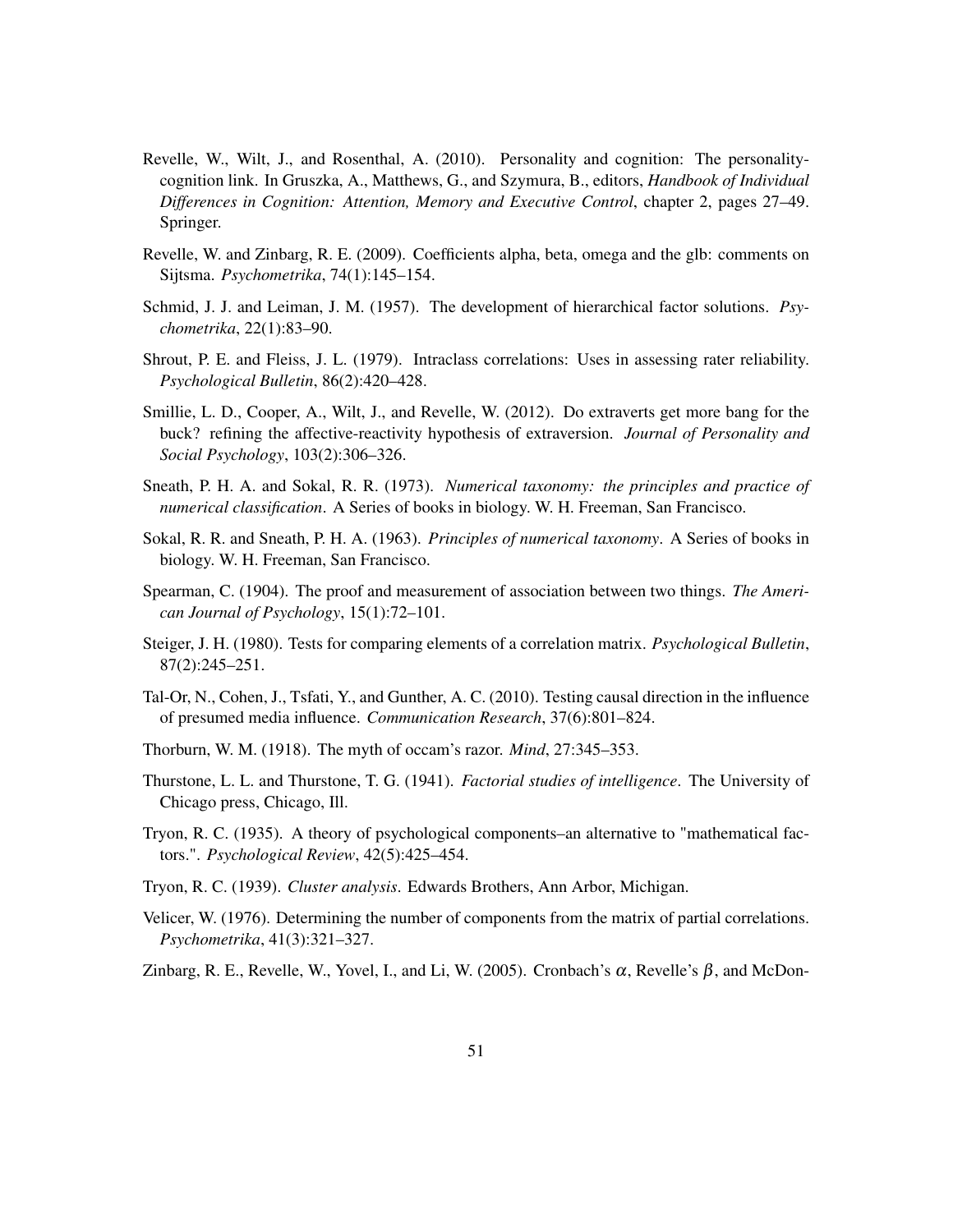ald's  $ω$ <sup>H</sup>): Their relations with each other and two alternative conceptualizations of reliability. *Psychometrika*, 70(1):123–133.

Zinbarg, R. E., Yovel, I., Revelle, W., and McDonald, R. P. (2006). Estimating generalizability to a latent variable common to all of a scale's indicators: A comparison of estimators for <sup>ω</sup>*h*. *Applied Psychological Measurement*, 30(2):121–144.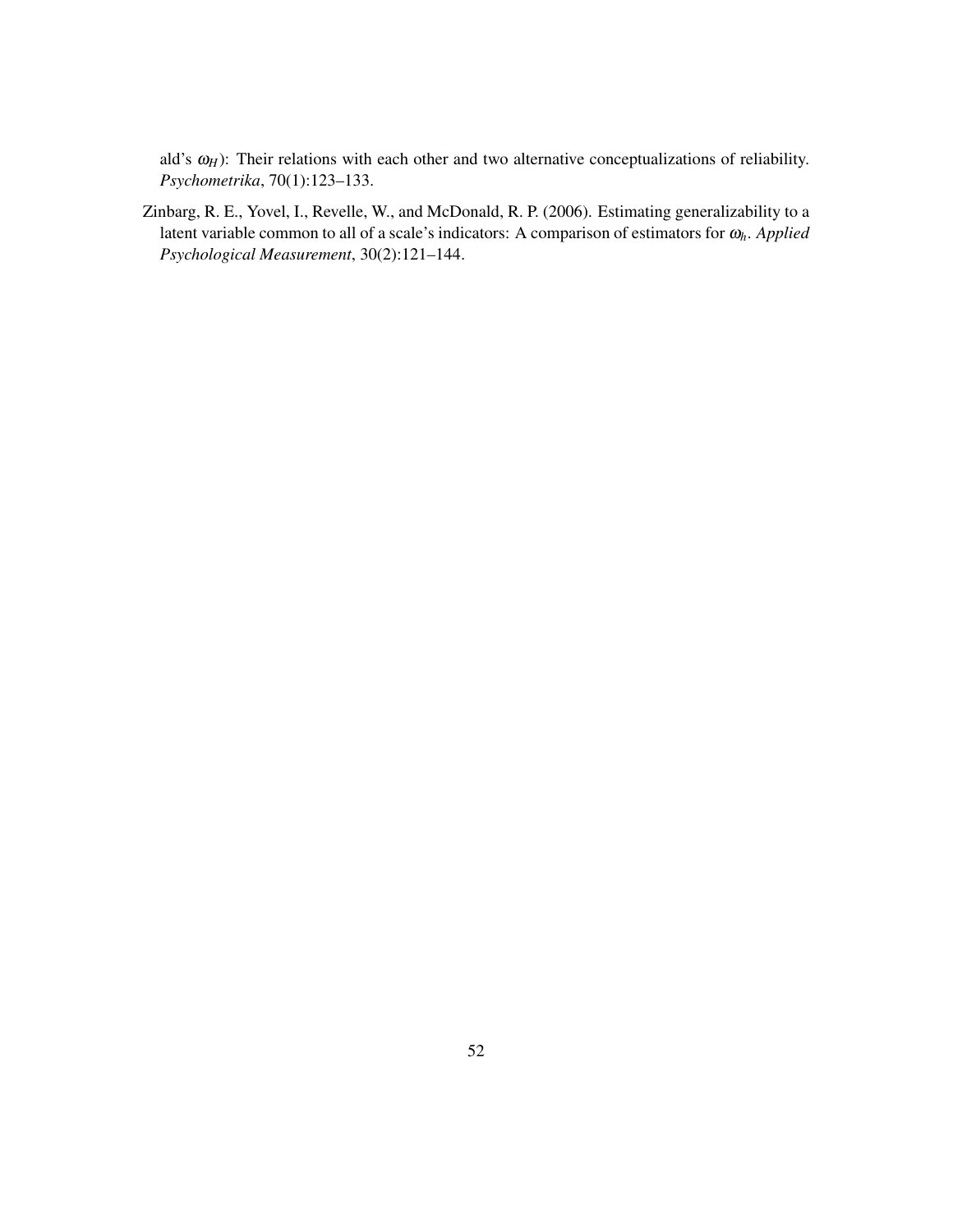# Index

ability, 44 affect, 16 , 22 alpha, 6, 7 alpha factoring, 7 Bechtoldt.1, 44 Bechtoldt.2, 44 bfi, 23 , 44 bi.bars, 7 , 23 , 24 bifactor, 7 biserial, 15 , 34 block.random, 43 burt, 35 char2numeric, 15 circadian.cor, 43 circadian.linear.cor, 43 circadian.mean, 43 circular statistics, 43 cities, 45 cohen.kappa, 44 cor, 27 cor.smooth, 34 cor.test, 28 cor2latex, 42 , 43 corPlot, 8 corr.p, 32 corr.test, 28 , 32 cortest, 33 cosinor, 43 ctv, 9 cubits, 44 densityBy, 15 , 23 densitynBy, 24 describe, 7 , 11 , 43 describeBy, 3 , 7 , 11 , 12 df2latex, 42 , 43 diagram, 9

draw.cor, 34 draw.tetra, 34 dummy.code, 15 dynamite plot, 20

# edit, 4

epi.bfi, 44 error bars, 20 error.bars, 7, 15, 20 error.bars.by, 12 , 15 , 20 error.bars.tab, 20 , 21 error.crosses, 20 errorCircles, 22 errorCrosses, 22

### fa, 7, 8, 42

fa.diagram, 8 fa.extension, 45 fa.multi, 7 fa.parallel, 6, 7 fa2latex, 42 , 43 faBy, 36 factor analysis, 7 factor.minres, 8 factor.pa, 8 factor.wls, 8 file.choose, 10 fisherz, 43

galton, 45 generalized least squares, 7 geometric.mean, 43 GPArotation, 7, 9 guttman, 7

harmonic.mean, 43 head, 44 headtail, 44 heights, 44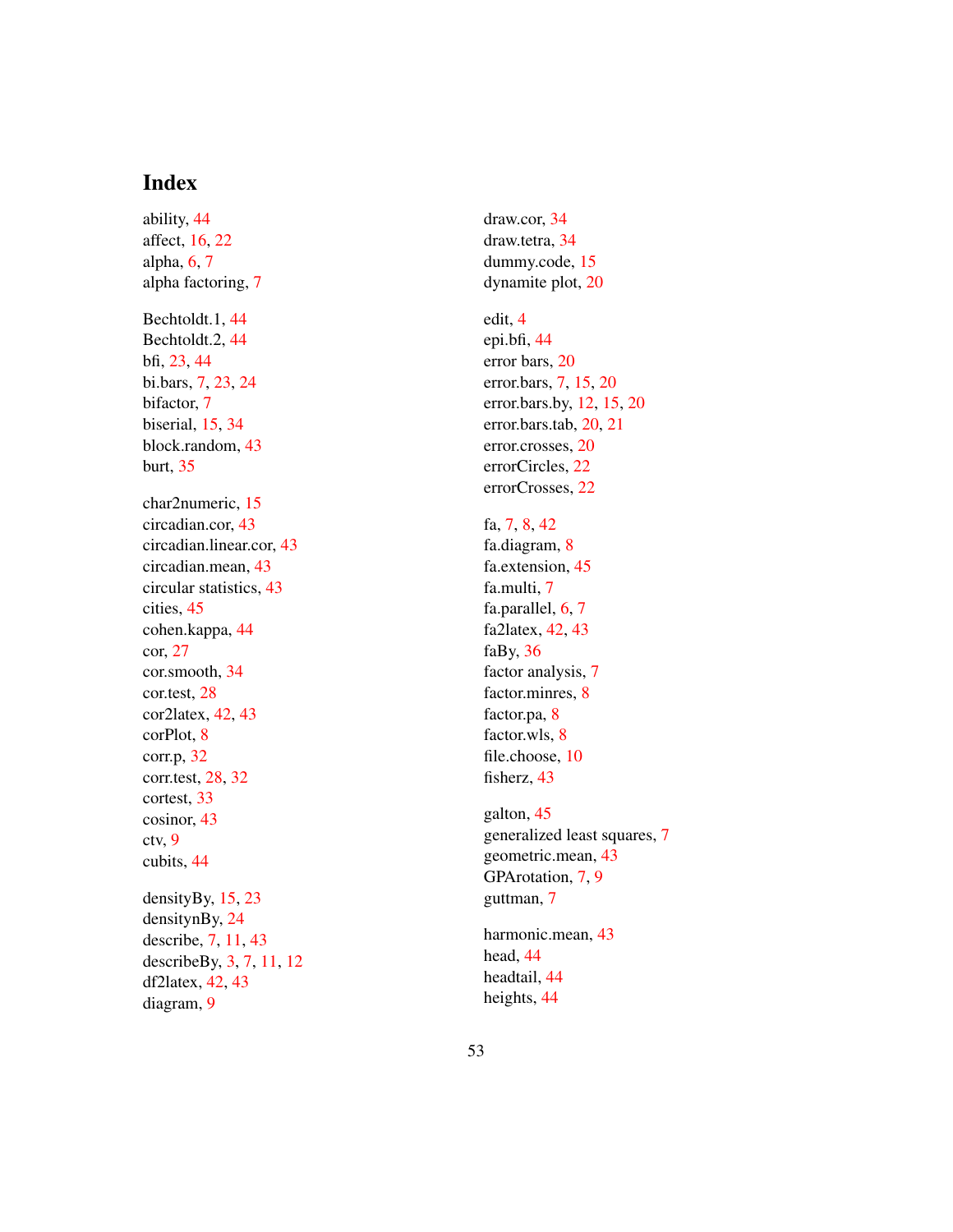het.diagram, 8 Hmisc, 28 Holzinger, 44 ICC, 7, 44 iclust, 7 iclust.diagram, 8 Index, 43 introduction to psychometric theory with applications in R, 8 iqitems, 44 irt.fa, 7, 42 irt2latex, 42, 43 KnitR, 42 lavaan, 36 library, 9 lm, 36 lowerCor, 4, 27 lowerMat, 27 lowerUpper, 27 lowess, 15 make.keys, 16 MAP, 7 mardia, 44 maximum likelihood, 7 mediate, 4, 5, 8, 38, 39 mediate.diagram, 38 minimum residual, 7 mixed.cor, 34 mlArrange, 8 mlPlot, 8 mlr, 8 msq, 16 multi.hist, 7 multilevel, 35 multilevel.reliability, 8 multiple regression, 36

nfactors, 7

nlme, 35 omega, 7, 9 outlier, 4, 13, 14 p.adjust, 32 p.rep, 44 pairs, 15 pairs.panels, 3, 7, 8, 14–18 partial.r, 44 pca, 7 peas, 44, 45 plot.irt, 8 plot.poly, 8 polychoric, 7, 34 polyserial, 34 principal, 6–8 principal axis, 7 psych, 3, 6–9, 28, 42–44, 46 psychTools, 3, 25 R function ability, 44 affect, 16 alpha, 6, 7 Bechtoldt.1, 44 Bechtoldt.2, 44 bfi, 23, 44 bi.bars, 7, 23, 24 biserial, 15, 34 block.random, 43 burt, 35 char2numeric, 15 circadian.cor, 43 circadian.linear.cor, 43 circadian.mean, 43 cities, 45 cohen.kappa, 44 cor, 27

> cor.smooth, 34 cor.test, 28 cor2latex, 42, 43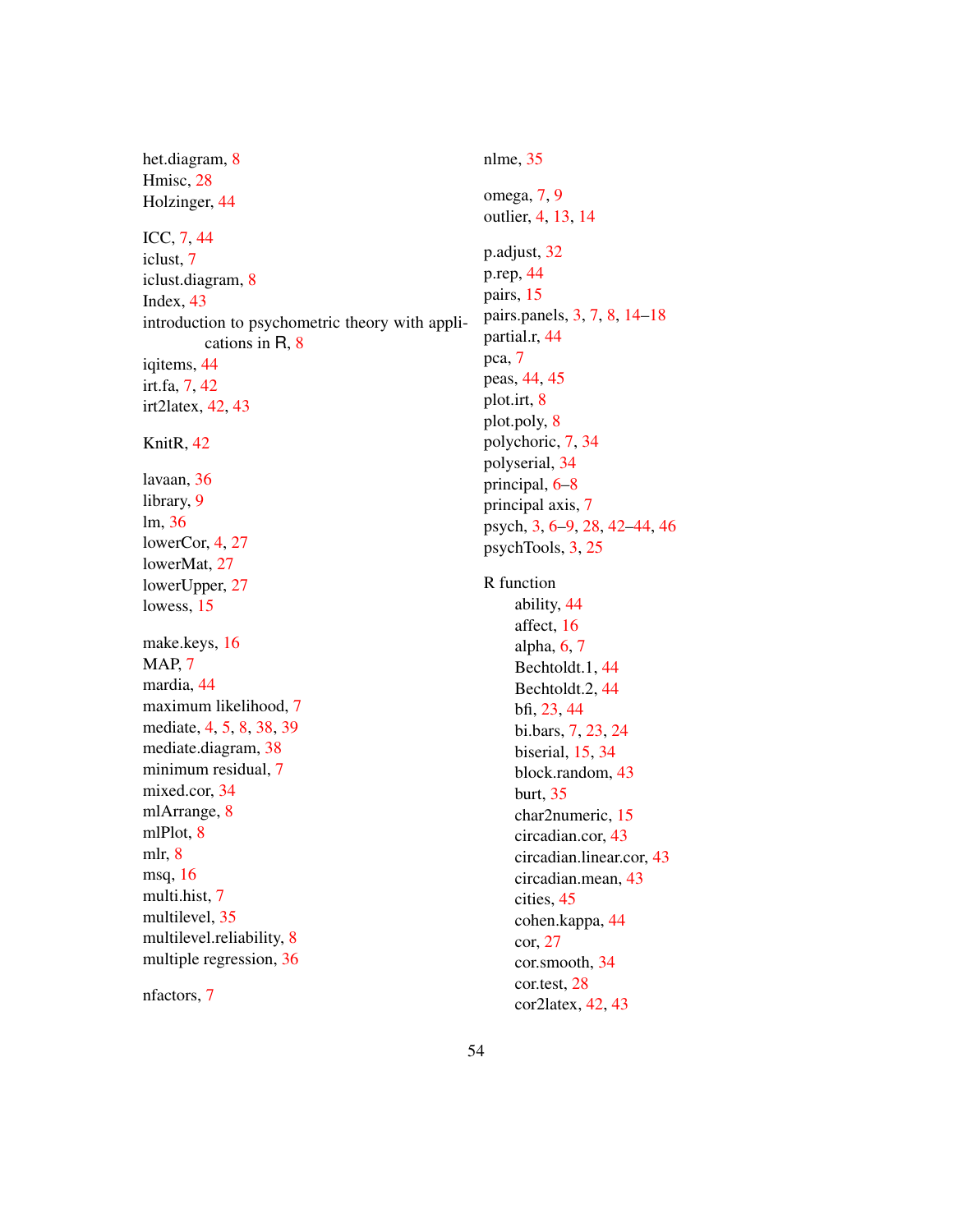corPlot, 8 corr.p, 32 corr.test, 28 , 32 cortest, 33 cosinor, 43 cubits, 44 densityBy, 15 , 23 densitynBy, 24 describe, 7, 11, 43 describeBy, 3, 7, 11, 12 df2latex, 42 , 43 draw.cor, 34 draw.tetra, 34 dummy.code, 15 edit, 4 epi.bfi, 44 error.bars, 7, 15, 20 error.bars.by, 12 , 15 , 20 error.bars.tab, 20 , 21 error.crosses, 20 errorCircles, 22 errorCrosses, 22 fa, 7, 8, 42 fa.diagram, 8 fa.extension, 45 fa.multi, 7 fa.parallel, 6, 7 fa2latex, 42 , 43 faBy, 36 factor.minres, 8 factor.pa, 8 factor.wls, 8 file.choose, 10 fisherz, 43 galton, 45 geometric.mean, 43 guttman, 7 harmonic.mean, 43 head, 44 headtail, 44 heights, 44

het.diagram, 8 Holzinger, 44 ICC, 7 , 44 iclust, 7 iclust.diagram, 8 iqitems, 44 irt.fa, 7, 42 irt2latex, 42 , 43 library, 9 lm, 36 lowerCor, 4, 27 lowerMat, 27 lowerUpper, 27 make.keys, 16 MAP, 7 mardia, 44 mediate, 4, 5, 8, 38, 39 mediate.diagram, 38 mixed.cor, 34 mlArrange, 8 mlPlot, 8 mlr, 8 msq, 16 multi.hist, 7 multilevel.reliability, 8 nfactors, 7 omega, 7 , 9 outlier, 4 , 13 , 14 p.adjust, 32 p.rep, 44 pairs, 15 pairs.panels, 3, 7, 8, 14–18 partial.r, 44 pca, 7 peas, 44 , 45 plot.irt, 8 plot.poly, 8 polychoric, 7 , 34 polyserial, 34 principal, 6 – 8 psych, 46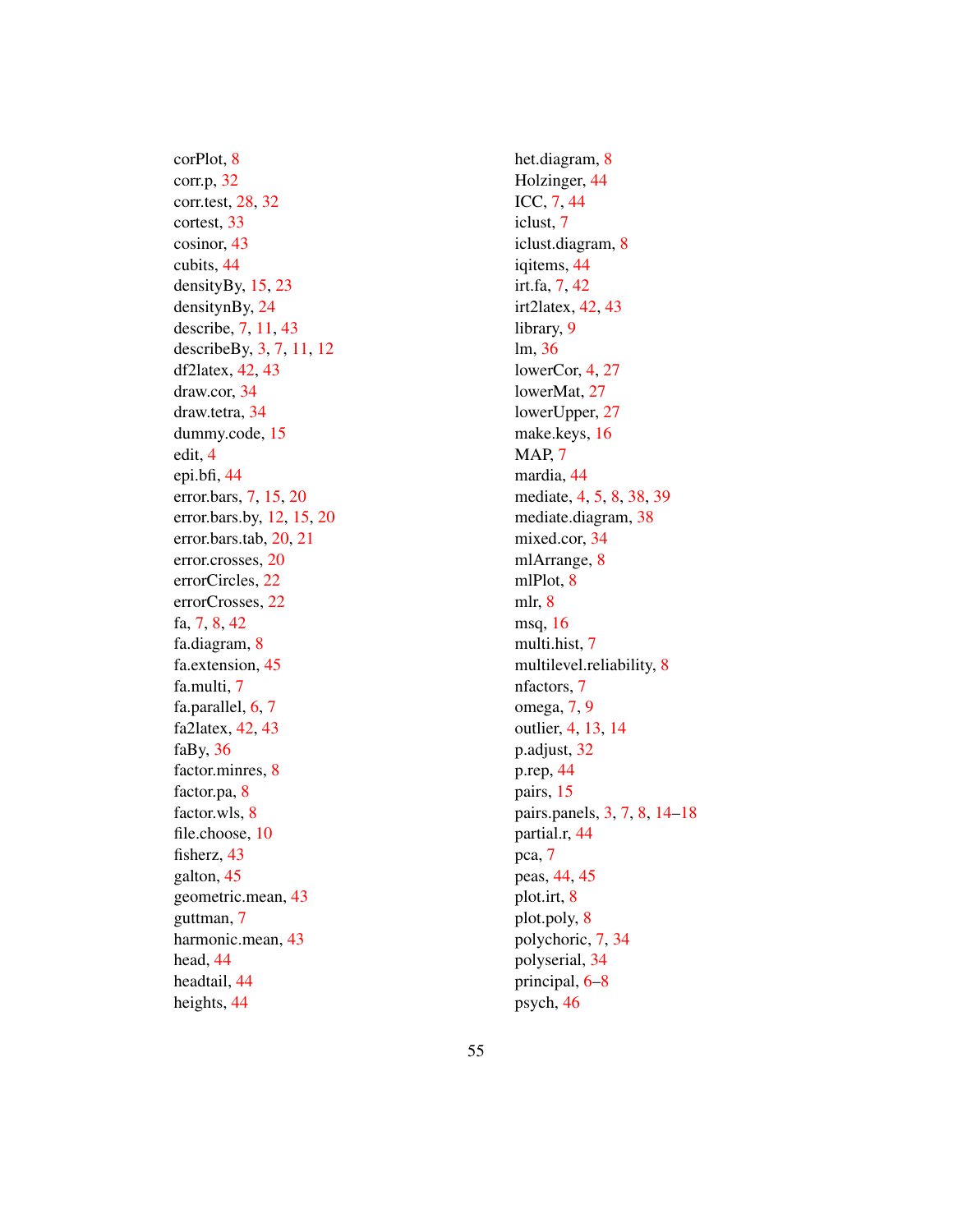psych package ability, 44 affect, 16 alpha, 6, 7 Bechtoldt.1, 44 Bechtoldt.2, 44 bfi, 23 , 44 bi.bars, 7 , 23 , 24 biserial, 15 , 34 block.random, 43 burt, 35 char2numeric, 15 circadian.cor, 43 circadian.linear.cor, 43 circadian.mean, 43 cities, 45 cohen.kappa, 44 cor.smooth, 34 cor2latex, 42 , 43 corPlot, 8 corr.p, 32 corr.test, 28 , 32 cortest, 33 cosinor, 43 cubits, 44 densityBy, 15 , 23 densitynBy, 24 describe, 7 , 11 , 43 describeBy, 3 , 7 , 11 , 12 df2latex, 42 , 43 draw.cor, 34 draw.tetra, 34 dummy.code, 15 epi.bfi, 44 error.bars, 7 , 15 , 20 error.bars.by, 12 , 15 , 20 error.bars.tab, 20 , 21 error.crosses, 20 errorCircles, 22 errorCrosses, 22 fa, 7, 8, 42

fa.diagram, 8 fa.extension, 45 fa.multi, 7 fa.parallel, 6, 7 fa2latex, 42 , 43 faBy, 36 factor.minres, 8 factor.pa, 8 factor.wls, 8 fisherz, 43 galton, 45 geometric.mean, 43 guttman, 7 harmonic.mean, 43 headtail, 44 heights, 44 het.diagram, 8 Holzinger, 44 ICC, 7 , 44 iclust, 7 iclust.diagram, 8 iqitems, 44 irt.fa, 7, 42 irt2latex, 42 , 43 lowerCor, 4, 27 lowerMat, 27 lowerUpper, 27 make.keys, 16 MAP, 7 mardia, 44 mediate, 4, 5, 8, 38, 39 mediate.diagram, 38 mixed.cor, 34 mlArrange, 8 mlPlot, 8 mlr, 8 msq, 16 multi.hist, 7 multilevel.reliability, 8 nfactors, 7 omega, 7 , 9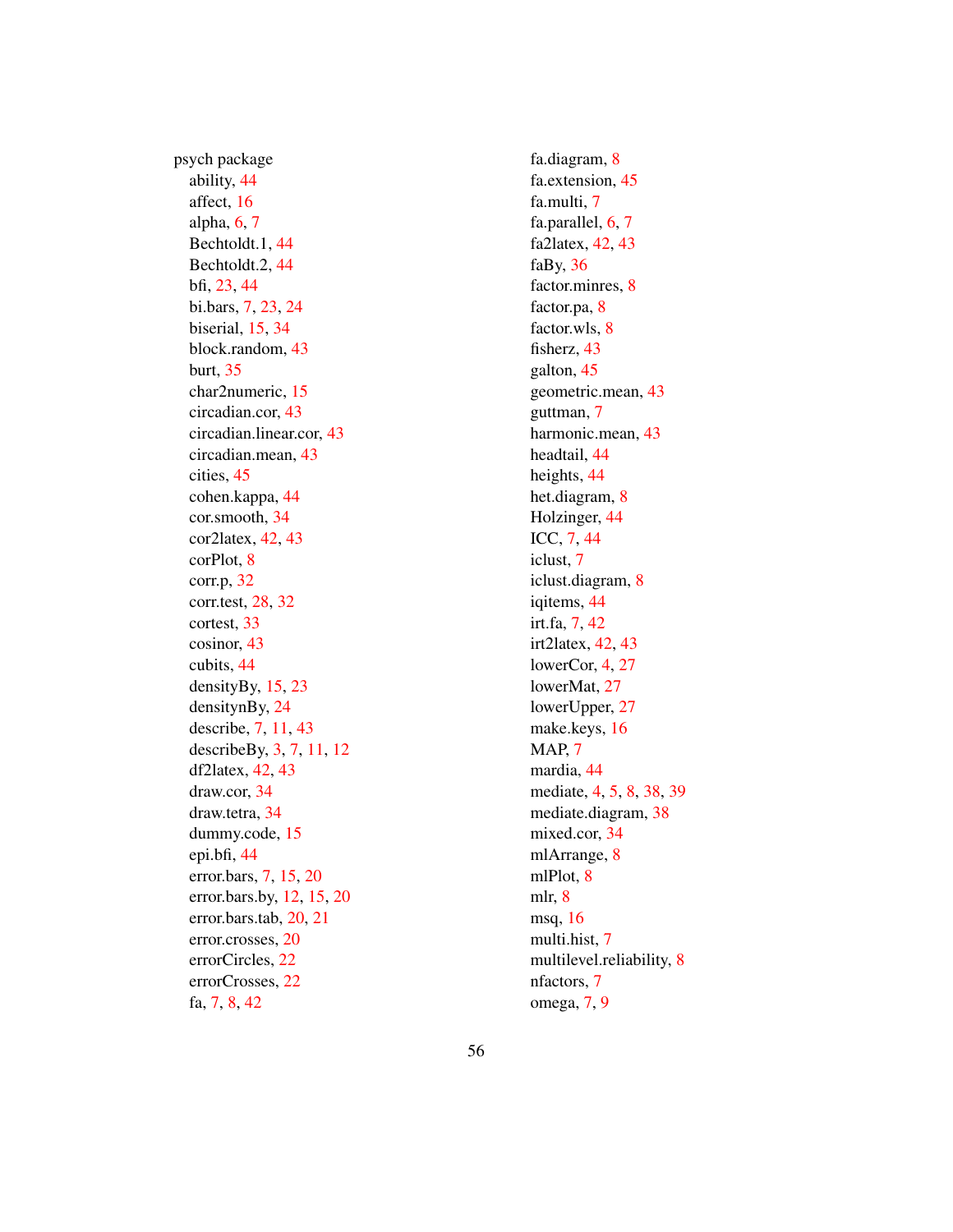outlier, 4, 13, 14 p.rep, 44 pairs.panels, 3, 7, 8, 14–18 partial.r, 44 pca, 7 peas, 44, 45 plot.irt, 8 plot.poly, 8 polychoric, 7, 34 polyserial, 34 principal, 6–8 psych, 46 r.test, 32 rangeCorrection, 44 read.clipboard, 3, 7, 10 read.clipboard.csv, 11 read.clipboard.fwf, 11 read.clipboard.lower, 11 read.clipboard.tab, 3, 11 read.clipboard.upper, 11 read.file, 3, 7, 10 Reise, 44 reverse.code, 44 sat.act, 11, 33, 40 scatter.hist, 7 scatterHist, 25 schmid, 7, 9 score.multiple.choice, 7 scoreItems,  $6-8$ , 16 scrub, 4, 13 sector, 39 set.cor, 44 setCor, 4, 5, 8, 36, 38–42 sim.multilevel, 36 spi, 44 spider, 15 stars, 16 StatsBy, 7 statsBy, 7, 35, 36 statsBy.boot, 36 statsBy.boot.summary, 36

structure.diagram, 8 superMatrix, 44 tetrachoric, 7, 34 Thurstone, 28, 44 Thurstone.33, 44 topBottom, 44 vegetables, 44, 45 violinBy, 15, 16, 19 vss, 6, 7 withinBetween, 35, 36 r.test, 32 rangeCorrection, 44 rcorr, 28 read.clipboard, 3, 7, 10 read.clipboard.csv, 11 read.clipboard.fwf, 11 read.clipboard.lower, 11 read.clipboard.tab, 3, 11 read.clipboard.upper, 11 read.file, 3, 7, 10 read.table, 10 Reise, 44 reverse.code, 44 sat.act, 11, 33, 40 scatter.hist, 7 scatterHist, 25 schmid, 7, 9 score.multiple.choice, 7 scoreItems, 6–8, 16 scrub, 4, 13 sector, 39 set.cor, 44 setCor, 4, 5, 8, 36, 38–42 sim.multilevel, 36 spi, 44 spider, 15 stars, 16 StatsBy, 7 statsBy, 7, 35, 36 statsBy.boot, 36 statsBy.boot.summary, 36